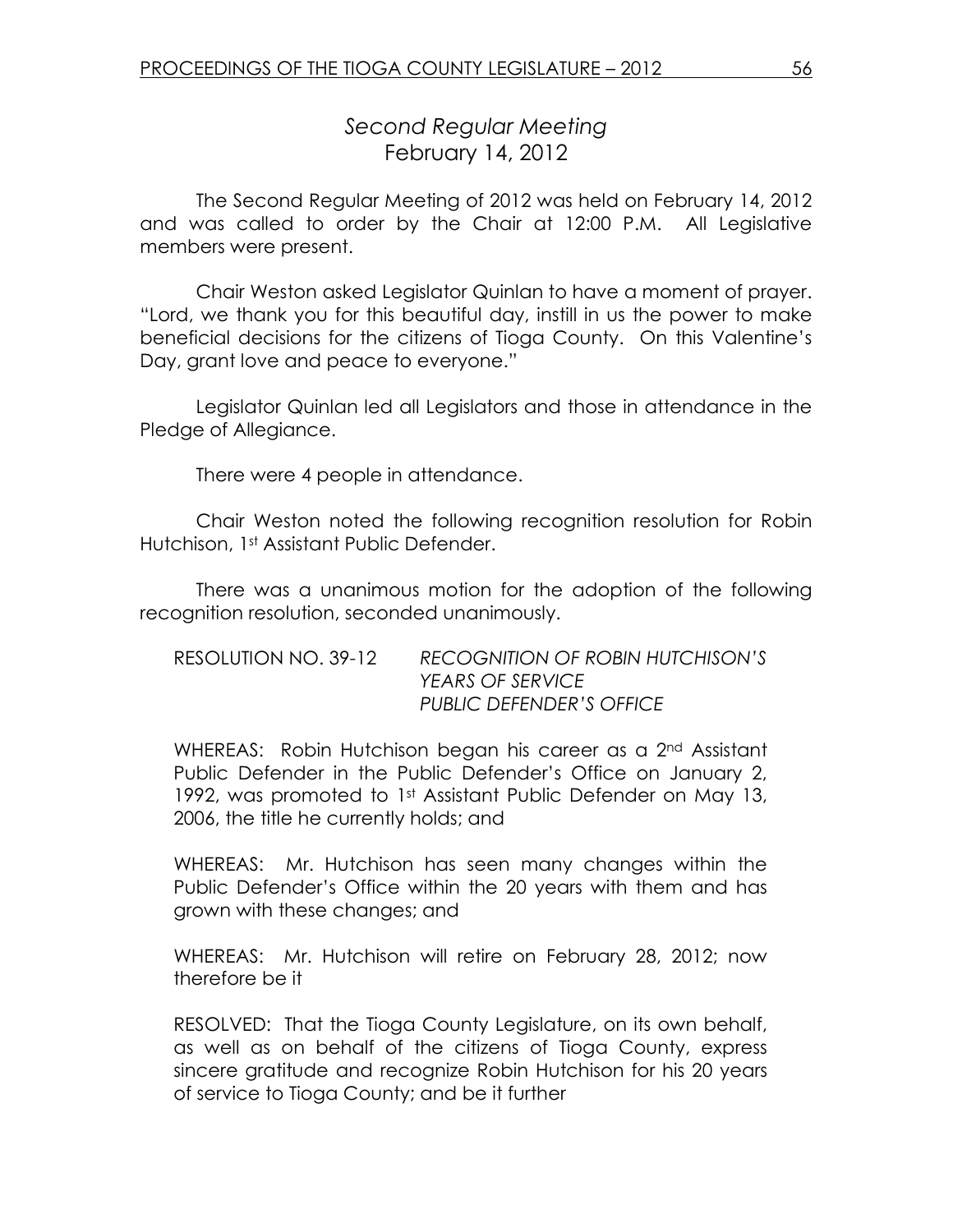RESOLVED: That this resolution be spread upon the minutes of this meeting and a certified copy be presented to this outstanding employee, Robin Hutchison.

ROLL CALL VOTE

Unanimously Yes – Legislators Quinlan, Weston, Roberts, Sauerbrey, Standinger, Sullivan, Hollenbeck, Huttleston, and Monell.

No – None.

Absent – None.

# RESOLUTION ADOPTED UNANIMOUSLY.

 George Penney had privilege of the floor. "I would like to speak to you about the resolution on page 39. I do not think you have considered all the implications that this resolution involves. First of all, this is not a local firm. You will not find their name in the phone book. Second, this is a very expensive business and the budget for this year has, of course, already been adopted and you may find it difficult to find the expense. I thank you very much."

The list of audited bills was submitted and is summarized as follows:

| Code  | Description                             | Equipment Expense |           |
|-------|-----------------------------------------|-------------------|-----------|
| A1010 | Legislative Board                       |                   | 60.84     |
| A1165 | <b>District Attorney</b>                |                   | 3,559.17  |
| A1170 | Public Defender                         |                   | 4,309.03  |
| A1172 | <b>Assigned Counsel</b>                 |                   | 13,860.00 |
| A1185 | <b>Medical Examiners/Coroners</b>       |                   | 9,085.95  |
| A1325 | Treasurer                               |                   | 7,189.65  |
| A1355 | Assessments                             |                   | 100.00    |
| A1362 | Tax Advertising and Expense             |                   | 6,225.00  |
| A1364 | <b>Expense of County Owned Property</b> |                   | 18,500.00 |
| A1410 | County Clerk                            |                   | 357.94    |
| A1411 | Department of Motor Vehicles            |                   | 160.39    |
| A1420 | Law                                     |                   | 774.00    |
| A1430 | Personnel                               |                   | 467.25    |
| A1450 | Elections                               |                   | 32,530.50 |
| A1460 | Records Management                      |                   | 142.21    |
| A1490 | <b>Public Works Administration</b>      |                   | 385.23    |
| A1620 | <b>Buildings</b>                        | 2,404.93          | 68,484.12 |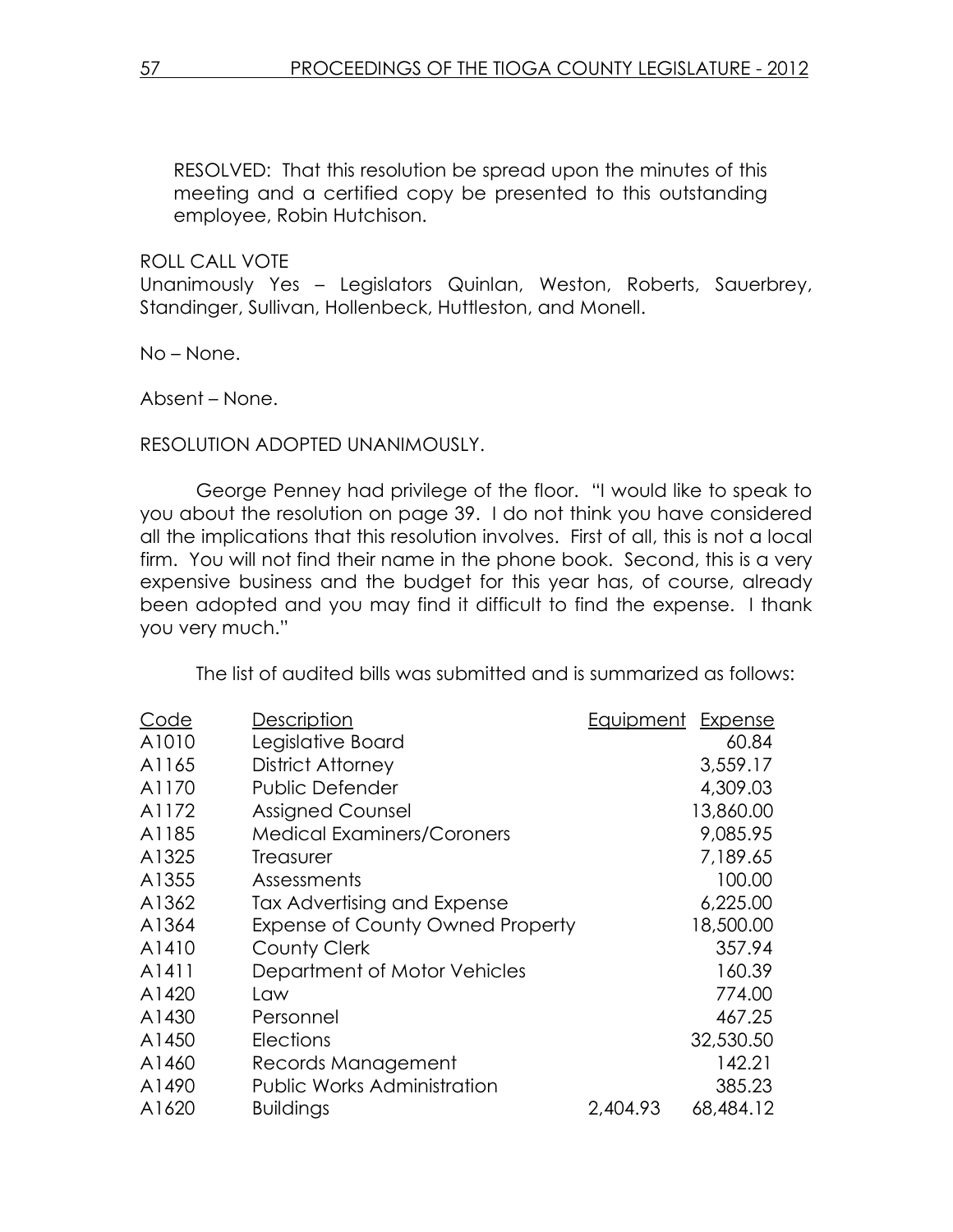| A1621            | <b>Buildings</b>                       |          | 35,264.61  |
|------------------|----------------------------------------|----------|------------|
| A1680            | Information Technology                 |          | 22,427.53  |
| A1920            | <b>Municipal Association Dues</b>      |          | 6,053.00   |
| A2490            | <b>Community College Tuition</b>       |          | 3,979.50   |
| A2960            | <b>Education Handicapped Children</b>  |          | 185,265.56 |
| A3020            | Public Safety Comm E911 System         |          | 3,225.70   |
| A3110            | <b>Sheriff</b>                         | 36.90    | 34,344.24  |
| A3140            | Probation                              |          | 2,208.47   |
| A3150            | Jail-Annex                             |          | 112,460.17 |
| A3315            | Special Traffic Programs               |          | 1,243.81   |
| A3410            | Fire                                   | 75.48    | 4,064.98   |
| A3640            | <b>Emergency Mgmt Office</b>           |          | 854.12     |
| A3641            | <b>Emergency Mgmt Grant Program</b>    |          | 198.00     |
| A4010            | <b>Public Health Nursing</b>           |          | 50,620.99  |
| A4011            | <b>Public Health Administration</b>    |          | 14,609.05  |
| A4012            | <b>Public Health Education</b>         | 1,395.08 | 115.09     |
| A4042            | <b>Rabies Control</b>                  |          | 4.95       |
| A4044            | Early Intervention                     |          | 30,569.53  |
| A4053            | <b>Preventive/Primary Health Svcs</b>  |          | 420.83     |
| A4054            | <b>Preventive Dental Services</b>      |          | 111.47     |
| A4062            | Lead Poisoning Program                 |          | 3.18       |
| A4064            | <b>Managed Care-Dental Services</b>    |          | 4,821.33   |
| A4070            | Disease Control                        |          | 4,834.20   |
| A4090            | <b>Environmental Health</b>            |          | 656.55     |
| A4210            | Alcohol and Drug Services              |          | 1,145.93   |
| A4211            | Council on Alcoholism                  |          | 10,990.34  |
| A4309            | Mental Hygiene Co Admin                | 277.33   | 10,454.60  |
| A4310            | <b>Mental Health Clinic</b>            |          | 14,214.25  |
| A4311            | <b>Rehabilitation Support Services</b> |          | 1,854.00   |
| A4315            | <b>Mental Retardation</b>              |          | 4,731.00   |
| A4320            | <b>Crisis Intervention Services</b>    |          | 2,430.67   |
| A4321            | Intensive Case Management              |          | 1,651.48   |
| A4333            | Psycho Social Club                     |          | 37,546.75  |
| A6010            | Social Services Administration         | 3.00     | 110,317.22 |
| A6141            | Energy Crisis Assistance Programs      |          | 37,767.02  |
| A6422            | Economic Development                   |          | 25.62      |
| A6510            | Veteran's Service                      |          | 1,909.00   |
| A6610            | Sealer Weights/Measures                |          | 101.76     |
| A7310.41         | Youth Programs, Refundable             |          | 5,278.61   |
| A7989            | Tourism                                |          | 144,853.00 |
| A8020            | Planning                               |          | 574.40     |
| SOLID WASTE FUND |                                        |          | 53,674.07  |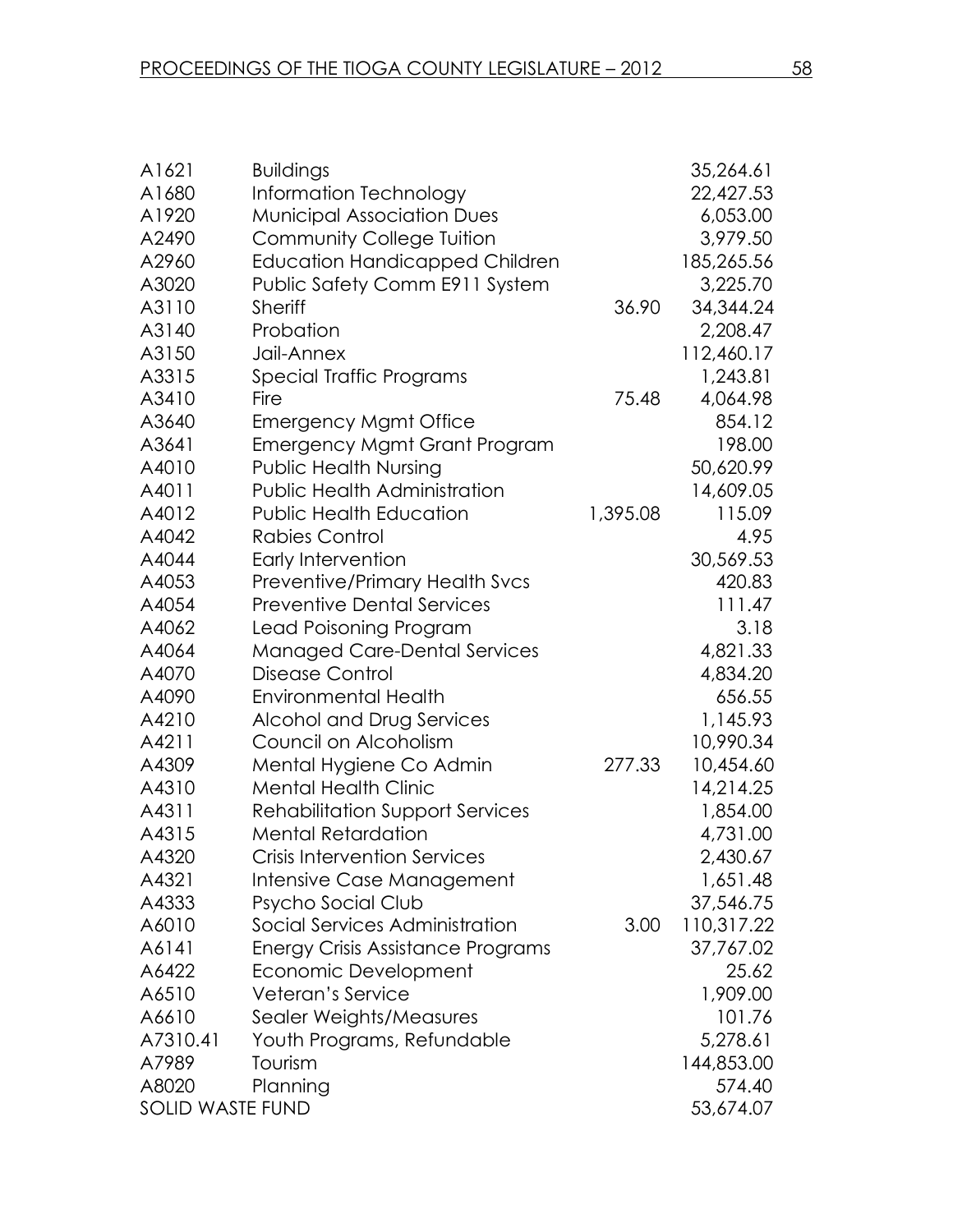| SPECIAL GRANT FUND       | 3,299.10       |
|--------------------------|----------------|
| LIABILITY INSURANCE FUND | 774.00         |
| <b>COUNTY ROAD FUND</b>  | 169,508.10     |
| <b>CAPITAL FUND</b>      | 153,534.13     |
| <b>GRAND TOTAL</b>       | \$1,455,375.91 |

Legislator Roberts made a motion to approve the minutes of January 3 and 10, 2012, seconded by Legislator Hollenbeck, and carried.

 Chair Weston abolished the following committees effective February 14, 2012:

> Building Closing Procedure Committee Capital Projects Committee Continuing Education Committee Deputies Negotiating Team Financial Planning Committee

 Chair Weston announced that there has been a change to the Standing Committee 2012. The Committee Chairs for Information Technology and Personnel have been changed. Legislator Hollenbeck will be the Chair of the Information Technology Committee and Legislator Monell will be the Chair of the Personnel Committee.

Committee meeting reports are on file in the Legislative Clerk's Office and may be procured there by any interested person.

 Legislator Hollenbeck made a motion to pass the following twelve (12) resolutions, all on erroneous assessments, as one, seconded by Legislator Sullivan and carried.

 Legislator Sullivan moved for the adoption of the following resolution, seconded by Legislator Sauerbrey.

| REFERRED TO:         | <b>FINANCE COMMITTEE</b>              |
|----------------------|---------------------------------------|
| RESOLUTION NO. 40-12 | ERRONEOUS ASSESSMENT<br>TOWN OF OWEGO |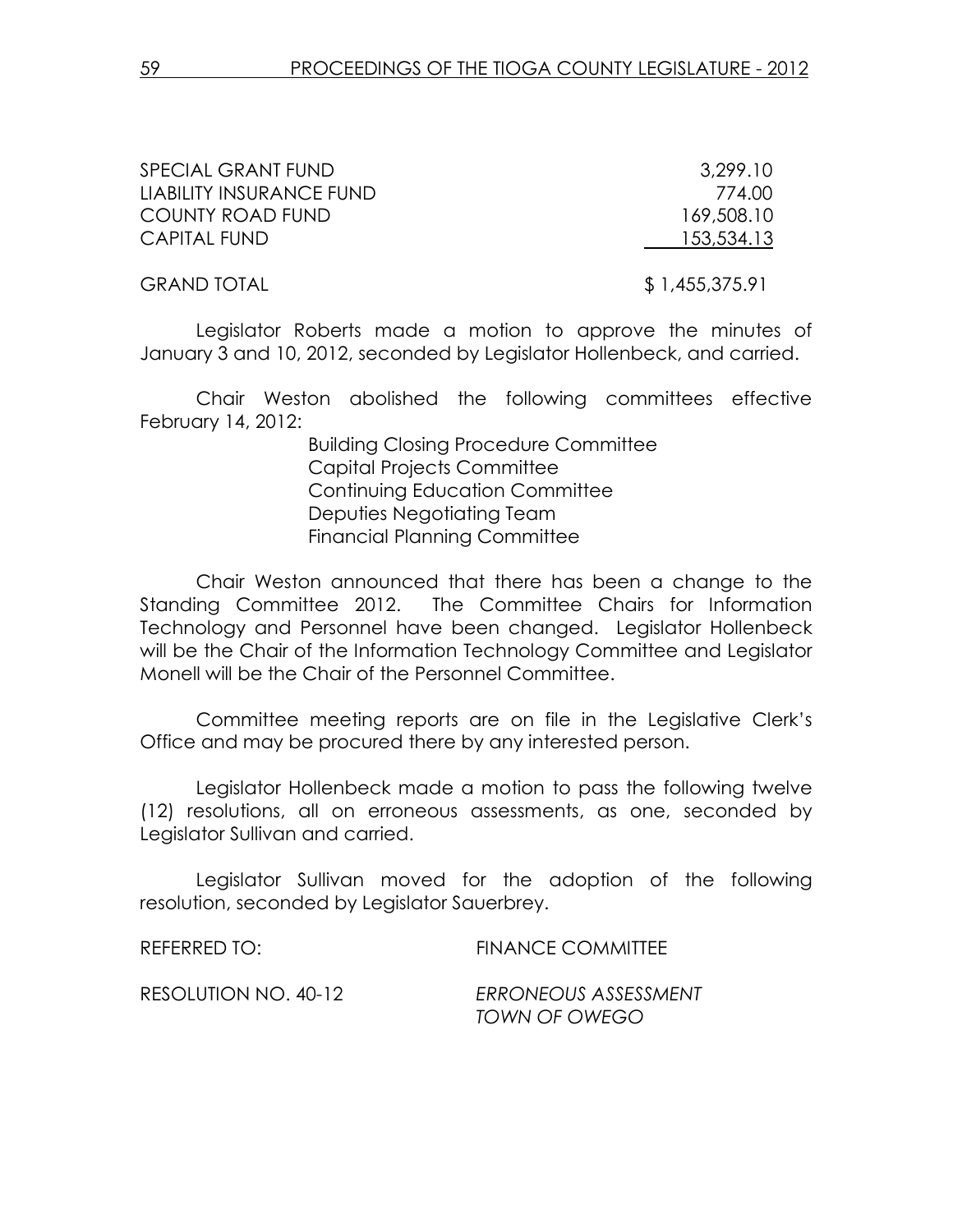WHEREAS: An application for correction of multiple-parcel errors indicates that 18 parcels assessed to Lawrence T and Thomas J O'Reilly on the 2012 tax roll of the Town of Owego are erroneous in that the school taxes were not recorded as paid due to a clerical error, and were therefore relevied to the town and county bills; and

WHEREAS: The tax collector at the Owego Apalachin School District has verified that these taxes were paid but not posted, and receipts have been provided showing that the school taxes have been paid on all 18 parcels; be it therefore

RESOLVED: That the erroneous school tax be deducted and corrected 2012 tax bills be issued to Lawrence T and Thomas J O'Reilly for each of the 18 parcels by the Town of Owego tax collector as indicated on the following page; and be it further

RESOLVED: That the erroneous school tax and interest of \$2,326.76 be charged back to the Owego-Apalachin School District; and be it further

RESOLVED: That the erroneous county penalty of \$162.87 be charged to the appropriate account in the records of the County Treasurer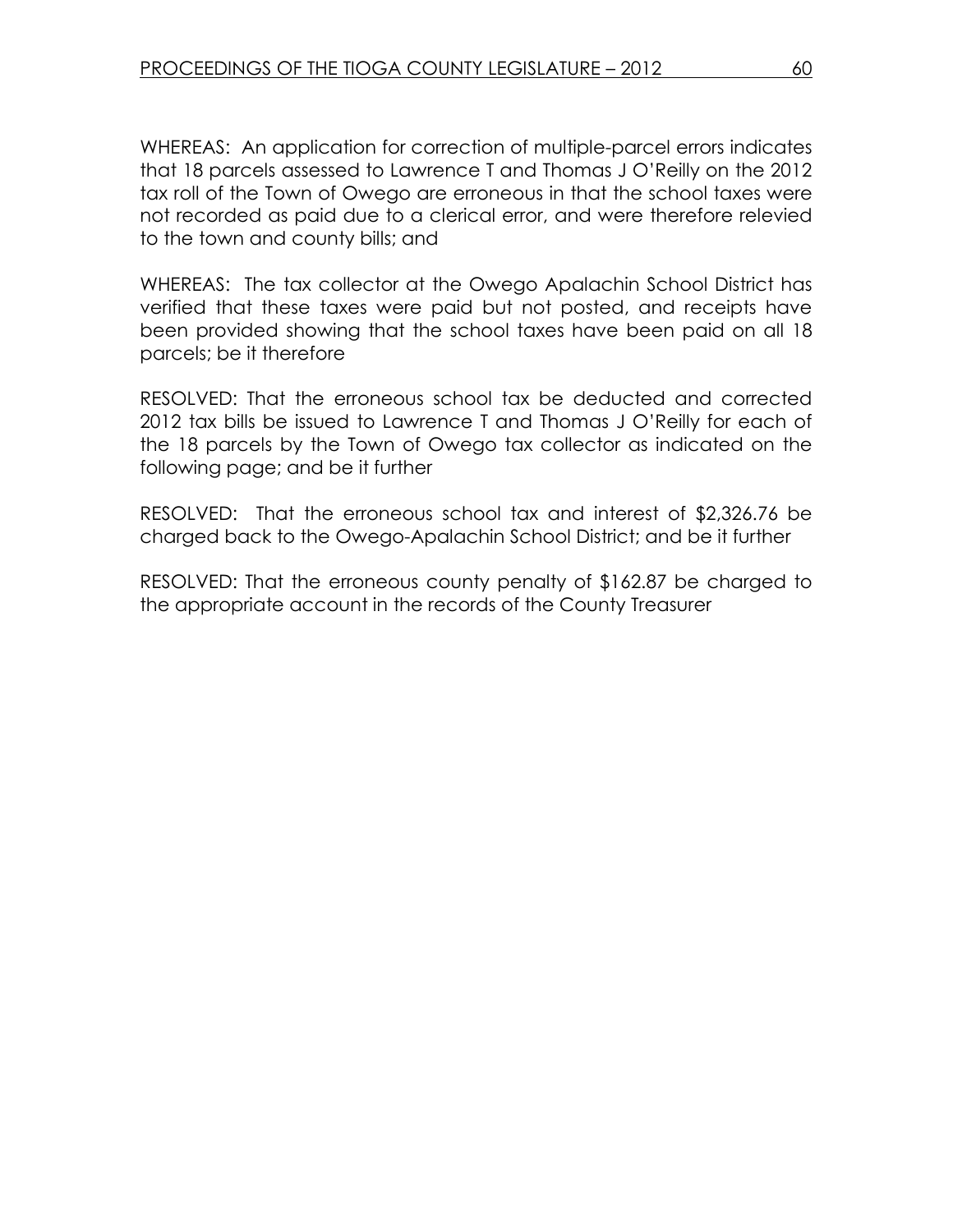| )Wego – Lawrence T & Thomas J O'Rellly – 2012 Tax Bill Correction |                      |                     |        |       |
|-------------------------------------------------------------------|----------------------|---------------------|--------|-------|
| <b>CORRECTED</b>                                                  | <b>Minus total</b>   | 2012 T/C Bill       |        |       |
| 2012 T/C Bill                                                     | <b>School Relevy</b> | Including<br>school | Bill # | Acct# |
| 759.35                                                            | 1,308.76             | 2,068.11            | 6368   | 13631 |
| 43.98                                                             | 75.83                | 119.81              | 6369   | 13722 |
| 48.21                                                             | 83.10                | 131.31              | 6370   | 13723 |
| 62.29                                                             | 107.36               | 169.65              | 6371   | 13724 |
| 66.70                                                             | 114.96               | 181.66              | 6372   | 13725 |
| 65.16                                                             | 112.32               | 177.48              | 6373   | 13726 |
| 19.38                                                             | 33.41                | 52.79               | 6374   | 13727 |
| 51.05                                                             | 87.98                | 139.03              | 6375   | 13728 |
| 24.50                                                             | 42.22                | 66.72               | 6376   | 13783 |
| 23.90                                                             | 41.21                | 65.11               | 6377   | 13732 |
| 29.57                                                             | 50.95                | 80.52               | 6378   | 13733 |
| 31.83                                                             | 54.85                | 86.68               | 6379   | 13734 |
| 54.23                                                             | 93.46                | 147.69              | 6380   | 13735 |
| 19.65                                                             | 33.85                | 53.50               | 6381   | 13739 |
| 25.20                                                             | 43.45                | 68.65               | 6382   | 13740 |
| 28.20                                                             | 48.60                | 76.80               | 6383   | 13741 |
| 41.49                                                             | 71.51                | 113.00              | 6384   | 13742 |
| 49.79                                                             | 85.81                | 135.60              | 6385   | 13743 |
| 1,444.48                                                          | 2,489.63             | 3,934.11            |        |       |

T/Owego – Lawrence T & Thomas J O'Reilly – 2012 Tax Bill Corrections

# ROLL CALL VOTE

Yes – Legislators Quinlan, Weston, Roberts, Sauerbrey, Standinger, Sullivan, Hollenbeck, Huttleston, and Monell.

No – None.

Absent – None.

RESOLUTION ADOPTED.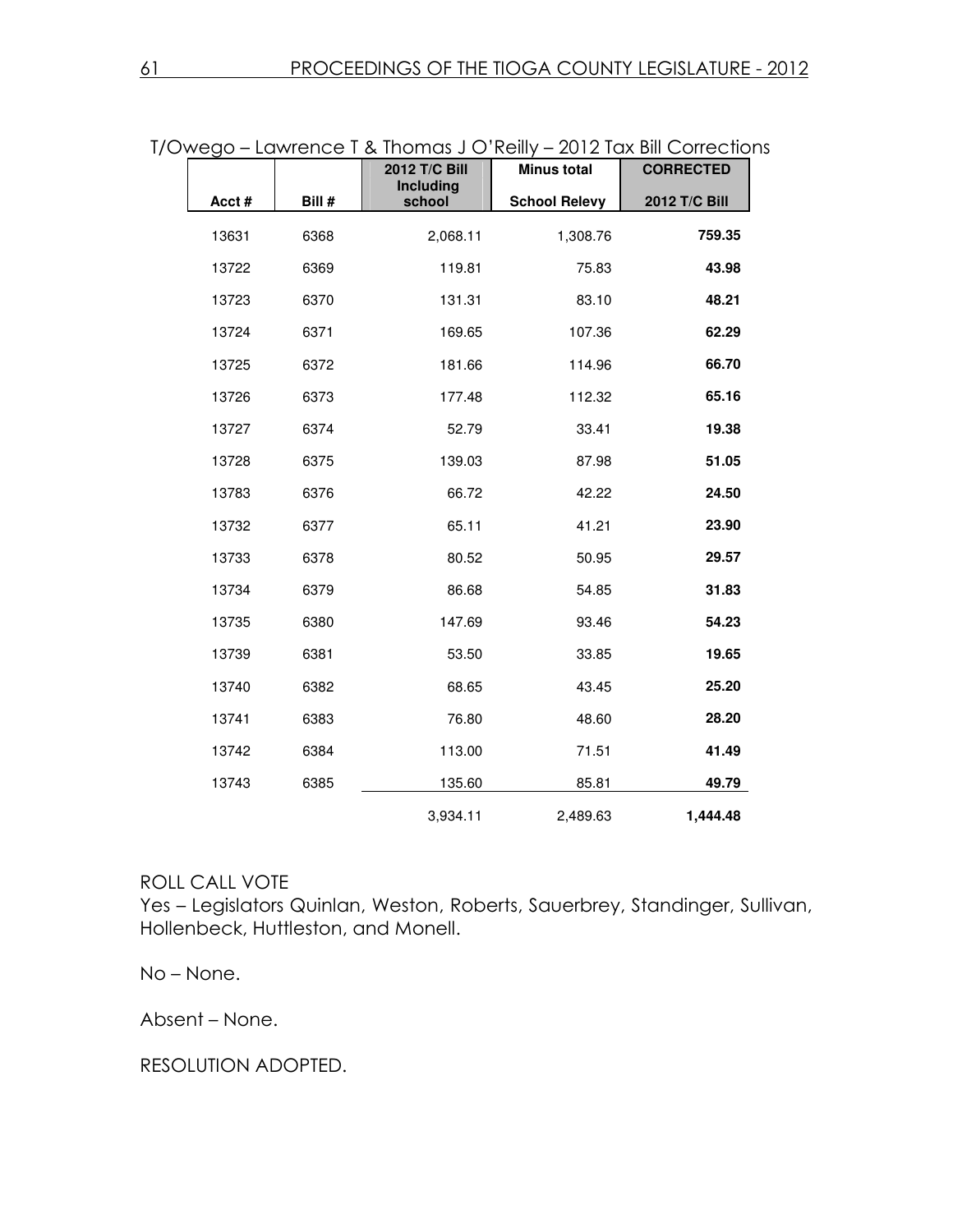Legislator Sullivan moved for the adoption of the following resolution, seconded by Legislator Sauerbrey.

| REFERRED TO:         | <b>FINANCE COMMITTEE</b>               |
|----------------------|----------------------------------------|
| RESOLUTION NO. 41-12 | ERRONEOUS ASSESSMENT<br>TOWN OF CANDOR |

WHEREAS: An application for corrected tax roll indicates that property no. 469 assessed to Rebecca Hernandez on the 2012 tax roll of the Town of Candor is erroneous in that a 2011/12 school tax was relevied to the 2012 Town/County tax bill in error; and

WHEREAS: The 2011/12 school tax for property no. 469 was paid on 09/26/11; be it therefore

RESOLVED: That a new 2012 tax bill be issued to Rebecca Hernandez by the Town of Candor tax collector as follows:

|                    | Hernandez Bill 1279 | Hernandez Corrected Bill 1279 |
|--------------------|---------------------|-------------------------------|
| County             | 584.92              | 584.92                        |
| Recycle            | 26.45               | 26.45                         |
| Townwide           | 310.39              | 310.39                        |
| PartTown           | 81.07               | 81.07                         |
| Return School      | 923.74              |                               |
| <b>Candor Fire</b> | 109.41              | 109.41                        |
|                    | \$2,035.98          | \$1,112.24                    |

and be it further

RESOLVED: That the erroneous school tax and interest of \$863.31 be charged back to the Candor School District; and be it further

RESOLVED: That the erroneous county penalty of \$60.43 be charged to the proper account in the records of the County Treasurer.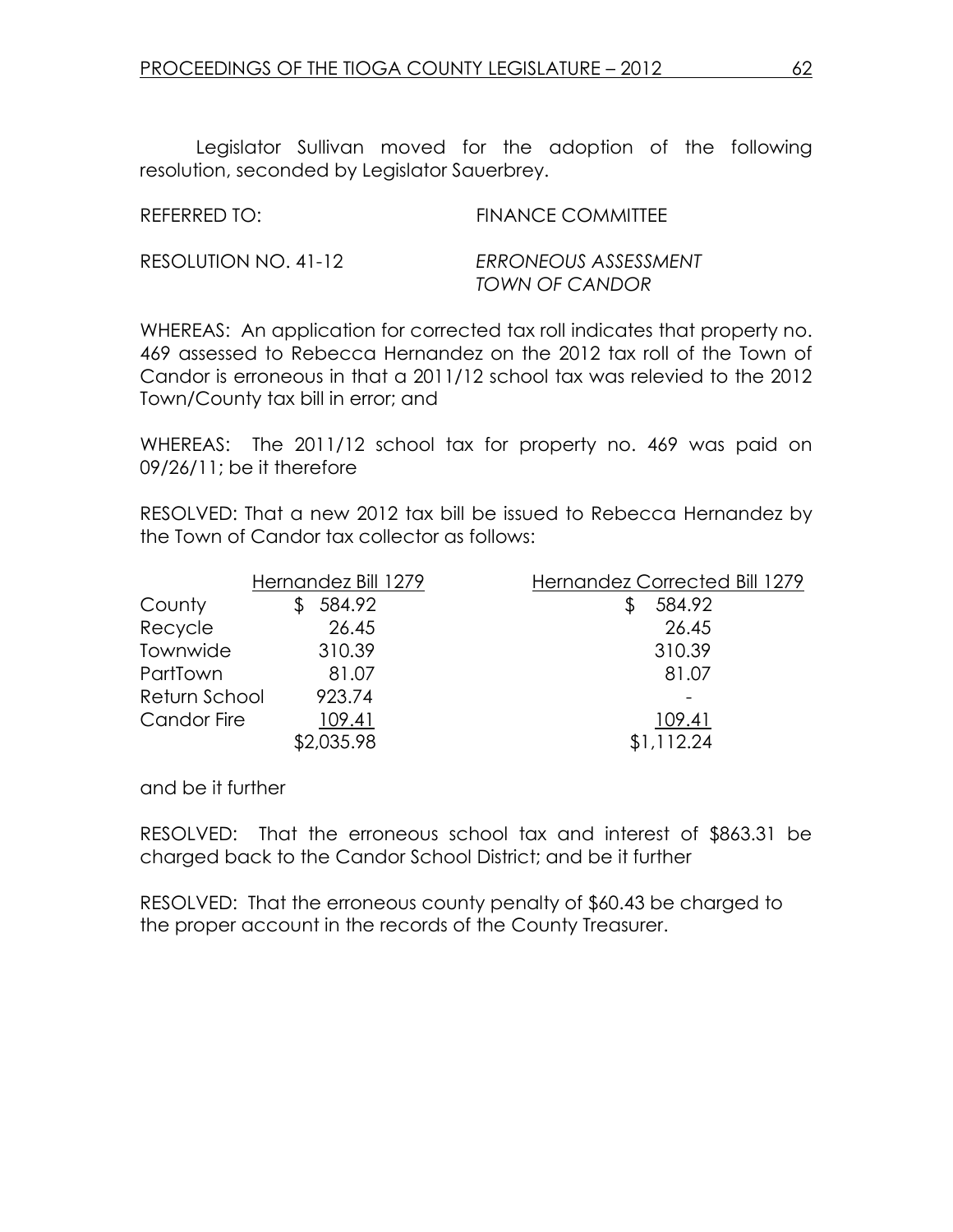Yes – Legislators Quinlan, Weston, Roberts, Sauerbrey, Standinger, Sullivan, Hollenbeck, Huttleston, and Monell.

No – None.

Absent – None.

RESOLUTION ADOPTED.

 Legislator Sullivan moved for the adoption of the following resolution, seconded by Legislator Sauerbrey.

| REFERRED TO:         | <b>FINANCE COMMITTEE</b> |
|----------------------|--------------------------|
| RESOLUTION NO. 42-12 | ERRONEOUS ASSESSMENT     |

TOWN OF CANDOR

WHEREAS: An application for corrected tax roll indicates that property no. 555 assessed to Mary McDowell on the 2012 tax roll of the Town of Candor is erroneous in that a 2011/12 school tax was relevied to the 2012 Town/County tax bill in error; and

WHEREAS: The 2011/12 school tax for property no. 555 was paid on 10/2/11; be it therefore

RESOLVED: That a new 2012 tax bill be issued to Mary McDowell by the Town of Candor tax collector as follows:

|               | McDowell Bill 1756 | McDowell Corrected Bill 1756 |
|---------------|--------------------|------------------------------|
| County        | 357.97             | 357.97                       |
| Recycle       | 16.19              | 16.19                        |
| Townwide      | 196.10             | 196.10                       |
| PartTown      | 51.22              | 51.22                        |
| Return School | 3.87               |                              |
| Candor Fire   | 78.78              | 78.78                        |
|               | 704.13             | 700.26                       |

and be it further

RESOLVED: That the erroneous school tax and interest of \$3.62 be charged back to the Candor School District; and be it further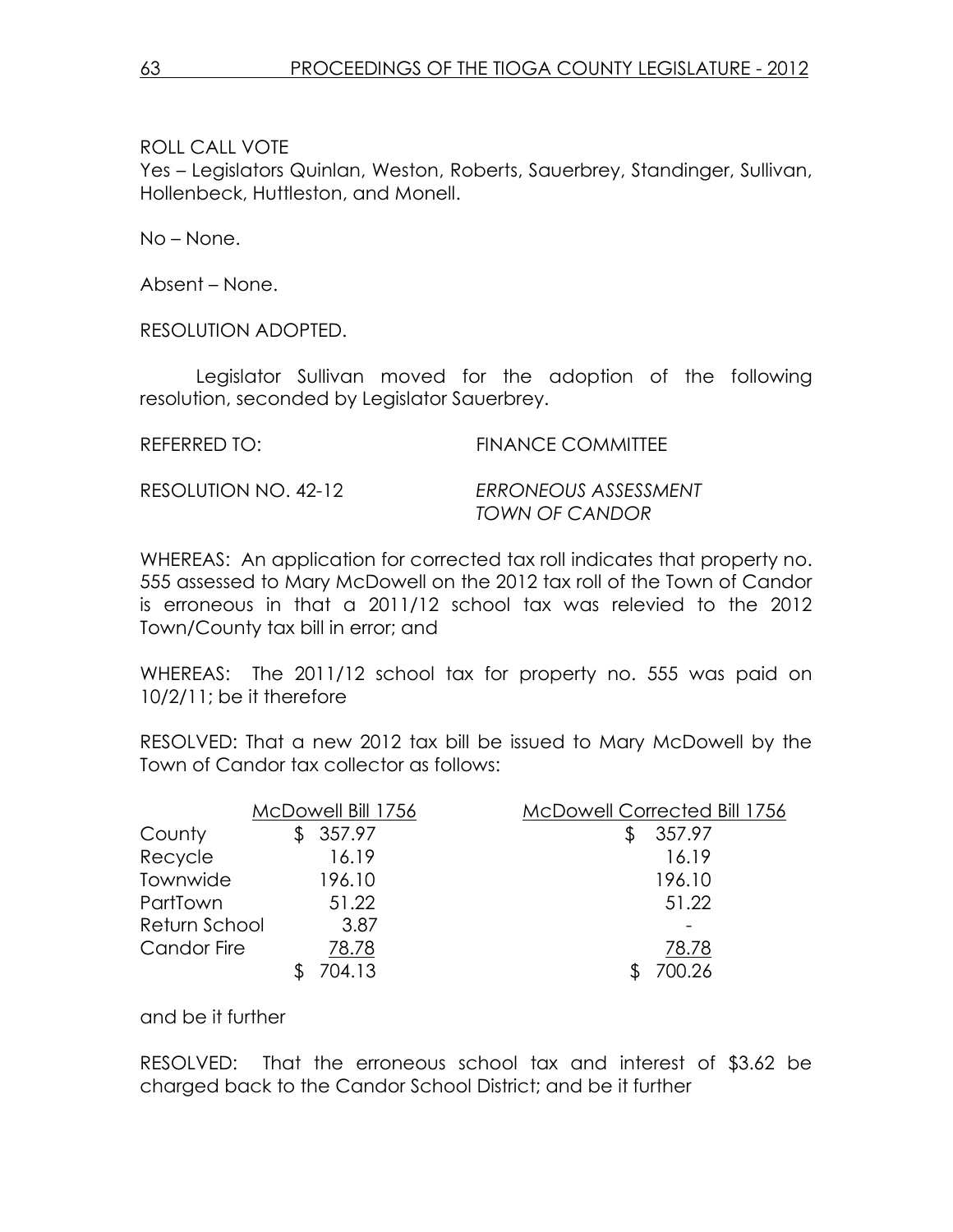RESOLVED: That the erroneous county penalty of \$.25 be charged to the proper account in the records of the County Treasurer.

ROLL CALL VOTE

Yes – Legislators Quinlan, Weston, Roberts, Sauerbrey, Standinger, Sullivan, Hollenbeck, Huttleston, and Monell.

No – None.

Absent – None.

RESOLUTION ADOPTED.

 Legislator Sullivan moved for the adoption of the following resolution, seconded by Legislator Sauerbrey.

REFERRED TO: FINANCE COMMITTEE

RESOLUTION NO. 43-12 FRRONEOUS ASSESSMENT

TOWN OF NEWARK VALLEY

WHEREAS: An application for corrected tax roll indicates that property no. 1984 assessed to Richard Powell & Casey Collins-Powell on the 2012 tax roll of the Town of Newark Valley is erroneous in that the 2011-12 school taxes for property no. 1894 assessed to Leroy Wheeland on the 2012 tax roll of the Town of Newark Valley were relevied to the town and county bill for property no. 1984 in error; and

WHEREAS: The 2012 town and county bills for these properties have not yet been paid to the Town of Newark Valley tax collector; be it therefore

RESOLVED: That a new bill be issued to Richard Powell for property no. 1984, and a new bill be issued to Leroy Wheeland for property no. 1894 by the Town of Newark Valley tax collector as follows:

|                    | Powell #1984 | Wheeland #1894 |
|--------------------|--------------|----------------|
| County             | 11.33        | 429.71         |
| Recycle            | .51          | 19.42          |
| Townwide           | 4.33         | 164.14         |
| Return School      |              | 1,013.95       |
| Newark Valley Fire | 1.33         | 50.35          |
|                    | 17.50        | 1,677.57       |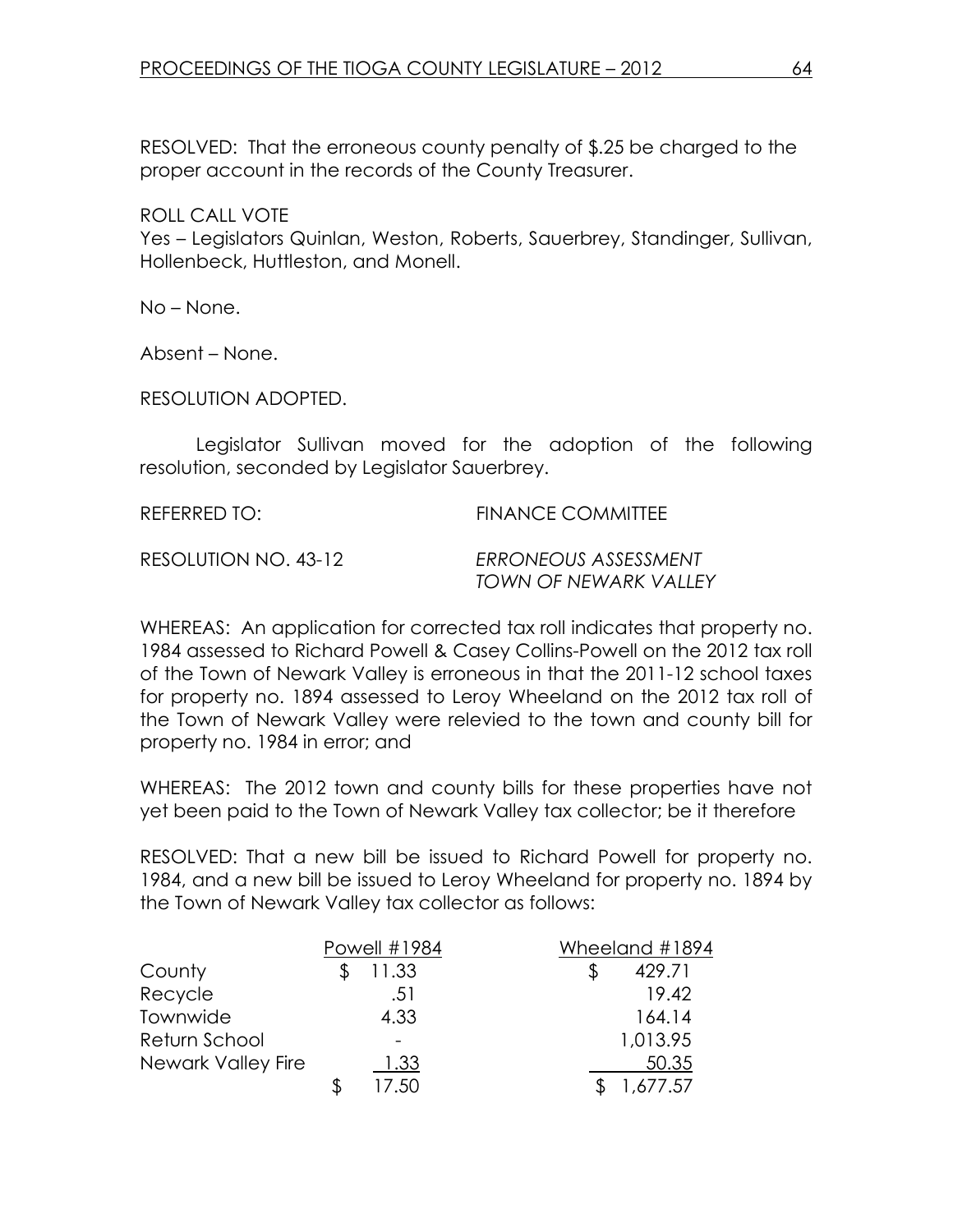Yes – Legislators Quinlan, Weston, Roberts, Sauerbrey, Standinger, Sullivan, Hollenbeck, Huttleston, and Monell.

No – None.

Absent – None.

RESOLUTION ADOPTED.

 Legislator Sullivan moved for the adoption of the following resolution, seconded by Legislator Sauerbrey.

REFERRED TO: FINANCE COMMITTEE

RESOLUTION NO. 44-12 ERRONEOUS ASSESSMENT

TOWN OF BARTON

WHEREAS: An application for corrected tax roll indicates that property no. 70, assessed to the Loco Holdings LLC on the 2012 tax roll of the Town of Barton is erroneous in that Resolution No. 175-09 was passed on May 12, 2009 exempting the property from all taxes due to environmental concerns; and

WHEREAS: Property no. 70 was purchased by Edward Bowman and Merranda Rought in May 2011, after the March 1st taxable status date; and

WHEREAS: Due to the timing of the purchase, the property should have retained wholly exempt status for assessment roll year 2011, tax roll year 2012; and

WHEREAS: The 2011-12 village bill was issued for property no. 70 erroneously due to the tax exempt status of the property, and the 2012 Town and County bill should have remained exempt and in the name of Loco Holding LLC but was erroneously changed, printed and sent to the new owner, and included the erroneous village tax relevy; be it therefore

RESOLVED: That a new bill be issued by the Town of Barton tax collector in the name of Loco Holding LLC reflecting a zero amount due and sent to the new owners Edward Bowman and Merranda Rought for their records; and be it further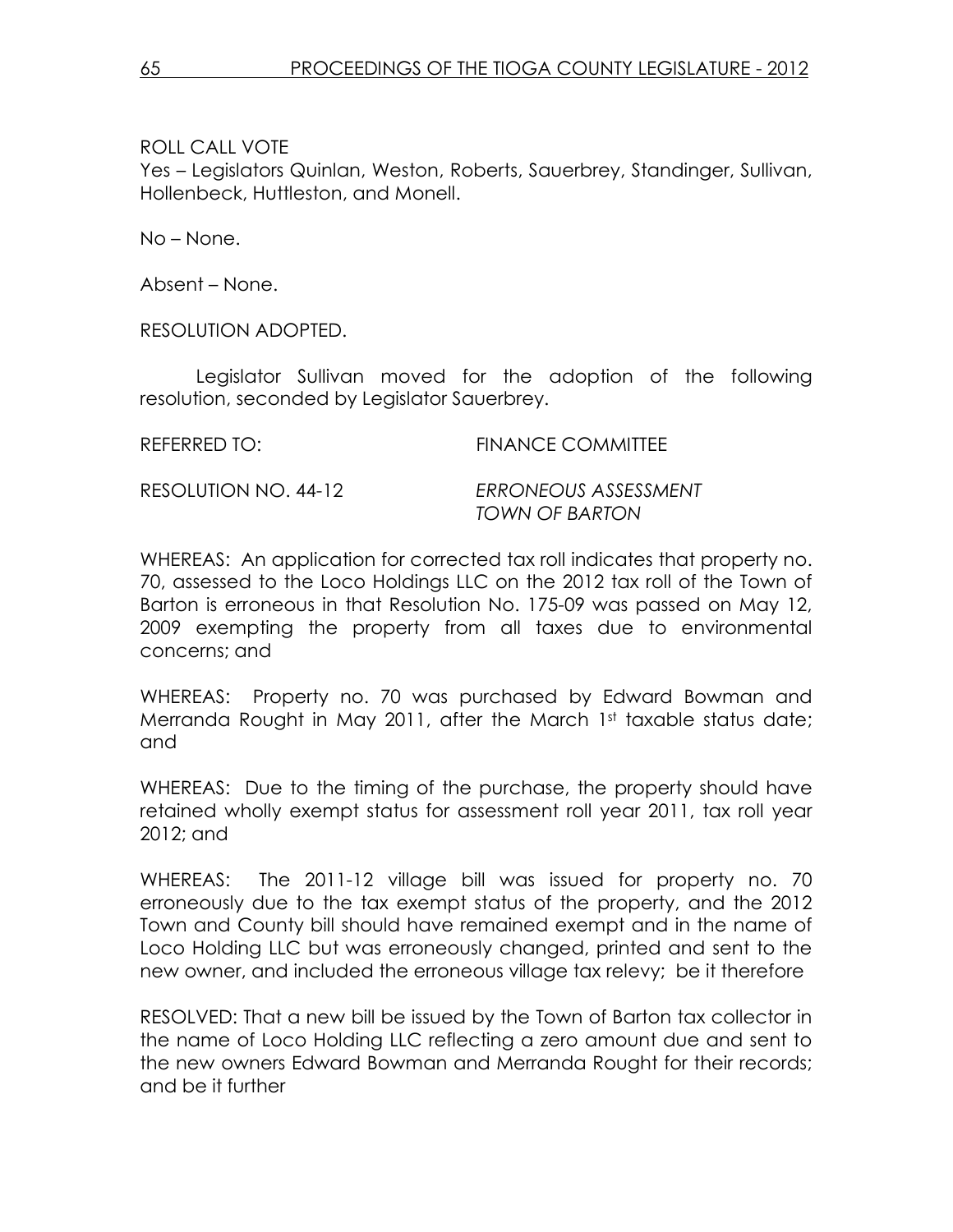RESOLVED: That the erroneous town tax of \$29.58 be charged back to the Town of Barton, and the erroneous fire tax of \$12.91 be charged back to the Barton Fire District; and be it further

RESOLVED: That the erroneous solid waste tax of \$5.85 be charged back to the Solid Waste Fund; and be it further

RESOLVED: That the erroneous village tax and interest of \$717.64 be charged back to the Village of Waverly; and be it further

RESOLVED: That the erroneous county tax of \$129.44 and village penalty of \$50.23 be charged to the appropriate accounts in the records of the County Treasurer.

ROLL CALL VOTE

Yes – Legislators Quinlan, Weston, Roberts, Sauerbrey, Standinger, Sullivan, Hollenbeck, Huttleston, and Monell.

No – None.

Absent – None.

RESOLUTION ADOPTED.

 Legislator Sullivan moved for the adoption of the following resolution, seconded by Legislator Sauerbrey.

REFERRED TO: FINANCE COMMITTEE

RESOLUTION NO. 45-12 ERRONEOUS ASSESSMENT TOWN OF SPENCER

WHEREAS: An application for corrected tax roll indicates that property no. 1785, assessed to Larry & Richard Sterling, Debra Scott, and Life Use for Juanita Sterling, etal, on the 2012 tax roll of the Town of Spencer is erroneous in that an aged exemption was not applied for town and county purposes, therefore the tax bill was based on full assessment of \$99,000; and

WHEREAS: The 2012 Town and County tax bill of \$1,473.91 for property no. 1785 has not yet been paid to the Town of Spencer tax collector; be it therefore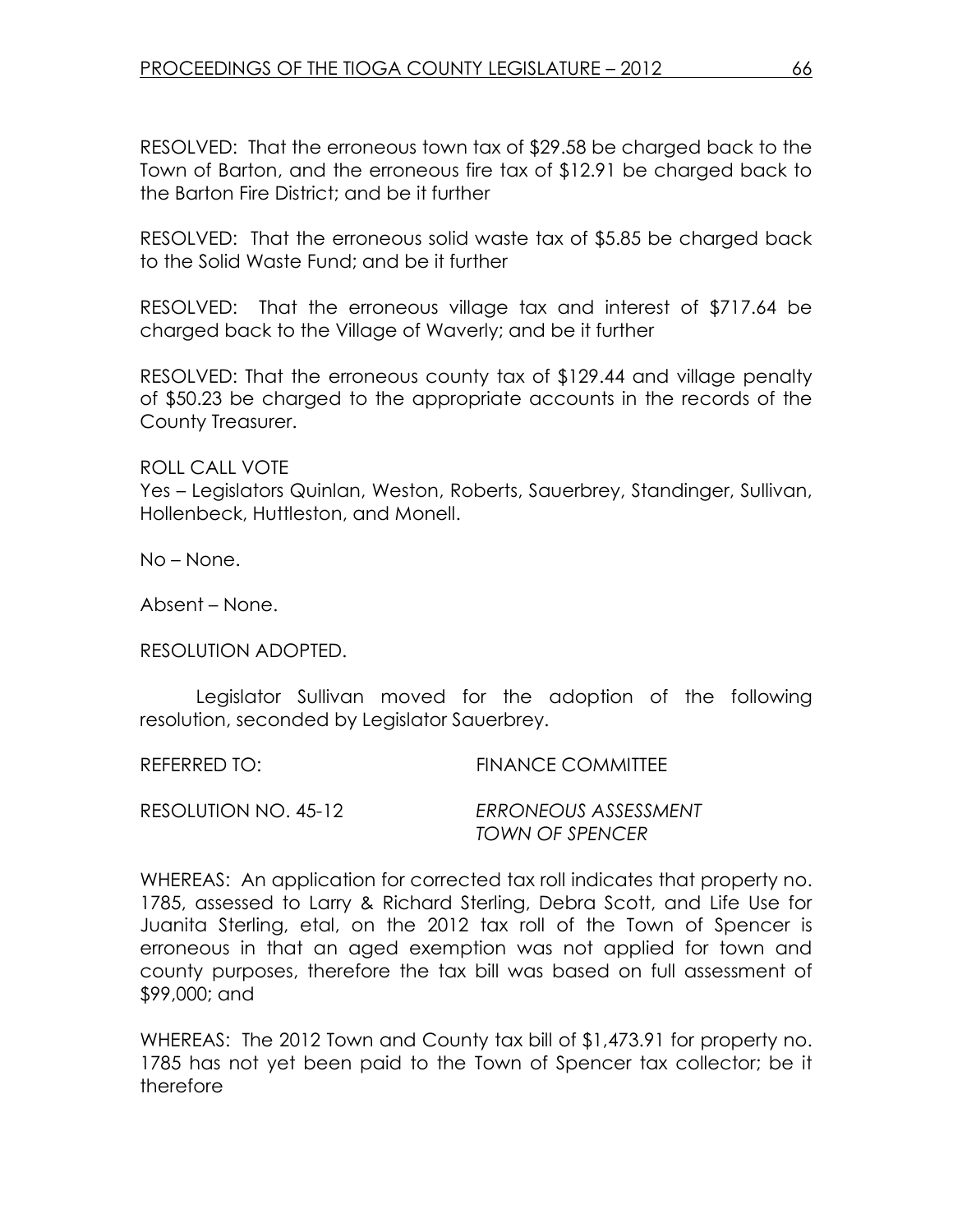RESOLVED: That a new tax bill be issued for property no. 1785 to Larry and Richard Sterling, Debra Scott, and Juanita Sterling, etal (life use) as follows:

|                     | Sterling/Scott #1785 | Corrected Sterling/Scott #1785 |
|---------------------|----------------------|--------------------------------|
| County              | 843.58               | 506.15                         |
| Recycle             | 38.12                | 38.12                          |
| Townwide            | 210.33               | 189.30                         |
| Part Town           | 325.15               | 325.15                         |
| <b>Spencer Fire</b> | 56.73                | 56.73                          |
|                     | \$1,473.91           | \$1,115.45                     |

and be it further

RESOLVED: That the erroneous town tax of \$21.03 be charged back to the Town of Spencer; and be it further

RESOLVED: That the erroneous county tax of \$337.43 be charged to the proper account in the records of the County Treasurer.

#### ROLL CALL VOTE

Yes – Legislators Quinlan, Weston, Roberts, Sauerbrey, Standinger, Sullivan, Hollenbeck, Huttleston, and Monell.

No – None.

Absent – None.

RESOLUTION ADOPTED.

 Legislator Sullivan moved for the adoption of the following resolution, seconded by Legislator Sauerbrey.

| REFERRED TO:         | <b>FINANCE COMMITTEE</b>               |
|----------------------|----------------------------------------|
| RESOLUTION NO. 46-12 | ERRONEOUS ASSESSMENT<br>TOWN OF CANDOR |

WHEREAS: An application for corrected tax roll indicates that property no. 2238 assessed to Joshua J Sindoni on the 2012 tax roll of the Town of Candor is erroneous in that a 2011/12 school tax was relevied to the 2012 Town/County tax bill in error; and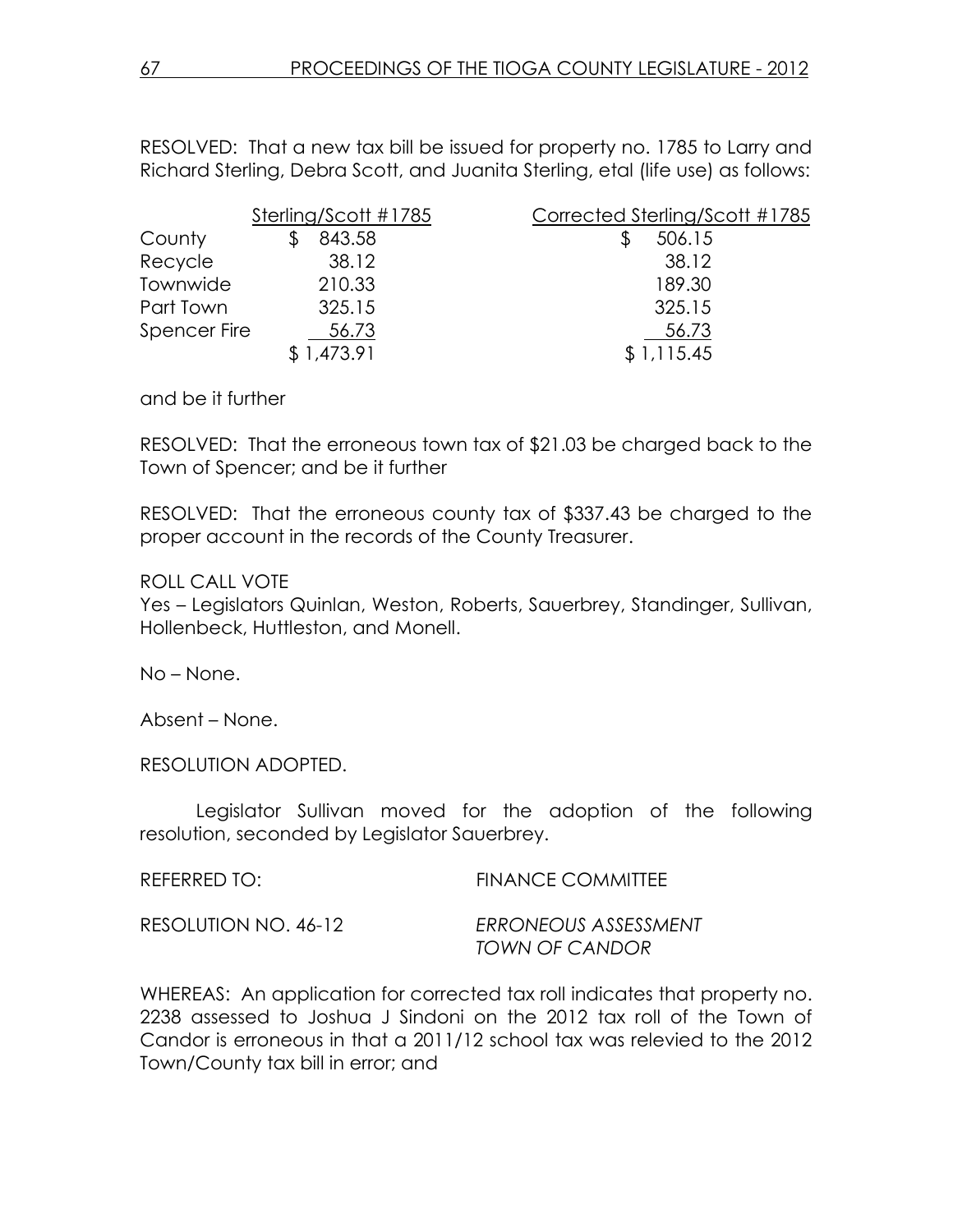WHEREAS: The 2011/12 school tax for property no. 2238 was paid on 10/18/11; be it therefore

RESOLVED: That a new 2012 tax bill be issued to Joshua J Sindoni by the Town of Candor tax collector as follows:

|                    | Sindoni Bill 2273 | Sindoni Corrected Bill 2273 |
|--------------------|-------------------|-----------------------------|
| County             | 1,427.19          | 1,427.19                    |
| Recycle            | 64.54             | 64.54                       |
| Townwide           | 757.35            | 757.35                      |
| PartTown           | 197.82            | 197.82                      |
| Return School      | 3,031.89          |                             |
| <b>Candor Fire</b> | 266.97            | 266.97                      |
|                    | 5,745.76          | 2,713.87                    |

and be it further

RESOLVED: That the erroneous school tax and interest of \$2,833.54 be charged back to the Candor School District; and be it further

RESOLVED: That the erroneous county penalty of \$198.35 be charged to the proper account in the records of the County Treasurer.

### ROLL CALL VOTE

Yes – Legislators Quinlan, Weston, Roberts, Sauerbrey, Standinger, Sullivan, Hollenbeck, Huttleston, and Monell.

No – None.

Absent – None.

RESOLUTION ADOPTED.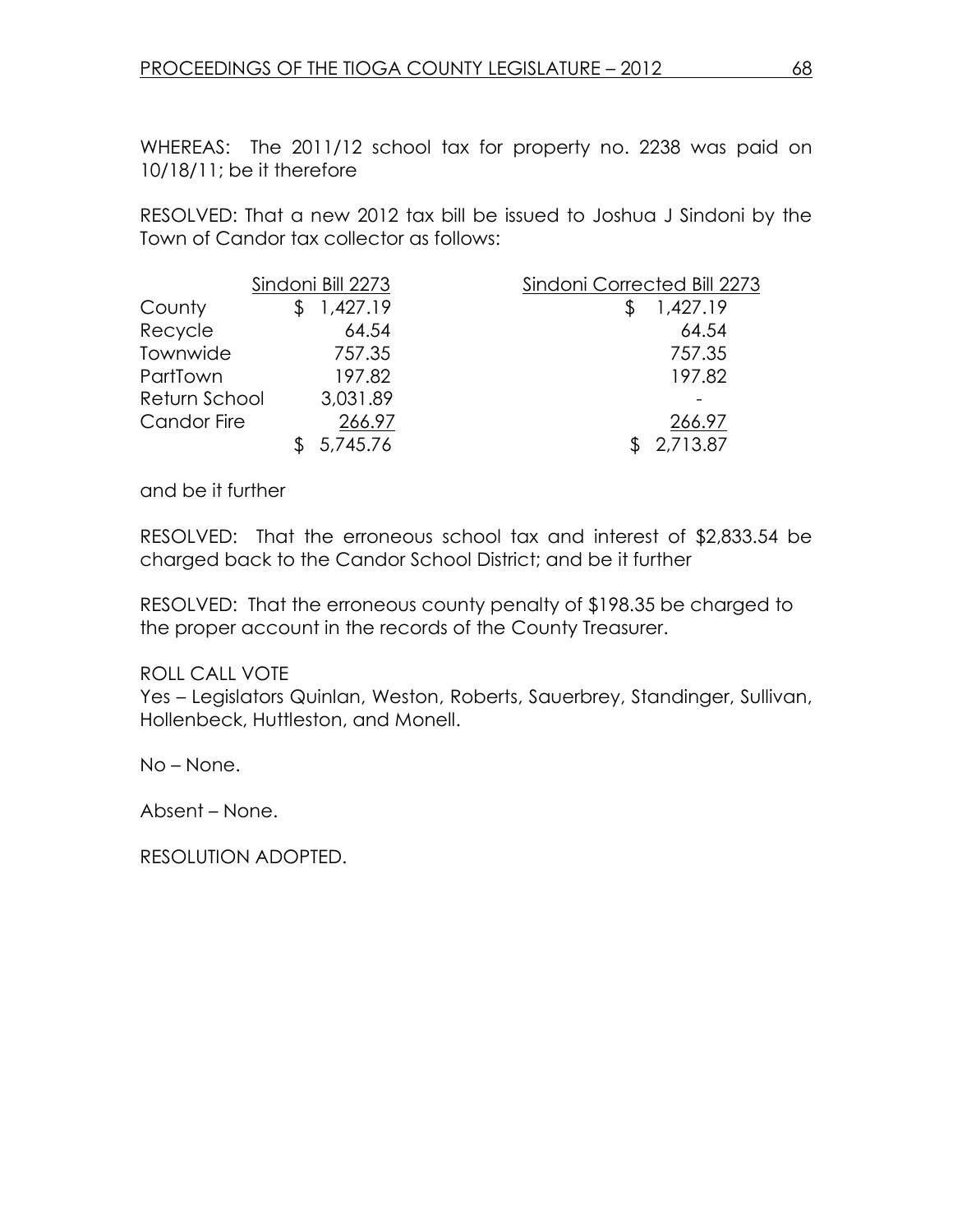Legislator Sullivan moved for the adoption of the following resolution, seconded by Legislator Sauerbrey.

| REFERRED TO:         | <b>FINANCE COMMITTEE</b>                |
|----------------------|-----------------------------------------|
| RESOLUTION NO. 47-12 | ERRONEOUS ASSESSMENT<br>TOWN OF NICHOLS |

WHEREAS: An application for corrected tax roll indicates that property no. 913 assessed to Joseph & Louise McTamney on the 2012 tax roll of the Town of Nichols is erroneous in that a 2011/12 school tax was relevied to the 2012 Town/County tax bill in error; and

WHEREAS: The 2011/12 school tax for property no. 913 was paid on 9/20/11; be it therefore

RESOLVED: That a new 2012 tax bill be issued to Joseph & Louise McTamney by the Town of Nichols tax collector as follows:

|                 | McTamney Bill #866 | McTamney Corrected #Bill 866 |
|-----------------|--------------------|------------------------------|
| County          | 827.98             | 827.98                       |
| Recycle         | 37.45              | 37.45                        |
| Townwide        | 261.29             | 261.29                       |
| PartTown        | 43.13              | 43.13                        |
| Return School   | 1,574.17           |                              |
| Lounsberry Fire | 22.55              | 22.55                        |
|                 | \$2,766.57         | \$1,192.40                   |

and be it further

RESOLVED: That the erroneous school tax and interest of \$1,471.19 be charged back to the Owego-Apalachin School District; and be it further

RESOLVED: That the erroneous county penalty of \$102.98 be charged to the proper account in the records of the County Treasurer.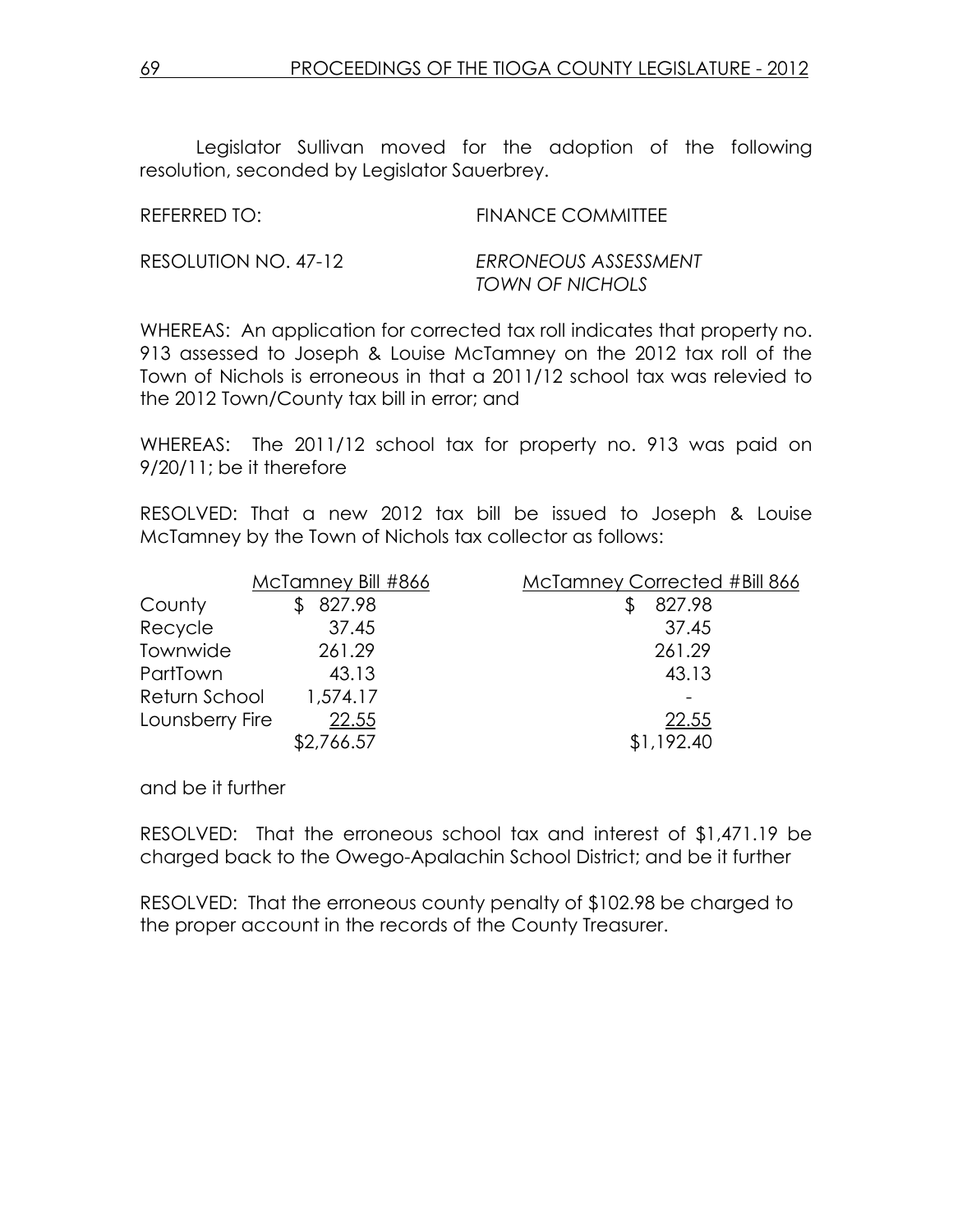Yes – Legislators Quinlan, Weston, Roberts, Sauerbrey, Standinger, Sullivan, Hollenbeck, Huttleston, and Monell.

No – None.

Absent – None.

RESOLUTION ADOPTED.

 Legislator Sullivan moved for the adoption of the following resolution, seconded by Legislator Sauerbrey.

REFERRED TO: FINANCE COMMITTEE

RESOLUTION NO. 48-12 ERRONEOUS ASSESSMENT

TOWN OF NICHOLS

WHEREAS: An application for corrected tax roll indicates that property no. 941 assessed to Richard & Sandra Frederici on the 2012 tax roll of the Town of Nichols is erroneous in that a 2011/12 school tax was relevied to the 2012 Town/County tax bill in error; and

WHEREAS: The 2011/12 school tax for property no. 941 was paid on 9/20/11; and the 2012 Town & County tax bill including the erroneous school relevy of \$1,708.51 was paid to the Town of Nichols tax collector by Community Bank N.A. on 1/17/12; be it therefore

RESOLVED: That a refund of the erroneous school relevy of \$1,708.51 be issued to Community Bank N.A. by the Town of Nichols tax collector; and be it further

RESOLVED: That the erroneous school tax and interest of \$1,596.74 be charged back to the Owego-Apalachin School District; and be it further

RESOLVED: That the erroneous county penalty of \$111.77 be charged to the proper account in the records of the County Treasurer.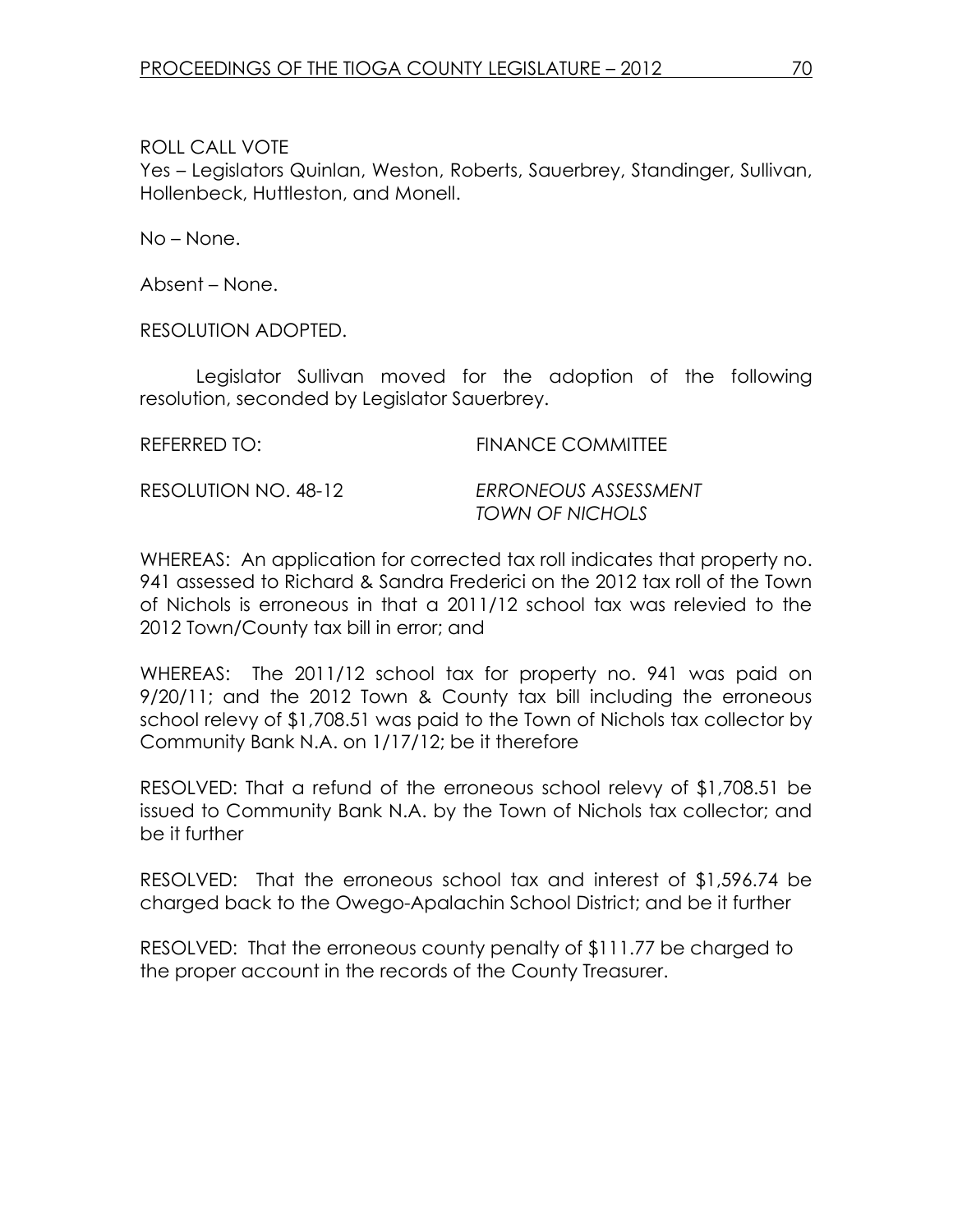Yes – Legislators Quinlan, Weston, Roberts, Sauerbrey, Standinger, Sullivan, Hollenbeck, Huttleston, and Monell.

No – None.

Absent – None.

RESOLUTION ADOPTED.

 Legislator Sullivan moved for the adoption of the following resolution, seconded by Legislator Sauerbrey.

REFERRED TO: FINANCE COMMITTEE

RESOLUTION NO. 49-12 ERRONEOUS ASSESSMENT

TOWN OF OWEGO

WHEREAS: An application for corrected tax roll indicates that (9) properties on the 2012 tax roll of the Town of Owego are erroneous in that 2011/12 school taxes were relevied to the 2012 Town/County tax bills in error due to payments collected by Chase Bank not being posted at OACSD; and

WHEREAS: The 2011/12 school taxes for the various (9) properties were paid on 9/20/11; and the 2012 Town & County tax bills including the erroneous school tax relevies were paid to the Town of Owego tax collector by Community Bank N.A. on 1/11/12; and

WHEREAS: Michael E Zimmer, Town Clerk and Tax Collector of the Town of Owego has already turned over funds collected in January to the County Treasurer's office to be applied against the 2012 Tax Warrant for the Town of Owego; be it therefore

RESOLVED: That a refund of the (9) erroneous school relevies of \$15,890.63 as indicated on following page be issued to Community Bank N.A. by the Tioga County Treasurer; and be it further

RESOLVED: That the erroneous school tax and interest of \$14,851.06 be charged back to the Owego-Apalachin School District; and be it further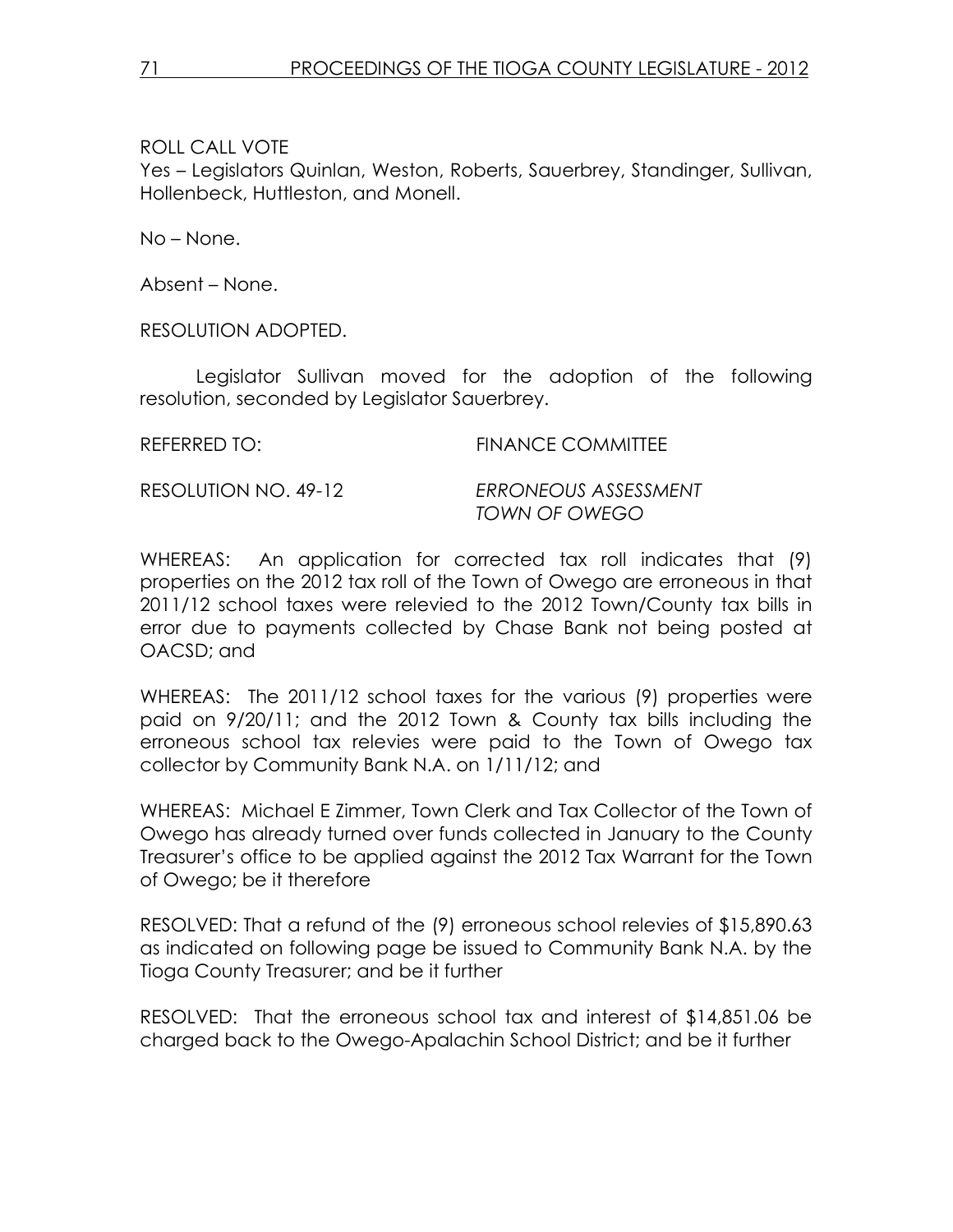RESOLVED: That the erroneous county penalty of \$1,039.57 be charged to the proper account in the records of the County Treasurer.

| <b>OACSD Erroneous Relevy REFUNDS</b> |   |       |               |                    |               |
|---------------------------------------|---|-------|---------------|--------------------|---------------|
|                                       |   | Acct  | <b>School</b> | <b>7% Co</b>       | <b>TOTAL</b>  |
| <b>Owner Name</b>                     | т | #     | <b>Chgbk</b>  | <b>Pnity Chgbk</b> | <b>REFUND</b> |
| <b>Babcock, Mark/Jennifer</b>         | 6 | 7933  | 787.55        | 55.13              | 842.68        |
| Baust, John M                         | 6 | 1539  | 2,422.73      | 169.59             | 2,592.32      |
| Berryman, Mark/Jennifer               | 6 | 7909  | 3,137.97      | 219.66             | 3,357.63      |
| <b>Fisher, Byron/Margaret</b>         | 6 | 11354 | 1,478.20      | 103.47             | 1,581.67      |
| Lisak, Christopher M                  | 6 | 559   | 300.37        | 21.03              | 321.40        |
| Pedro, David & Pamela                 | 6 | 1111  | 1,738.60      | 121.70             | 1,860.30      |
| <b>Signs, Donald/Nancy</b>            | 6 | 204   | 1,360.49      | 95.23              | 1,455.72      |
| Sochor, William/Debra                 | 6 | 12085 | 987.09        | 69.10              | 1,056.19      |
| Zimmerer, Karl                        | 6 | 1466  | 2,638.06      | 184.66             | 2,822.72      |
| <b>T/OWEGO TOTALS</b>                 |   |       | \$14,851.06   | \$1,039.57         | \$15,890.63   |

### ROLL CALL VOTE

Yes – Legislators Quinlan, Weston, Roberts, Sauerbrey, Standinger, Sullivan, Hollenbeck, Huttleston, and Monell.

No – None.

Absent – None.

RESOLUTION ADOPTED.

 Legislator Sullivan moved for the adoption of the following resolution, seconded by Legislator Sauerbrey.

REFERRED TO: FINANCE COMMITTEE

RESOLUTION NO. 50-12 ERRONEOUS ASSESSMENT TOWN OF TIOGA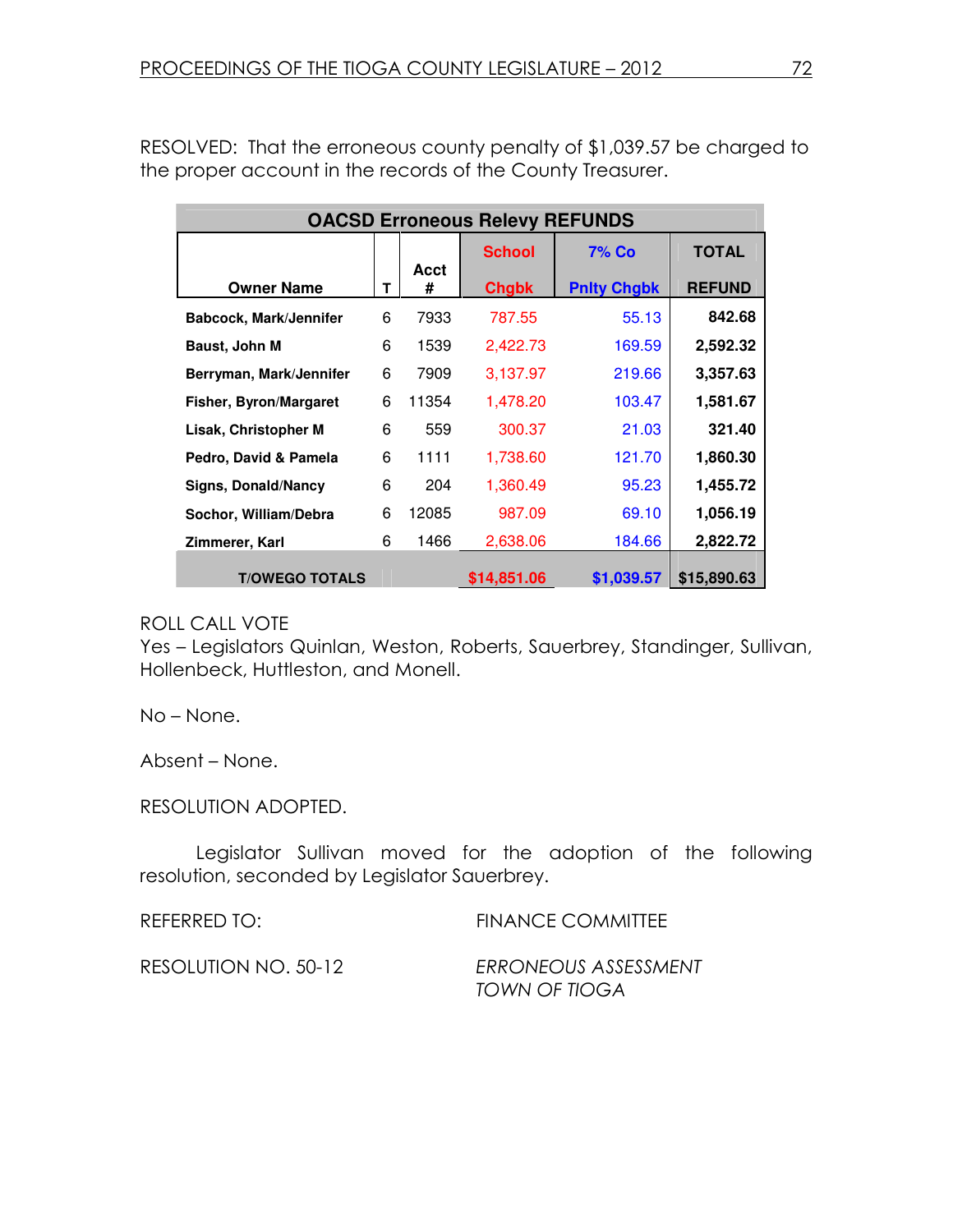WHEREAS: An application for corrected tax roll indicates that (5) properties assessed to various owners on the 2012 tax roll of the Town of Tioga are erroneous in that the 2011/12 OACSD school taxes were relevied to the 2012 Town/County tax bills in error; and

WHEREAS: The 2011/12 school taxes for all (5) of the various properties were paid on 9/20/11, and the 2012 tax bills including the erroneous school taxes for the (5) properties were paid on 1/30/12 to the Town of Tioga tax collector; be it therefore

RESOLVED: That a refund of \$10,475.99 for the erroneous school taxes be issued to Community Bank by the Town of Tioga tax collector for the (5) properties listed as follows:

| Cron Acct 59/Bill 452           |       |             |
|---------------------------------|-------|-------------|
| Return School Refund            |       | \$945.03    |
| Gunther Acct 2164/Bill 711      |       |             |
| Return School Refund            |       | \$1,352.30  |
| Rollison Acct 101/Bill          |       |             |
| Return School Refund            |       | \$1,993.13  |
| Silverstein Acct 1307/Bill 1700 |       |             |
| Return School Refund            |       | \$2,082.97  |
| Tubbs Acct 1238/Bill 1956       |       |             |
| Return School Refund            |       | \$4,102.56  |
|                                 | TOTAL | \$10,475.99 |

and be it further

RESOLVED: That the erroneous school tax and interest of \$9,790.65 be charged back to the Owego-Apalachin School District; and be it further

RESOLVED: That the erroneous county penalty of \$685.34 be charged to the proper account in the records of the County Treasurer.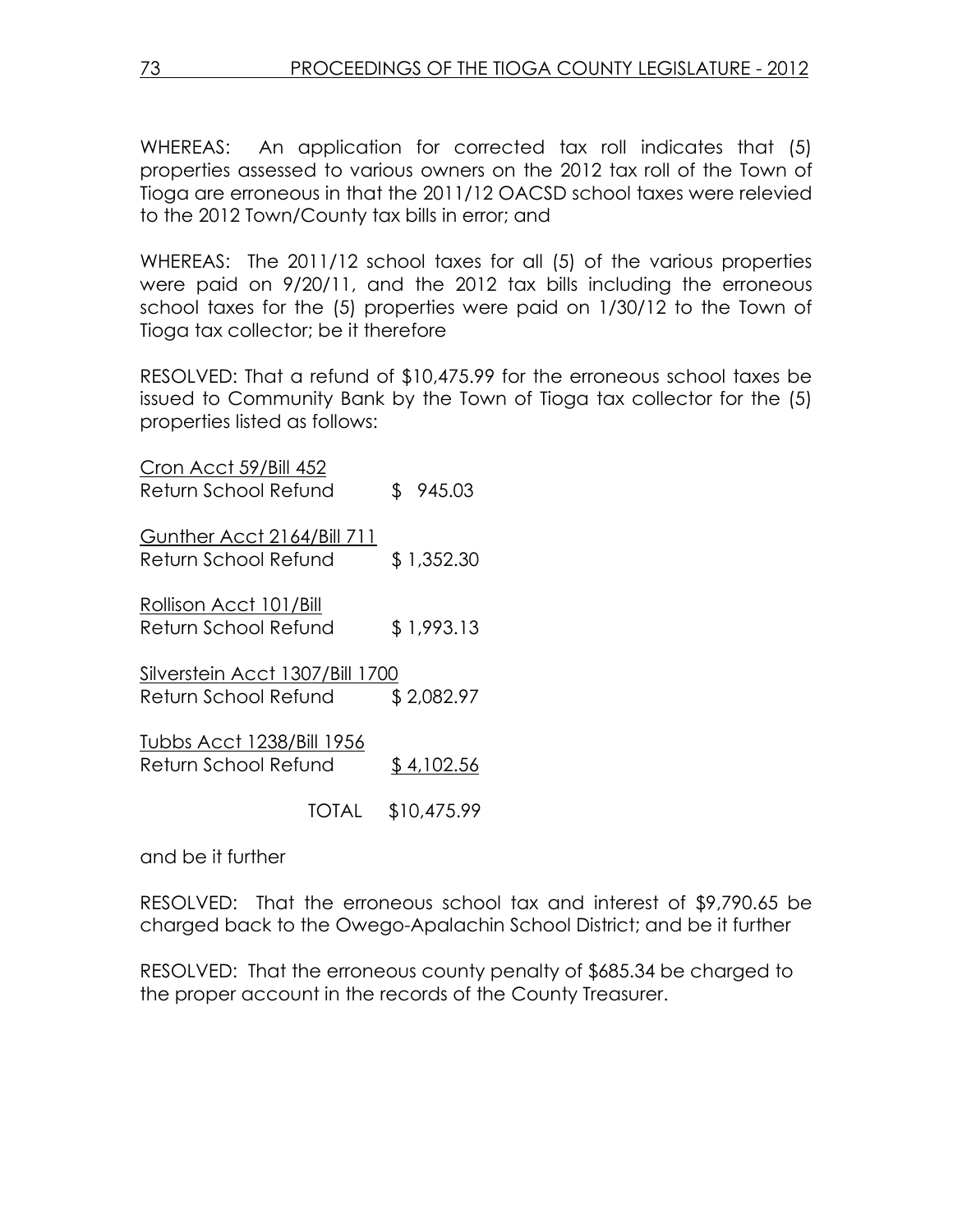Yes – Legislators Quinlan, Weston, Roberts, Sauerbrey, Standinger, Sullivan, Hollenbeck, Huttleston, and Monell.

No – None.

Absent – None.

RESOLUTION ADOPTED.

 Legislator Sullivan moved for the adoption of the following resolution, seconded by Legislator Sauerbrey.

REFERRED TO: FINANCE COMMITTEE

RESOLUTION NO. 51-12 ERRONEOUS ASSESSMENT

TOWN OF BARTON

WHEREAS: An application for refund/corrected tax roll indicates that (9) special franchise properties assessed to Norfolk Southern Railway Company on the 2012 tax roll of the Town of Barton are erroneous in that the taxable values exceeded ceiling limits; and

WHEREAS: The taxes on the (9) properties were paid to the County Treasurer's office on 2/1/12; and

WHEREAS: The Tioga County Real Property office has calculated the taxable values based upon percent and provided the amount to be refunded; therefore be it

RESOLVED: That a refund of \$3,930.02 as set by Real Property, be issued by the Tioga County Treasurer to Norfolk Southern Railway Company for overpayment of the (9) properties in the Town of Barton; and be it further

RESOLVED: That the erroneous town tax of \$653.90 be charged back to the Town of Barton, and the erroneous fire tax of \$285.46 be charged back to the Barton Fire District; and be it further

RESOLVED: That the erroneous solid waste tax of \$129.32 be charged back to the Solid Waste Fund; and be it further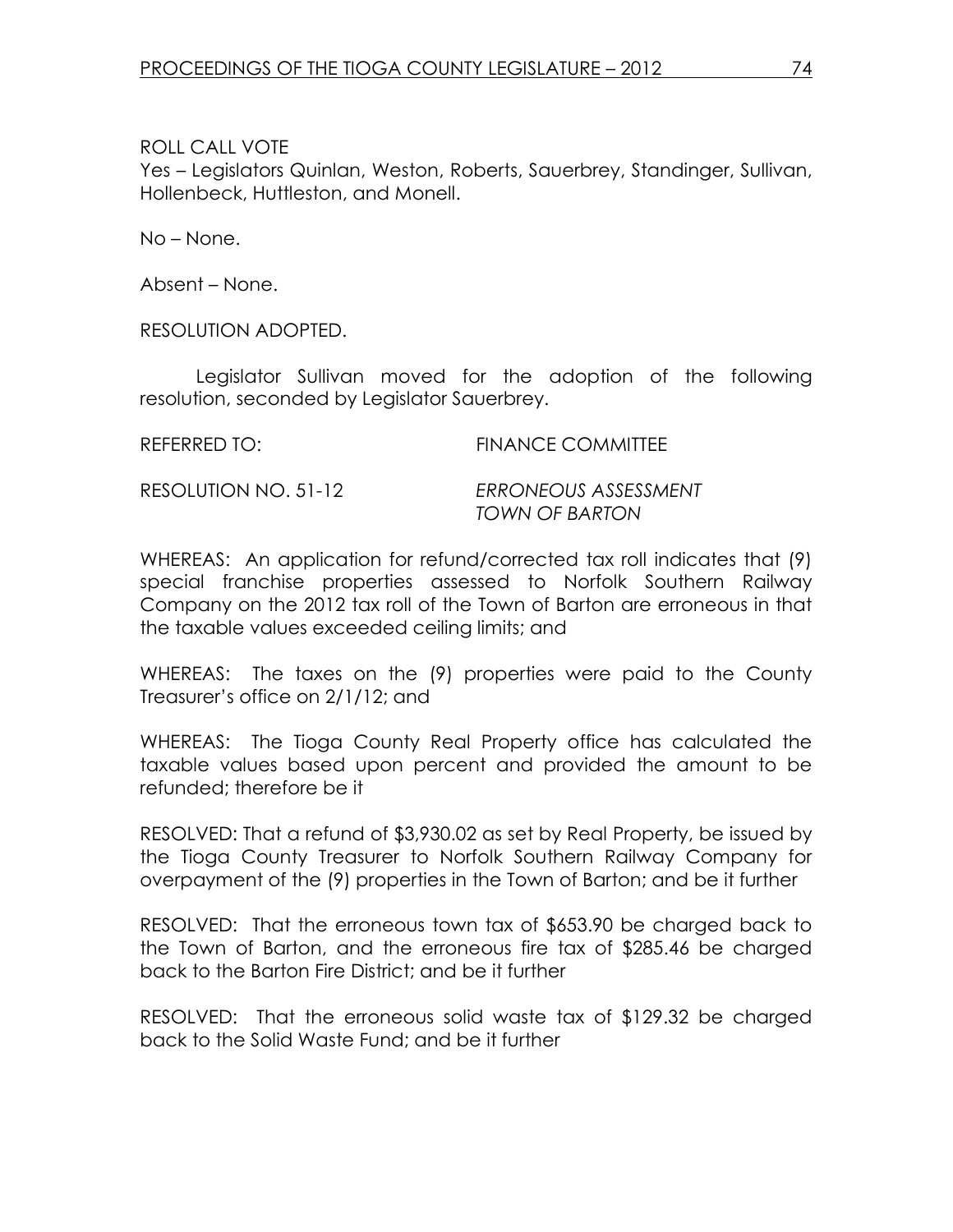RESOLVED: That the erroneous county tax of \$2,861.34 be charged to the appropriate accounts in the records of the County Treasurer.

ROLL CALL VOTE

Yes – Legislators Quinlan, Weston, Roberts, Sauerbrey, Standinger, Sullivan, Hollenbeck, Huttleston, and Monell.

No – None.

Absent – None.

RESOLUTION ADOPTED.

 Legislator Huttleston moved for the adoption of the following resolution, seconded by Legislator Sauerbrey.

| REFERRED TO:         | HEALTH & HUMAN SERVICES COMMITTEE<br><b>FINANCE COMMITTEE</b> |
|----------------------|---------------------------------------------------------------|
| RESOLUTION NO. 52-12 | APPROPRIATION OF FUNDS<br>PUBLIC HEALTH                       |

WHEREAS: Tioga County Health Department (TCHD) has received funding through the Tioga County Healthy Community Partnership (TCHCP); and

WHEREAS: The funding is earmarked for TCHD costs related to the TCHCP program activities; and

WHEREAS: Appropriation of funds requires Legislative approval; therefore be it

RESOLVED: That funding be appropriated as follows:

|  |  | From: A2280.00 Local Awards |  | \$5,270 |
|--|--|-----------------------------|--|---------|
|--|--|-----------------------------|--|---------|

To: A4012.40-590 Health Education: Services Rendered \$ 5,270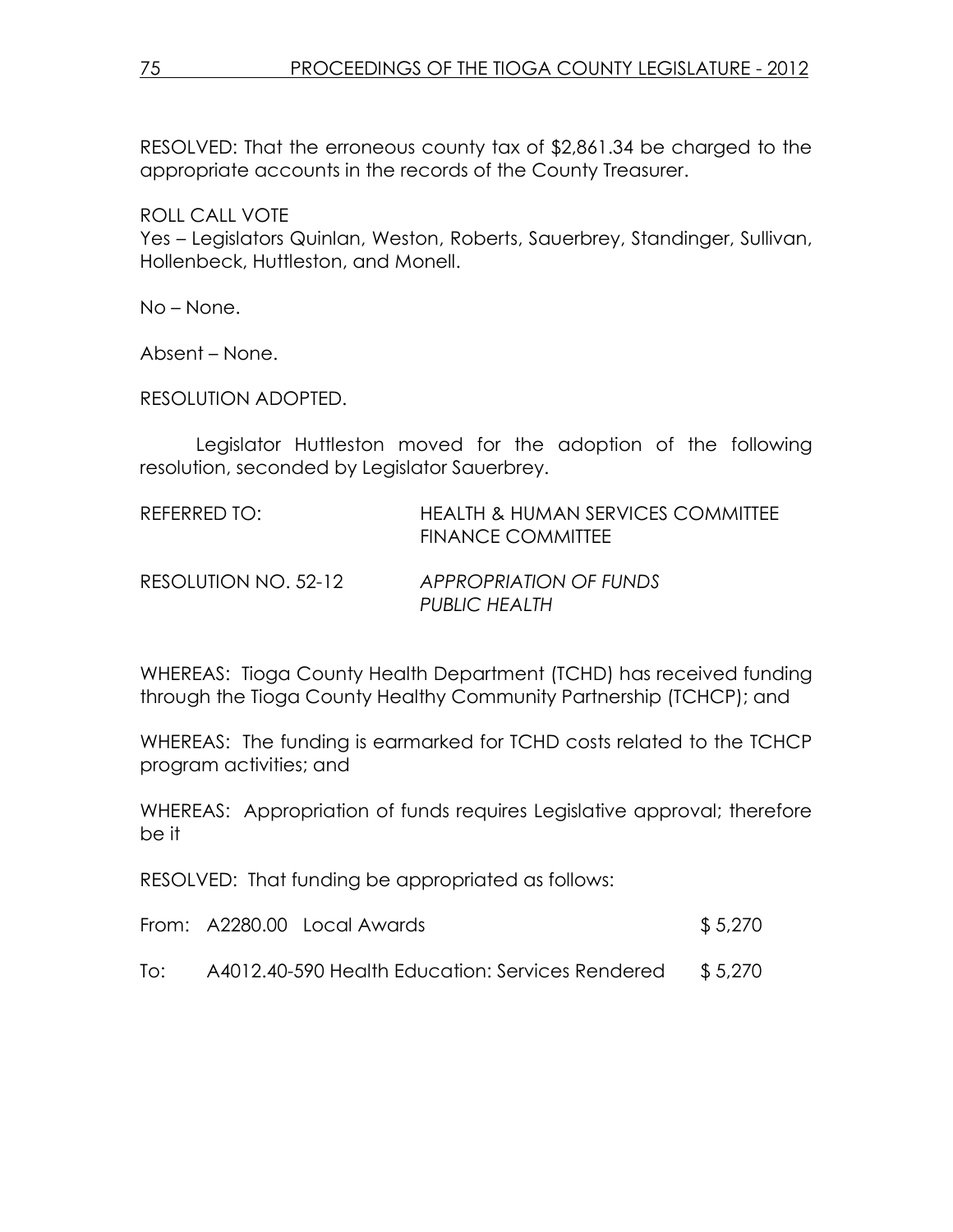Yes – Legislators Quinlan, Weston, Roberts, Sauerbrey, Standinger, Sullivan, Hollenbeck, Huttleston, and Monell.

No – None.

Absent – None.

RESOLUTION ADOPTED.

 Legislator Hollenbeck moved for the adoption of the following resolution, seconded by Legislator Sullivan.

| REFERRED TO:         | PERSONNEL COMMITTEE<br>FINANCE COMMITTEE          |
|----------------------|---------------------------------------------------|
| RESOLUTION NO. 53-12 | TRANSFER OF FUNDS<br><b>WORKERS' COMPENSATION</b> |

WHEREAS: Resolution 237-11 authorized purchase of workers' compensation specific excess Insurance from Safety National for the period of January 1, 2012 through December 31, 2012; and

WHEREAS: The 2012 renewal rate for this policy was not finalized by Safety National until late December 2011; and

WHEREAS: The 2012 amount budgeted for this policy was \$110,000.00 but the actual cost came in at \$112,170.00; therefore be it

RESOLVED: That the following sums be transferred:

From: Workers' Compensation Account S1710.40 (270) insurance-liability \$ 513.00 Workers' Compensation Account S1720.40 (330) legal fees \$1,657.00

To: Workers' Compensation Account S1722.40 (270) insurance-liability \$2,170.00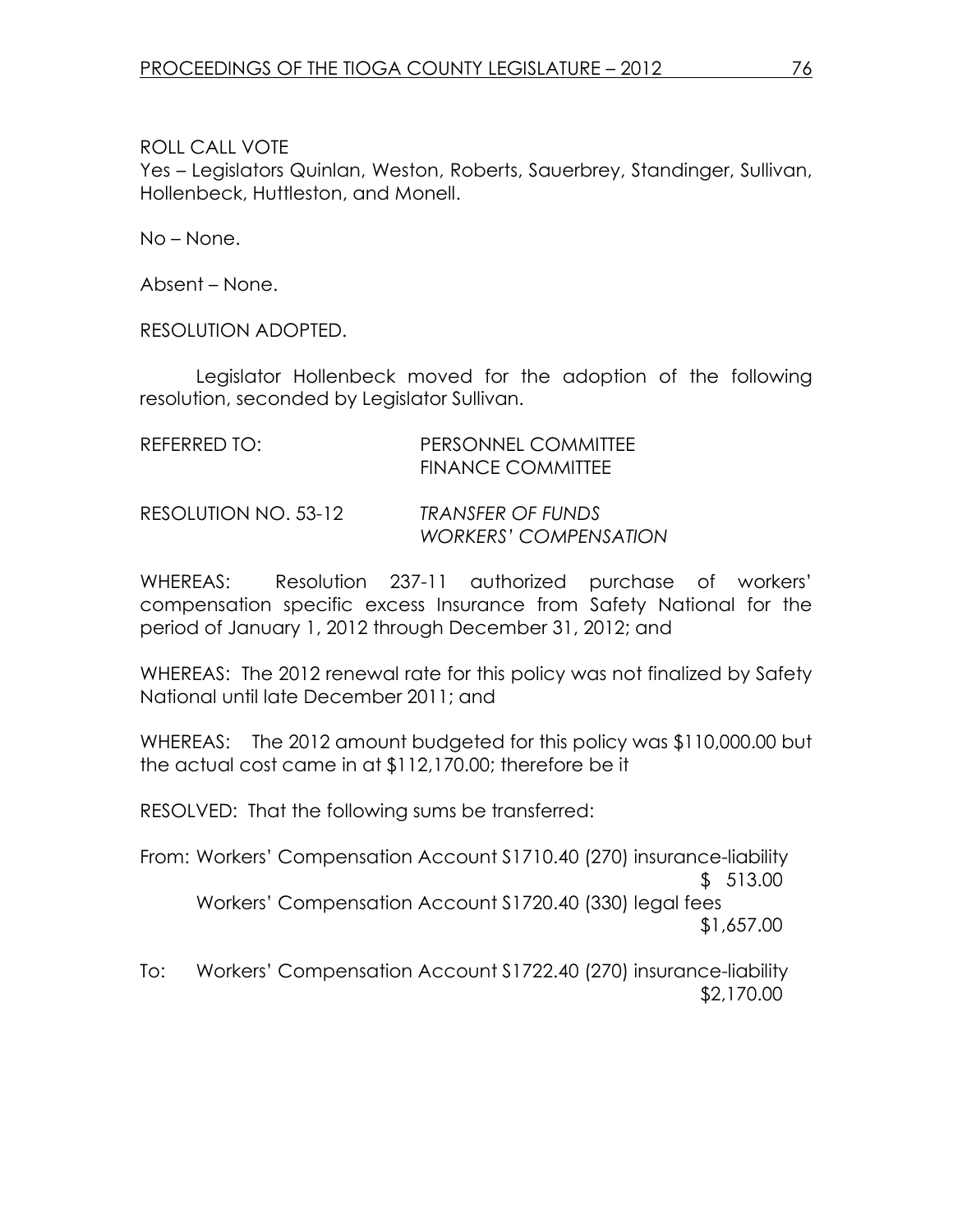Yes – Legislators Quinlan, Weston, Roberts, Sauerbrey, Standinger, Sullivan, Hollenbeck, Huttleston, and Monell.

No – None.

Absent – None.

RESOLUTION ADOPTED.

 Legislator Standinger moved for the adoption of the following resolution, seconded by Legislator Sauerbrey.

| REFERRED TO:         | <b>LEGISLATIVE WORKSESSION</b>                                                                           |
|----------------------|----------------------------------------------------------------------------------------------------------|
| RESOLUTION NO. 54-12 | <b>RESOLUTION TO REDUCE</b><br><b>CORNELL COOPERATIVE</b><br>EXTENSION (CCE)<br><b>TIOGA COUNTY RENT</b> |

WHEREAS: Due to Tropical Storm Lee in September 2011 rooms rented by Cornell Cooperative Extension of Tioga County in the basement at 56 Main Street have been unavailable; and

WHEREAS: The total square footage represents approximately 25% of the entire area rented by CCE Tioga; and

WHEREAS: This space houses the kitchen used by CCE educators for the federally funded Food Stamp Nutrition Education and many other programs; and

WHEREAS: The loss of this space substantially reduces the CCE Tioga's work area and decreases monthly revenue from the programs using the space and will impact the in-kind space pledged to current grant funded programs; and

WHEREAS: CCE Tioga is requesting that the County reduce their rent by 25% for the period which the rooms are unavailable; therefore be it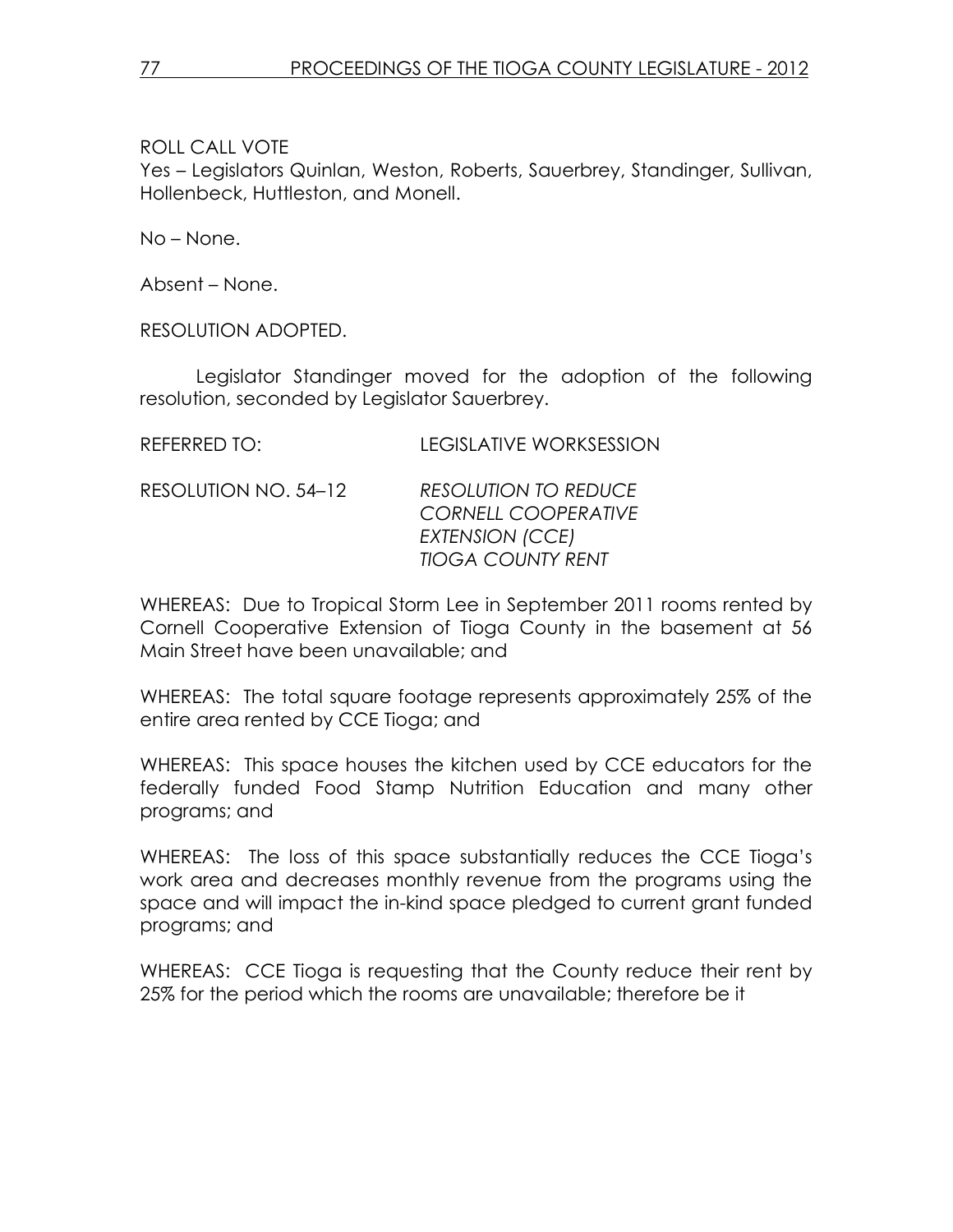RESOLVED: That to compensate for the loss of the meeting space, work area, and revenue, the Tioga County Legislature approves that the CCE Board of Directors request to reduce CCE Tioga's rent by 25% for the period which the rooms are unavailable by the County from \$8,066.00 per quarter to \$6,049.50 per quarter be approved retroactive to January 1, 2012.

ROLL CALL VOTE Yes – Legislators Quinlan, Weston, Roberts, Sauerbrey, Standinger, Sullivan, Hollenbeck, Huttleston, and Monell.

No – None.

Absent – None.

RESOLUTION ADOPTED.

 Legislator Sullivan moved for the adoption of the following resolution, seconded by Legislator Standinger.

| REFERRED TO:         | <b>INFORMATION TECHNOLOGY</b>                           |
|----------------------|---------------------------------------------------------|
| RESOLUTION NO. 55–12 | <b>REAPPOINT MEMBER</b><br>RECORDS MGMT, ADVISORY BOARD |

WHEREAS: Representative of the Media appointment on the Records Management Advisory Board is up; and

WHEREAS: Current Incumbent Mary Beth Jones has expressed an interest to continue to serve on the Records Management Advisory Board; therefore be it

RESOLVED: That the following Representative of the Media member be reappointed to the Records Management Advisory Board as follows:

Mary Beth Jones – Tioga County Courier – 2/28/2012 -2/27/2014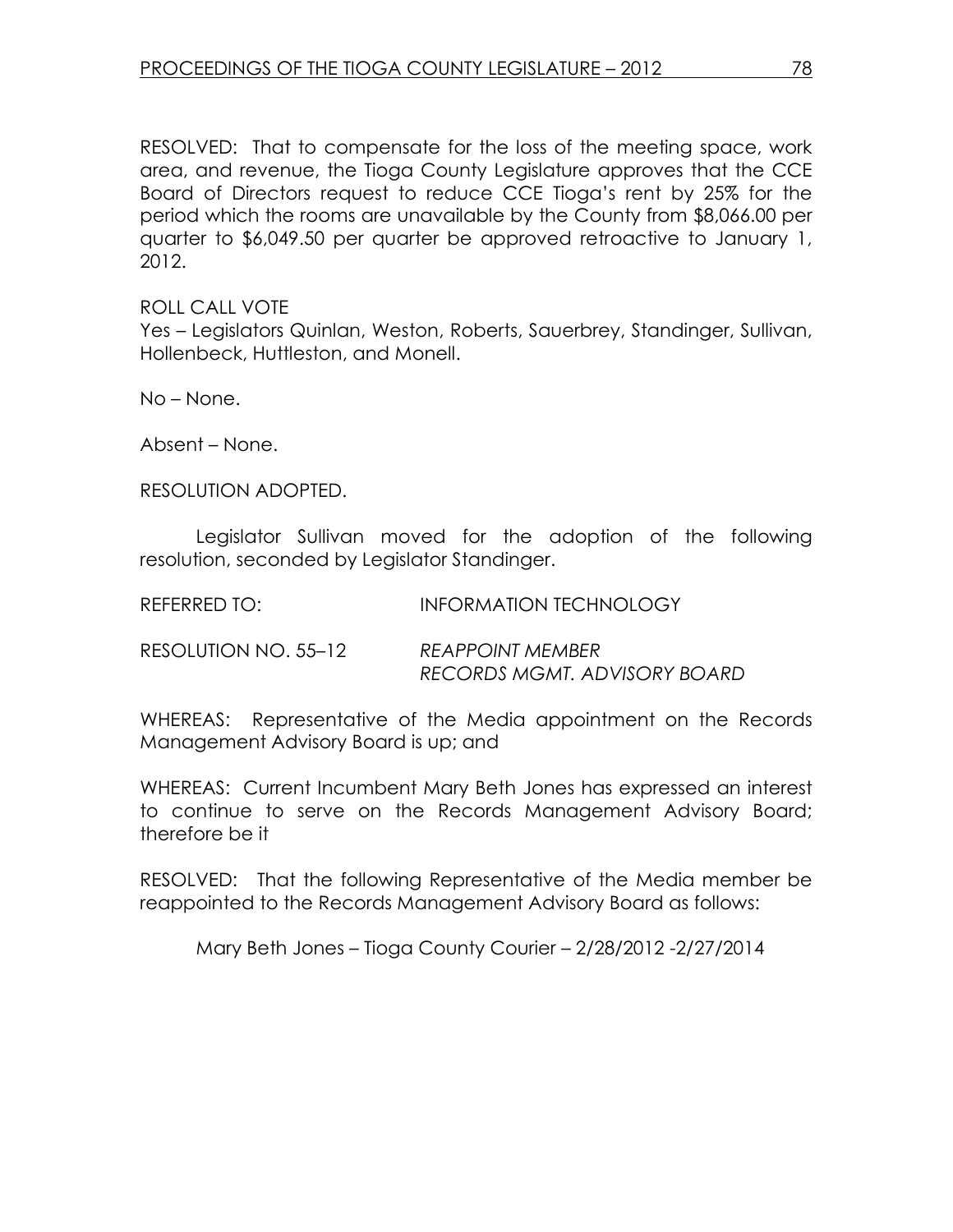Yes – Legislators Quinlan, Weston, Roberts, Sauerbrey, Standinger, Sullivan, Hollenbeck, Huttleston, and Monell.

No – None.

Absent – None.

RESOLUTION ADOPTED.

 Legislator Huttleston moved for the adoption of the following resolution, seconded by Legislator Hollenbeck.

| REFERRED TO:         | <b>HEALTH &amp; HUMAN SERVICES COMMITTEE</b> |
|----------------------|----------------------------------------------|
| RESOLUTION NO. 56-12 | RABIES DONATION COMMITTEE<br>PUBLIC HEALTH   |

WHEREAS: Terms of office for the members of the Rabies Donation Committee have expired; and

WHEREAS: The Public Health Director, Chair of Health and Human Services Committee and Treasurer or his/her designee, have agreed to serve for another three year term; therefore be it

RESOLVED: That the Public Health Director, Chair of Health and Human Services Committee and Treasurer or his/her designee, be re-appointed to the Rabies Donation Committee for the term January 1, 2012 through December 31, 2014.

ROLL CALL VOTE Yes – Legislators Quinlan, Weston, Roberts, Sauerbrey, Standinger, Sullivan, Hollenbeck, Huttleston, and Monell.

No – None.

Absent – None.

RESOLUTION ADOPTED.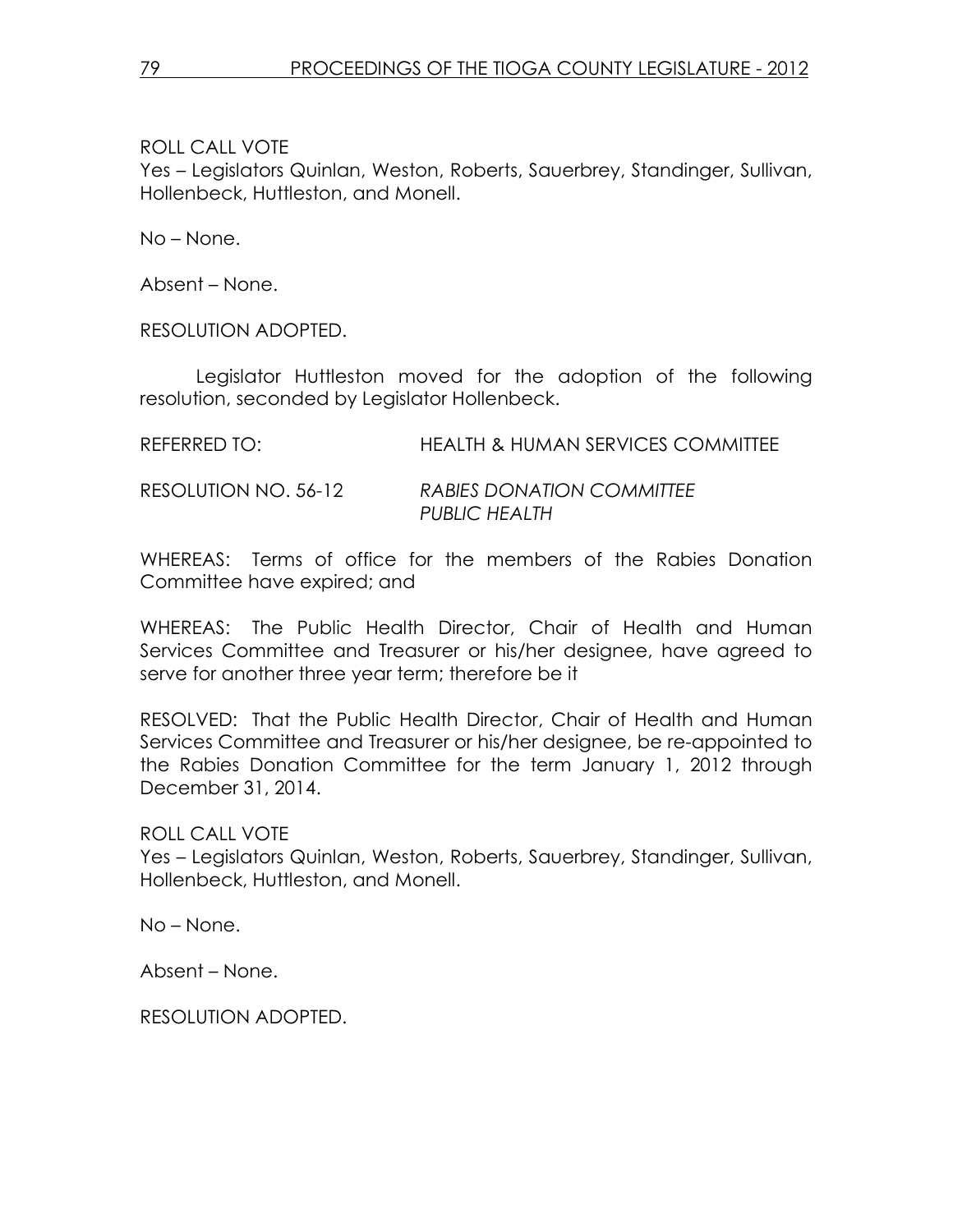Legislator Hollenbeck moved for the adoption of the following resolution, seconded by Legislator Monell.

| REFERRED TO:         | <b>HEALTH &amp; HUMAN SERVICES COMMITTEE</b>                              |
|----------------------|---------------------------------------------------------------------------|
| RESOLUTION NO. 57-12 | RE-APPOINT MEMBER TO THE TIOGA<br>COUNTY BOARD OF HEALTH<br>PUBLIC HEALTH |

WHEREAS: Section 344 of the Public Health Law requires that members of the Board of Health shall serve six (6) year staggered terms; and

WHEREAS: The appointed term for Richard Huttleston on the Board of Health expired 12/31/11; and

WHEREAS: Legislative representatives on the Board of Health serve only the length of their elected term; and

WHEREAS: Richard Huttleston has agreed to serve for another term; therefore be it

RESOLVED: That Richard Huttleston be re-appointed to the Tioga County Board of Health for a term of 1/1/2012 – 12/31/2015.

ROLL CALL VOTE Yes – Legislators Quinlan, Weston, Roberts, Sauerbrey, Standinger, Sullivan, Hollenbeck, Huttleston, and Monell.

No – None.

Absent – None.

RESOLUTION ADOPTED.

 Legislator Huttleston moved for the adoption of the following resolution, seconded by Legislator Hollenbeck.

| REFERRED TO:         | <b>HEALTH &amp; HUMAN SERVICES COMMITTEE</b>                      |
|----------------------|-------------------------------------------------------------------|
| RESOLUTION NO. 58–12 | APPOINT AND EXTEND TERMS TO YOUTH<br><b>BOARD</b><br>YOUTH BUREAU |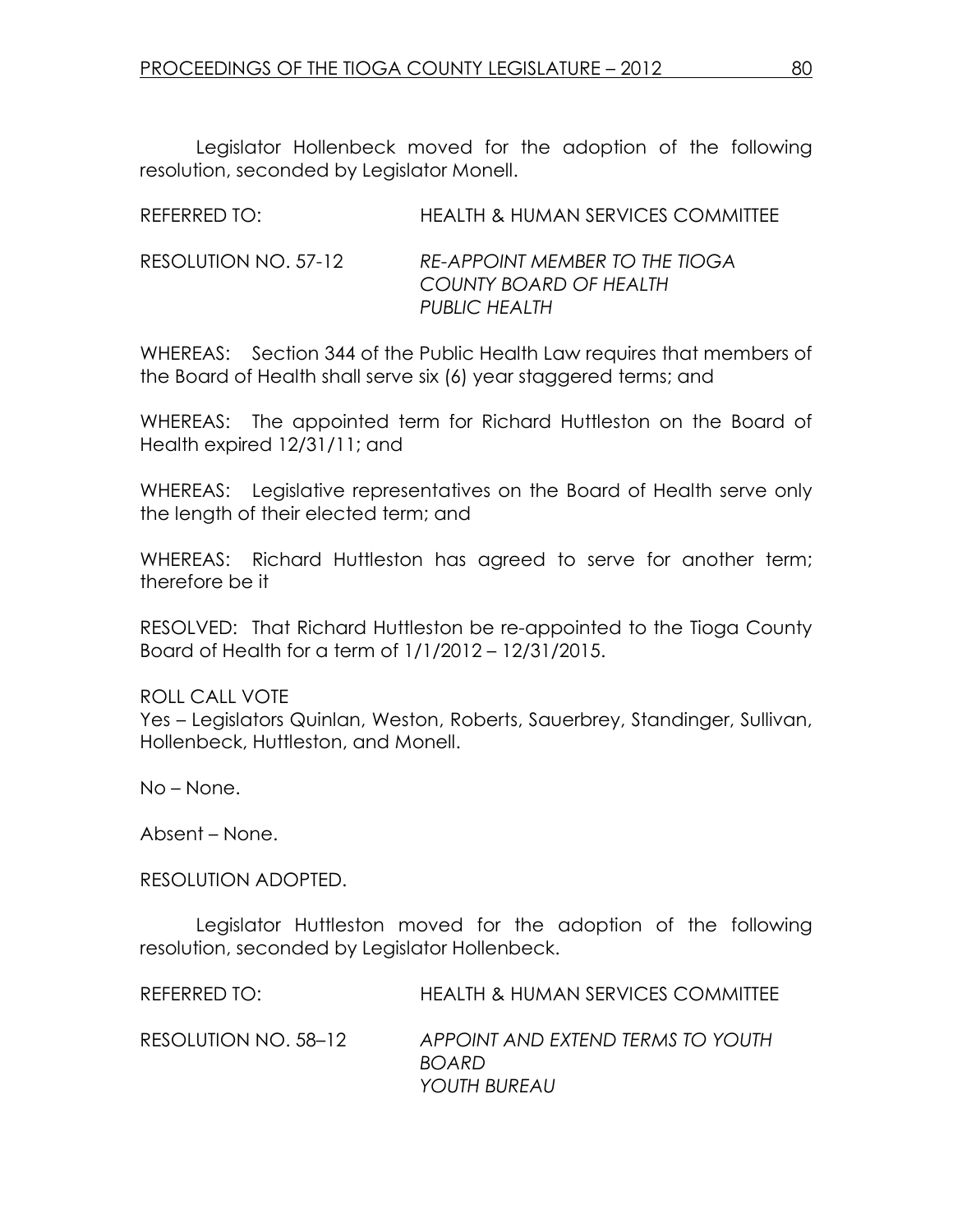WHEREAS: The Tioga County Youth Board is organized as an advisory body to the Tioga County Youth Bureau; and

WHEREAS: The purpose of the Youth Board is to carry out the provision of Section 95 of the General Municipal Law of the State of New York and Resolution No. 140 of 1981 of the Tioga County Legislature; and

WHEREAS: The Tioga County Youth Board Bylaws provides for representatives to the Youth Board be appointed by the County Legislature; and

WHEREAS: The County Legislature previously appointed members to the Youth Board under Resolution No. 104-10 and vacancies exist and terms have expired; now therefore be it

RESOLVED: That the following listed representatives be appointed or terms extended as a member of the Tioga County Youth Board with their corresponding term of office consistent with the requirement of staggered rotation.

the contract of the contract of the contract of the contract of the contract of the contract of the contract of the contract of the contract of the contract of the contract of the contract of the contract of the contract o Daniel Sloat (Extending Term) 01/01/12-12/31/2014 Carter Bryce Jackson (Extending Term) 01/01/12-12/31/2014 Zack Baker (Extending Term) 01/01/12-12/31/2014 Jessica Hobler (Appoint - Replacing T. Rosenberg) 01/01/12-12/31/2015 Kathleen Clark(Appoint - Replacing N. McGavin) 01/01/12-12/31/2015

ROLL CALL VOTE

Yes – Legislators Quinlan, Weston, Roberts, Sauerbrey, Standinger, Sullivan, Hollenbeck, Huttleston, and Monell.

No – None.

Absent – None.

RESOLUTION ADOPTED.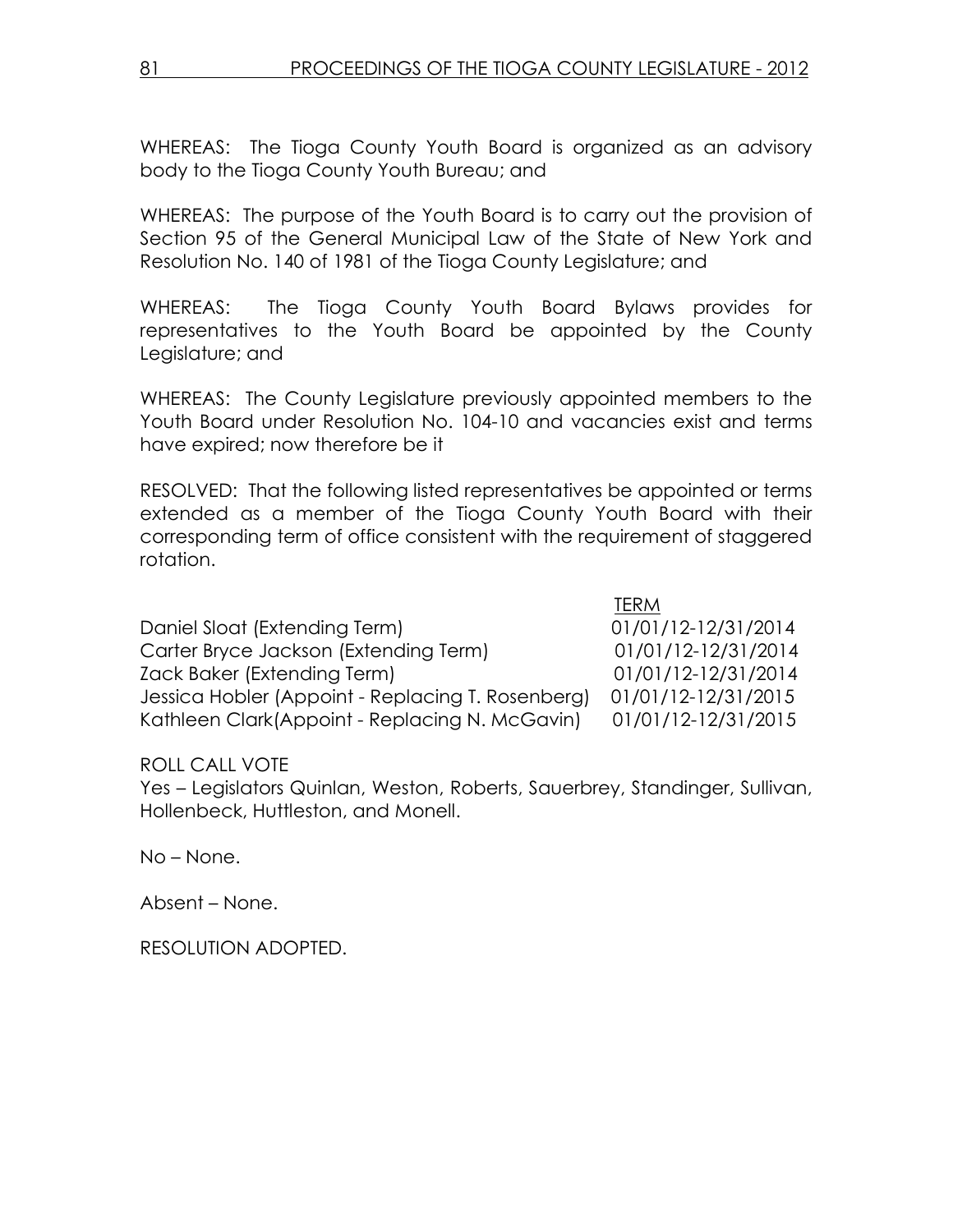Legislator Sauerbrey moved for the adoption of the following resolution, seconded by Legislator Standinger.

| REFERRED TO:         | <b>LEGISLATIVE WORKSESSION</b>                                |
|----------------------|---------------------------------------------------------------|
| RESOLUTION NO. 59-12 | APPOINT MEMBERS<br>FISH & WILDLIFE<br><b>MANAGEMENT BOARD</b> |

RESOLVED: That Robert Woodburn, County Clerk, be appointed as the Elected Official Representative to the Fish and Wildlife Management Board for a two-year term through December 31, 2013 and Jeff Barnes be appointed as the Sportsman Member to the Fish and Wildlife Management Board for a two-year term through December 31, 2013.

ROLL CALL VOTE

Yes – Legislators Quinlan, Weston, Roberts, Sauerbrey, Standinger, Sullivan, Hollenbeck, Huttleston, and Monell.

No – None.

Absent – None.

RESOLUTION ADOPTED.

 Legislator Sauerbrey moved for the adoption of the following resolution, seconded by Legislator Standinger.

REFERRED TO: PUBLIC SAFETY COMMITTEE

RESOLUTION NO. 60-12 APPOINT - FIRE ADVISORY BOARD

RESOLVED: That upon recommendation of the Tioga County Fire Chiefs, the following members be and are hereby appointed to the Tioga County Fire Advisory Board for the year 2012: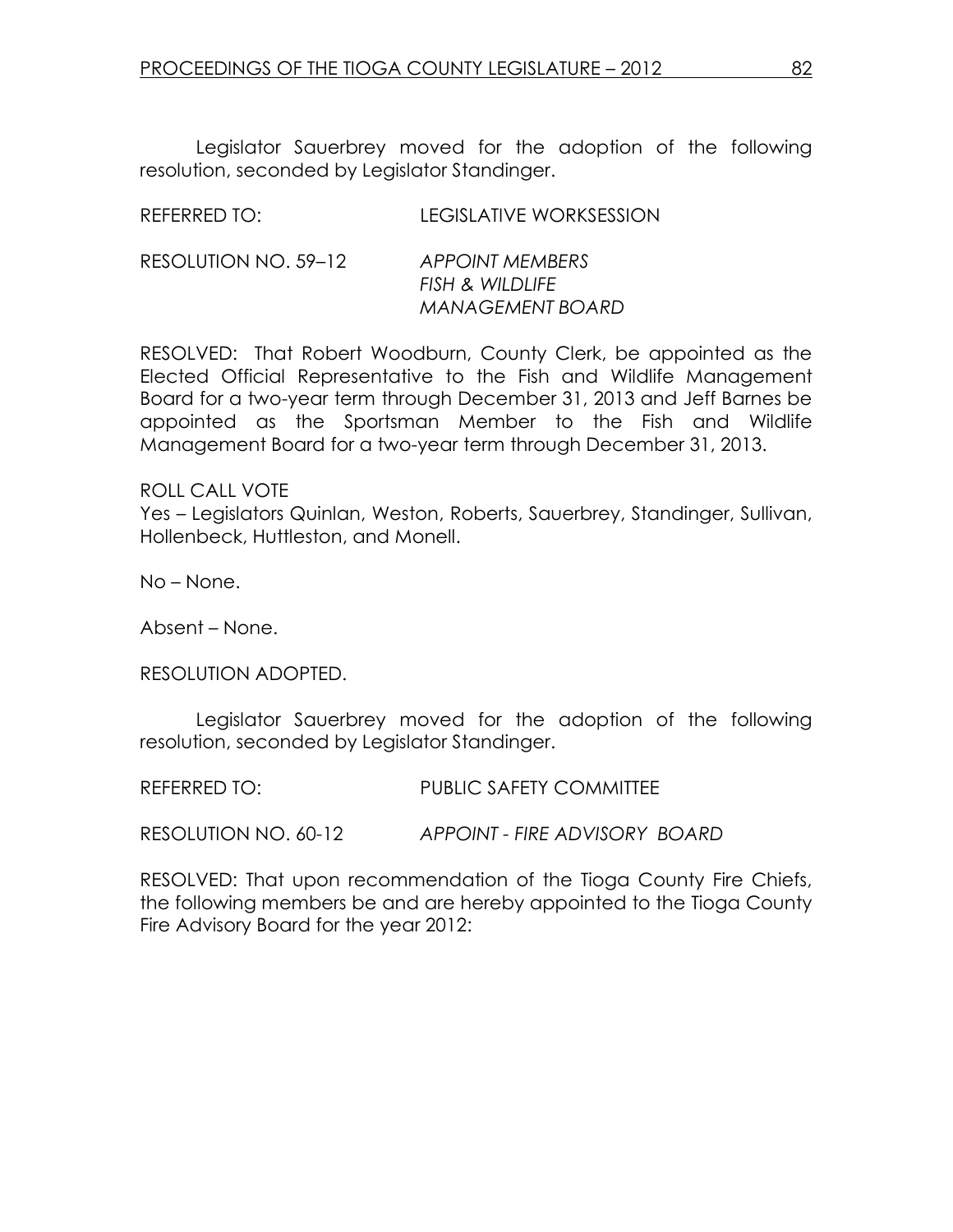OFFICERS: CHAIRMAN DCFC STEVE FEDOROWICZ VICE CHAIRMAN CHIEF ERNIE TUETKEN SECRETARY GINA KLETT (SSFD)

Membership: BUREAU of FIRE CFC JOHN V. SCOTT

DEPARTMENT DELIGATE DELIGATE ALTERNATE APALACHIN CHIEF MIKE GEORGE DON AMES BERKSHIRE CHIEF BRET WELCH KEN BEAN CAMPVILLE CHIEF ROB ZIEMBA JOHN HICKEY CANDOR CHIEF JON ROMAN Jr. TOM KING HALSEY VALLEY CHIEF RON FRISBIE THOMAS COLE LOCKWOOD CHIEF DAVE CURTIS BOB LONG NEWARK VALLEY CHIEF ERNIE TUETKEN JOHN HANEY NICHOLS CHIEF TRUMAN KITTLE LAURA KITTLE OWEGO CHIEF ED FRANZ SCOTT GURNEY RICHFORD CHIEF JOHN KEENER ZACH ARMSTRONG SOUTHSIDE CHIEF CHARLES KLETT FRANK OKRASINSKI SPENCER CHIEF CHRIS GARLAND DEREK GRIER TIOGA CENTER CHIEF MILTON KEMP ART MAYER WAVERLY CHIEF DON HOWARD JEFF WHEELER WELTONVILLE CHIEF RON HOLBROOK DOREEN HOLBROOK DCFC JOHN OLSEN DCFC LARRY SINGLETON DCFC CONNIE FEDOROWICZ DCFC KEVIN FORD DCFC STEVE FEDOROWICZ EMO EMO RICHARD LeCOUNT

ROLL CALL VOTE

Yes – Legislators Quinlan, Weston, Roberts, Sauerbrey, Standinger, Sullivan, Hollenbeck, Huttleston, and Monell.

No – None.

Absent – None.

RESOLUTION ADOPTED.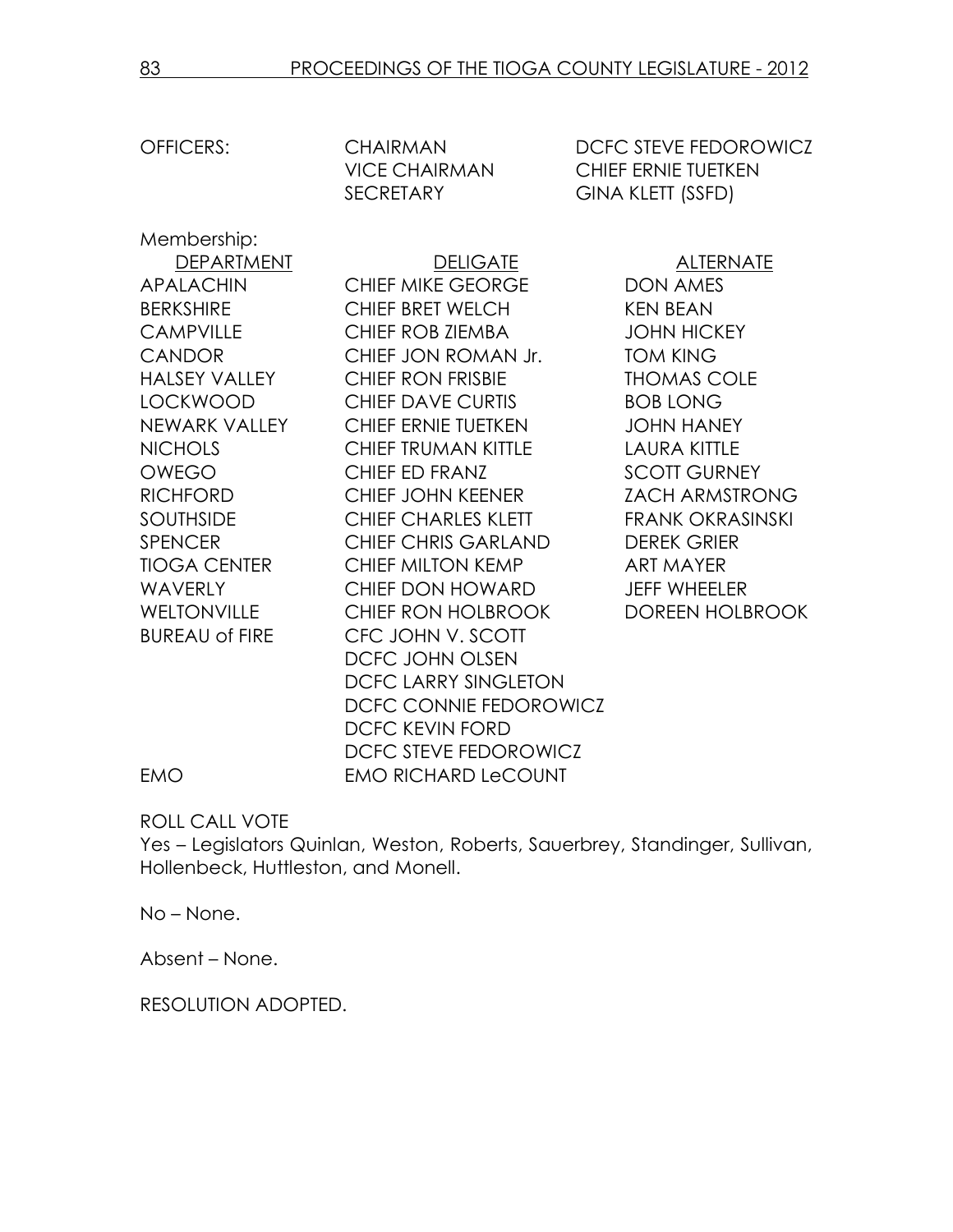Legislator Sauerbrey moved for the adoption of the following resolution, seconded by Legislator Standinger.

| REFERRED TO:         | PUBLIC SAFETY COMMITTEE                                         |
|----------------------|-----------------------------------------------------------------|
| RESOLUTION NO. 61-12 | APPOINT MEMBERS ALTERNATIVES TO<br>INCARCERATION ADVISORY BOARD |

RESOLVED: That the following members be appointed to the Alternatives to Incarceration Advisory Board for the following terms:

|                                                      | <b>TFRM</b>        |
|------------------------------------------------------|--------------------|
| Ex-Offender                                          | $4/1/12 - 3/31/13$ |
| Crime Victim                                         | $4/1/12 - 3/31/13$ |
| Rep for Private Organization Operating within County | 4/1/12-3/31/13     |
| State Certified Provider of Alcohol and/or Substance |                    |
| Abuse Treatment                                      | $4/1/12 - 3/31/13$ |

ROLL CALL VOTE

Yes – Legislators Quinlan, Weston, Roberts, Sauerbrey, Standinger, Sullivan, Hollenbeck, Huttleston, and Monell.

No – None.

Absent – None.

RESOLUTION ADOPTED.

 Legislator Sullivan moved for the adoption of the following resolution, seconded by Legislator Monell.

| REFERRED TO: | <b>AGRICULTURE COMMITTEE</b> |
|--------------|------------------------------|
|              |                              |

RESOLUTION NO. 62-12 REAPPOINT MEMBERS TO THE TIOGA COUNTY AGRICULTURAL AND FARMLAND PROTECTION BOARD

WHEREAS: Three member's terms representing active farmers expired as of December 31, 2011 including Lisa Bloodnick, Tim Lawton and Ben Whittemore; and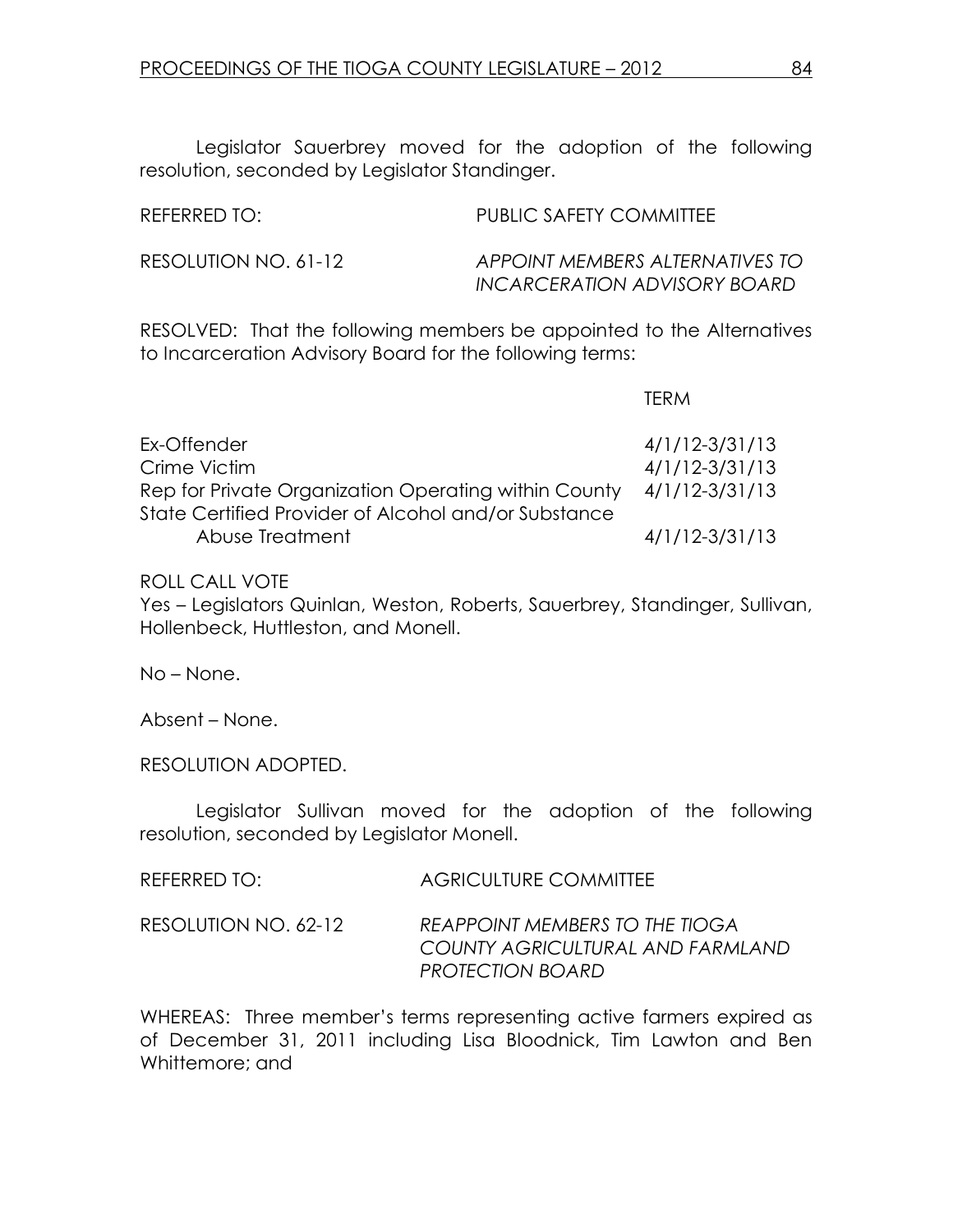WHEREAS: The Agricultural and Farmland Protection Board is desirous of filling these positions and the three said existing members in these positions are willing to serve another term; therefore be it

RESOLVED: That the Tioga County Legislature hereby reappoints Lisa Bloodnick, Tim Lawton, and Ben Whittemore to the Agricultural and Farmland Protection Board, all for four-year terms of 1/1/12 – 12/31/15.

ROLL CALL VOTE Yes – Legislators Quinlan, Weston, Roberts, Sauerbrey, Standinger, Sullivan, Hollenbeck, Huttleston, and Monell.

No – None.

Absent – None.

RESOLUTION ADOPTED.

 Legislator Huttleston moved for the adoption of the following resolution, seconded by Legislator Hollenbeck.

REFERRED TO: HEALTH & HUMAN SERVICES COMMITTEE

| RESOLUTION NO. 63-12 | <b>MODIFY FEE SCHEDULE</b> |
|----------------------|----------------------------|
|                      | <b>PUBLIC HEALTH</b>       |

WHEREAS: The current rate schedule for Tioga County Department of Public Health services is below the level to insure maximum reimbursement; and

WHEREAS: The Department of Public Health would be able to increase revenues with the adjusted rate; and

WHEREAS: Our independent auditors have recommended that the Public Health services rates be adjusted; and

WHEREAS: Changes to rates require approval by the Legislature; therefore be it

RESOLVED: That the fee schedule be modified as follows retroactive to January 1, 2012: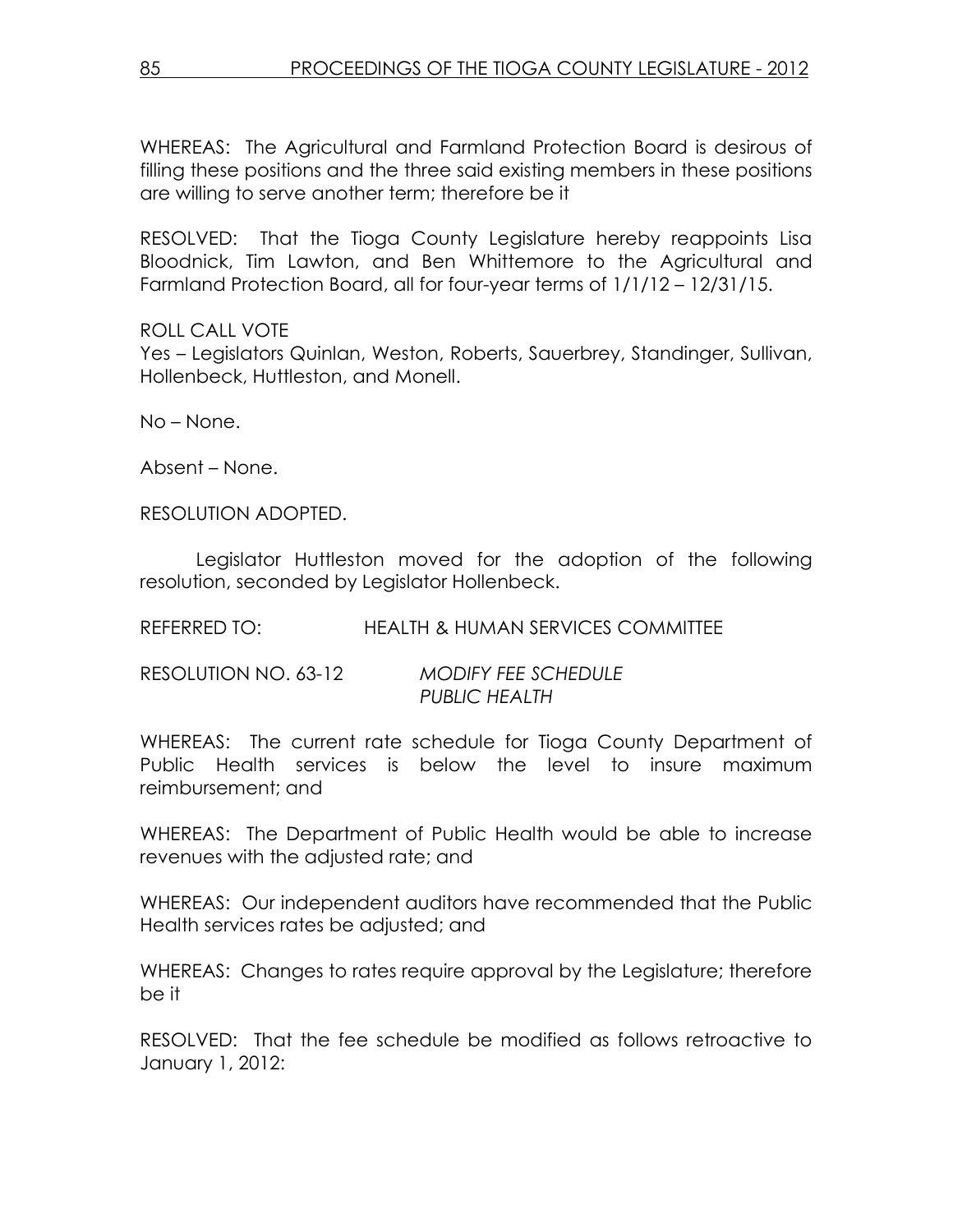| <b>Skilled Nursing Care</b> | \$205.00 per visit |
|-----------------------------|--------------------|
| Physical Therapy            | \$130.00 per visit |
| Occupational Therapy        | \$130.00 per visit |
| Home Health Aide            | \$55.00 per hour   |

Yes – Legislators Quinlan, Weston, Roberts, Sauerbrey, Standinger, Sullivan, Hollenbeck, Huttleston, and Monell.

No – None.

Absent – None.

RESOLUTION ADOPTED.

 Legislator Standinger moved for the adoption of the following resolution, seconded by Legislator Sauerbrey.

| REFERRED TO:         | <b>COUNTY CLERK COMMITEE</b><br><b>FINANCE COMMITTEE</b>                                                                                                              |
|----------------------|-----------------------------------------------------------------------------------------------------------------------------------------------------------------------|
| RESOLUTION NO. 64-12 | AUTHORIZE INCREASE IN ADMINISTERING<br>MORTGAGE TAX BY<br>THE TIOGA COUNTY CLERK AS APPROVED<br>BY NEW YORK STATE DEPARTMENT OF<br><b><i>TAXATION AND FINANCE</i></b> |

WHEREAS: Section 262 (Article 11) of the New York State Tax Law mandates that recording officers are entitled to receive for the county all necessary expenses for the purpose of administration of the mortgage tax in their office and approved allowance by the New York State Department of Taxation and Finance; and

WHEREAS: The Tioga County Clerk has requested proper compensation that are reasonable and necessary allowances to cover county expenditures for collection, disbursements of the mortgage tax; and

WHEREAS: The Tioga County Clerk office has submitted to the New York State Department of Taxation and Finance a mortgage expense request of \$94,977.00 per year; and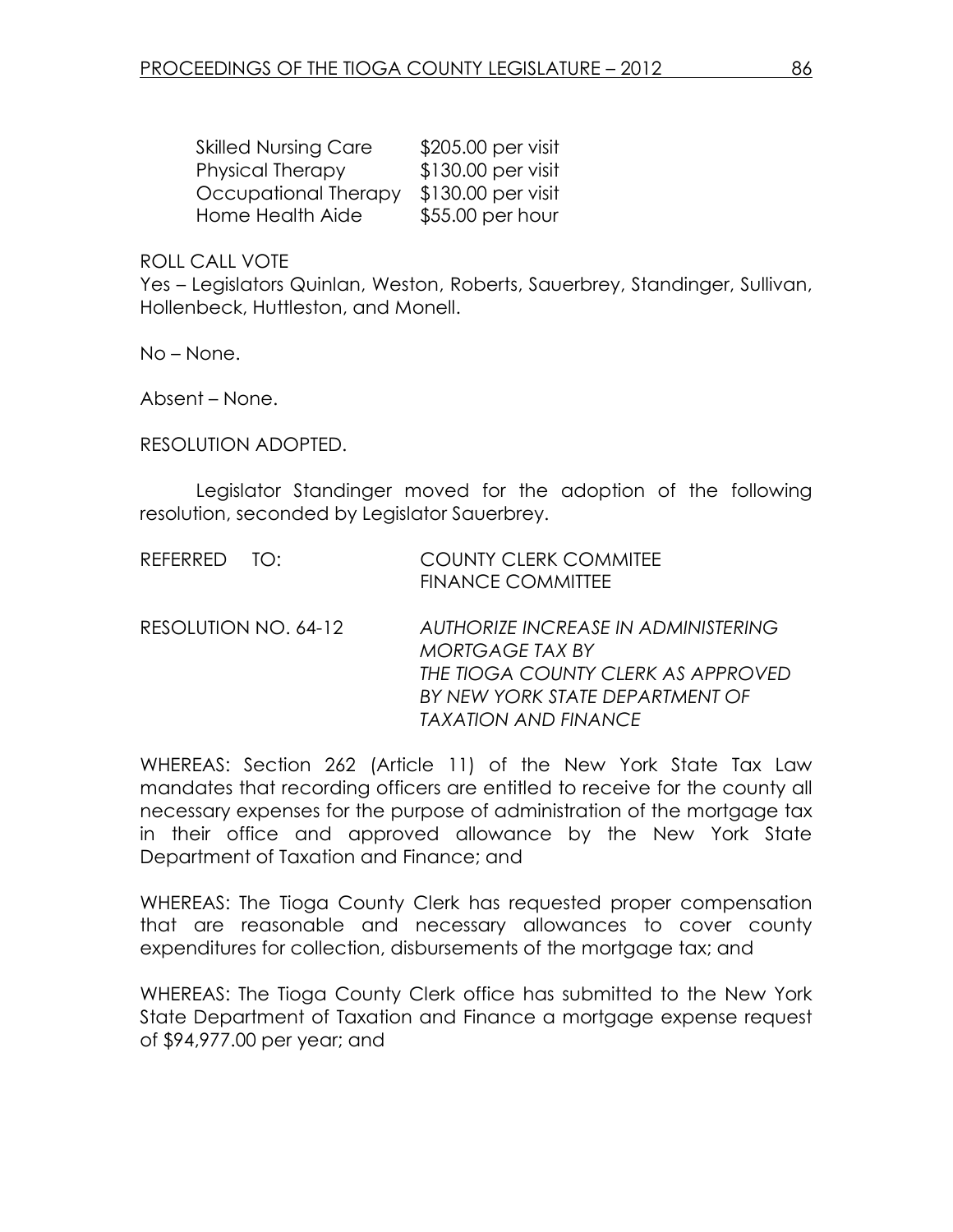WHEREAS: The Tioga County Clerk has been authorized by New York State Department of Taxation and Finance to increase the mortgage expense to be \$94,977.00 for the period of April 2012 – April 2013; be it therefore

RESOLVED: That the County Clerk be authorized to collect or withhold from its disbursements \$7,914.75 for the months of April 2012 through month of April 2013, for a total annum amount of \$94,977.00.

ROLL CALL VOTE Yes – Legislators Quinlan, Weston, Roberts, Sauerbrey, Standinger, Sullivan, Hollenbeck, Huttleston, and Monell.

No – None.

Absent – None.

RESOLUTION ADOPTED.

 Legislator Sullivan moved for the adoption of the following resolution, seconded by Legislator Monell.

| REFERRED TO:         | LEGISLATIVE WORKSESSION                                                                         |
|----------------------|-------------------------------------------------------------------------------------------------|
| RESOLUTION NO. 65-12 | AUTHORIZE THE SUBMISSION OF<br><b>FLOOD MITIGATION GRANT APPLICATION</b><br>TEGISI ATIVE OFFICE |

WHEREAS: New York State has announced the availability of \$9 million in State Grants for disaster relief to repair streams and to prevent future harm to property, infrastructure, and the environment; and

WHEREAS: Applications for these monies must be received no later than April 11, 2012; and

WHEREAS: County Policy #47 requires that a resolution be approved before any such grant applications are submitted; therefore be it

RESOLVED: That Tioga County with the assistance of Soil & Water Conservation District be authorized to submit the appropriate grant application for the purpose of securing this funding, and authorizes the Chair of the Legislature to sign such application.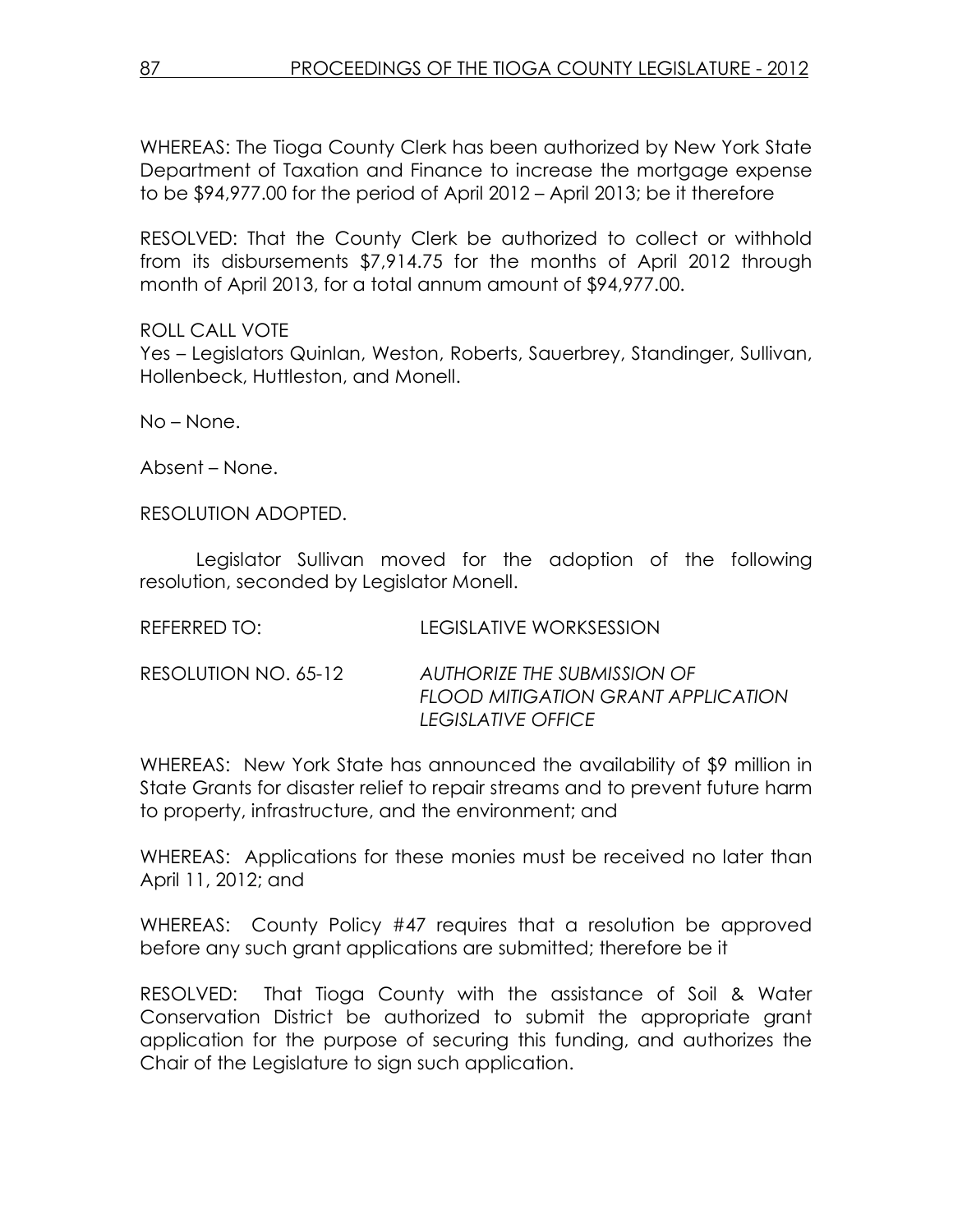Yes – Legislators Quinlan, Weston, Roberts, Sauerbrey, Standinger, Sullivan, Hollenbeck, Huttleston, and Monell.

No – None.

Absent – None.

RESOLUTION ADOPTED.

 Legislator Roberts moved for the adoption of the following resolution, seconded by Legislator Sullivan.

RESOLUTION NO. 66-12 AWARD CONTRACT TO TAYLOR GARBAGE SERVICES FOR DISPOSAL OF SOIL MIXED WITH FLOOD DEBRIS AT THE TOWN OF OWEGO HIGHWAY PIT

WHEREAS: The flooding from Tropical Storm Lee created emergency conditions requiring the temporary storage of flood debris material at the Town of Owego pit; and

WHEREAS: It was been agreed that Tioga County will provide for the ultimate disposal of the material; and

WHEREAS: In order to have a final inspection by the NYSDEC , all the flood debris needs to be cleaned up which includes small amount mixed in with the soil at the Town of Owego Pit; and

WHEREAS: The Solid Waste Manager requested quotes from Taylor Garbage, Casella Waste Systems and Riccelli for disposal of said flood debris and soil; and

WHEREAS: The quotes were as follows:

| Taylor Garbage, Owego, NY:           | \$41.00 per ton  |
|--------------------------------------|------------------|
| Casella Waste Systems, Newfield, NY: | \$42.50 per ton  |
| Riccelli, Syracuse, NY:              | $$52.00$ per ton |

therefore be it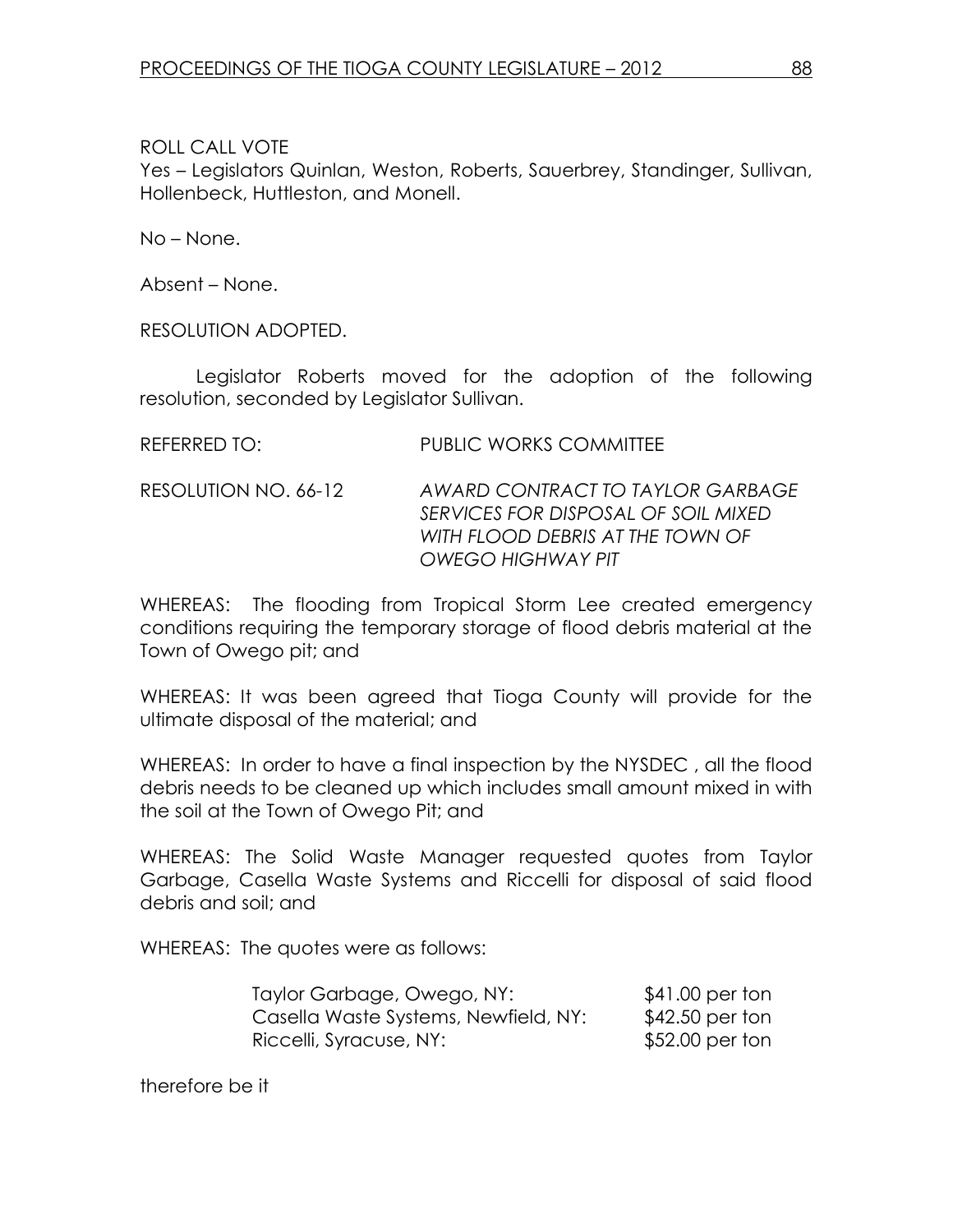RESOLVED: That the Tioga County Legislature award the contract for the disposal of flood debris to Taylor Garbage Services, Owego, NY in the amount of \$41.00 per ton to be effective January, 20, 2012 and all work is to be completed by February 20, 2012.

ROLL CALL VOTE

Yes – Legislators Quinlan, Weston, Roberts, Sauerbrey, Standinger, Sullivan, Hollenbeck, Huttleston, and Monell.

No – None.

Absent – None.

RESOLUTION ADOPTED.

 Legislator Roberts moved for the adoption of the following resolution, seconded by Legislator Standinger.

REFERRED TO: PUBLIC WORKS

RESOLUTION NO.67-12 AWARD COURT HOUSE FLOOD DAMAGE REPAIR **CONSTRUCTION** 

WHEREAS: September 2011 the Tioga County Court House basement was flooded during Tropical Storm Lee; and

WHEREAS: The Tioga County Commissioner of Public Works received sealed bids on February 02, 2012 and the bids were as follows: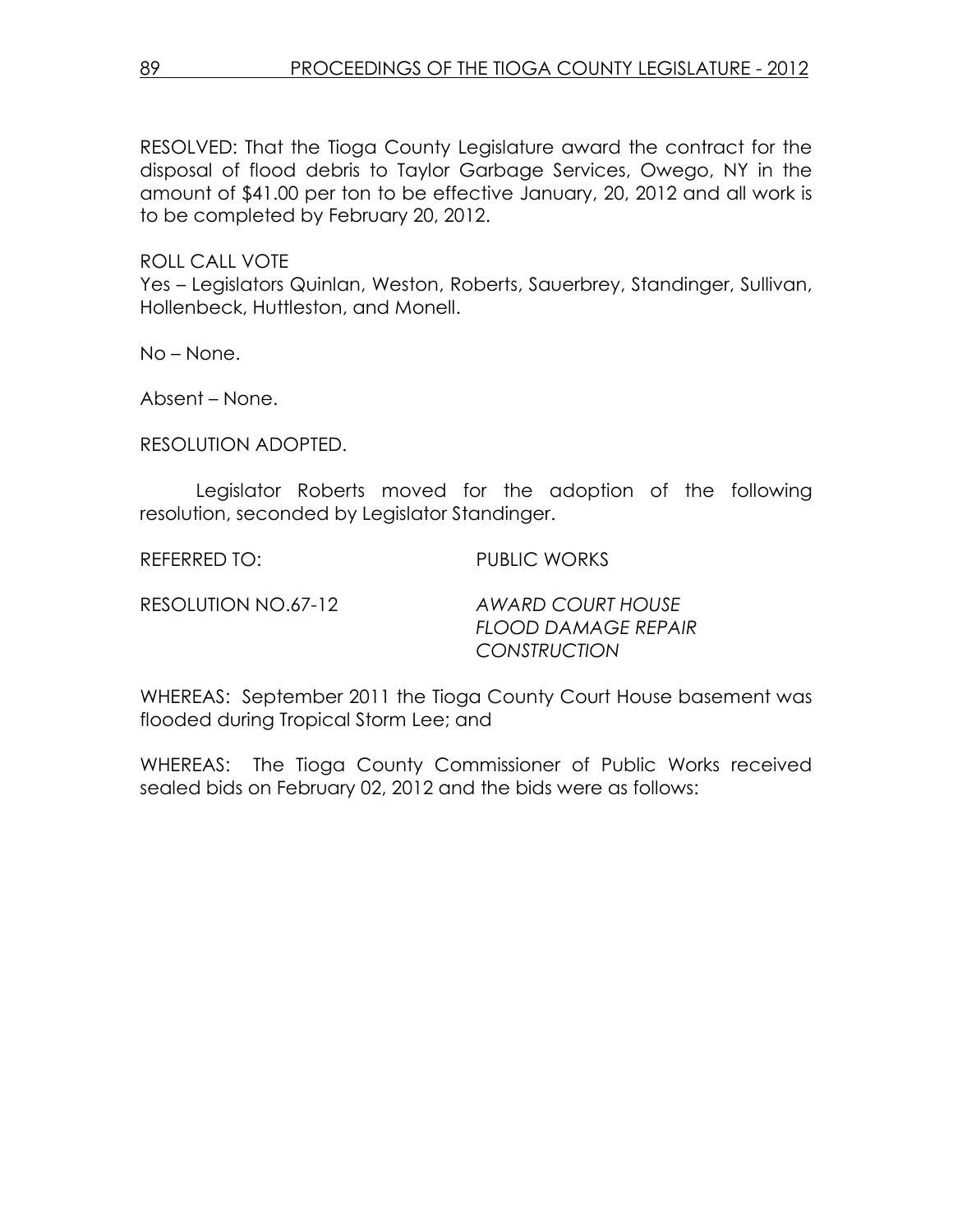| CONTRACTOR<br>W. L. Kline          | TOTAL BID    |
|------------------------------------|--------------|
| Binghamton, NY                     | \$198,000.00 |
| F.E. Jones<br>Binghamton, NY       | \$199,000.00 |
| William H. Lane<br>Binghamton, NY  | \$216,900.00 |
| Andrew Mancini<br>Endicott, NY     | \$223,700.00 |
| Marchuska Brothers<br>Endicott, NY | \$248,635.00 |
| McPherson Builders<br>Ithaca, NY   | \$259,750.00 |
| Homer C. Gow<br>Vestal,NY          | \$299,400.00 |

#### And

WHEREAS: Labella Associates have completed the review of the bids and finds the low bidder W.L. Kline, Binghamton, NY meets all of the qualifications of the bid specifications; therefore be it

RESOLVED: That the Tioga County Legislature authorize awarding the bid to W. L. Kline, Binghamton, NY not to exceed \$198,000 to be paid out of the Court House Account H1620.20 use code 927.

### ROLL CALL VOTE

Yes – Legislators Quinlan, Weston, Roberts, Sauerbrey, Standinger, Sullivan, Hollenbeck, Huttleston, and Monell.

No – None.

Absent – None.

RESOLUTION ADOPTED.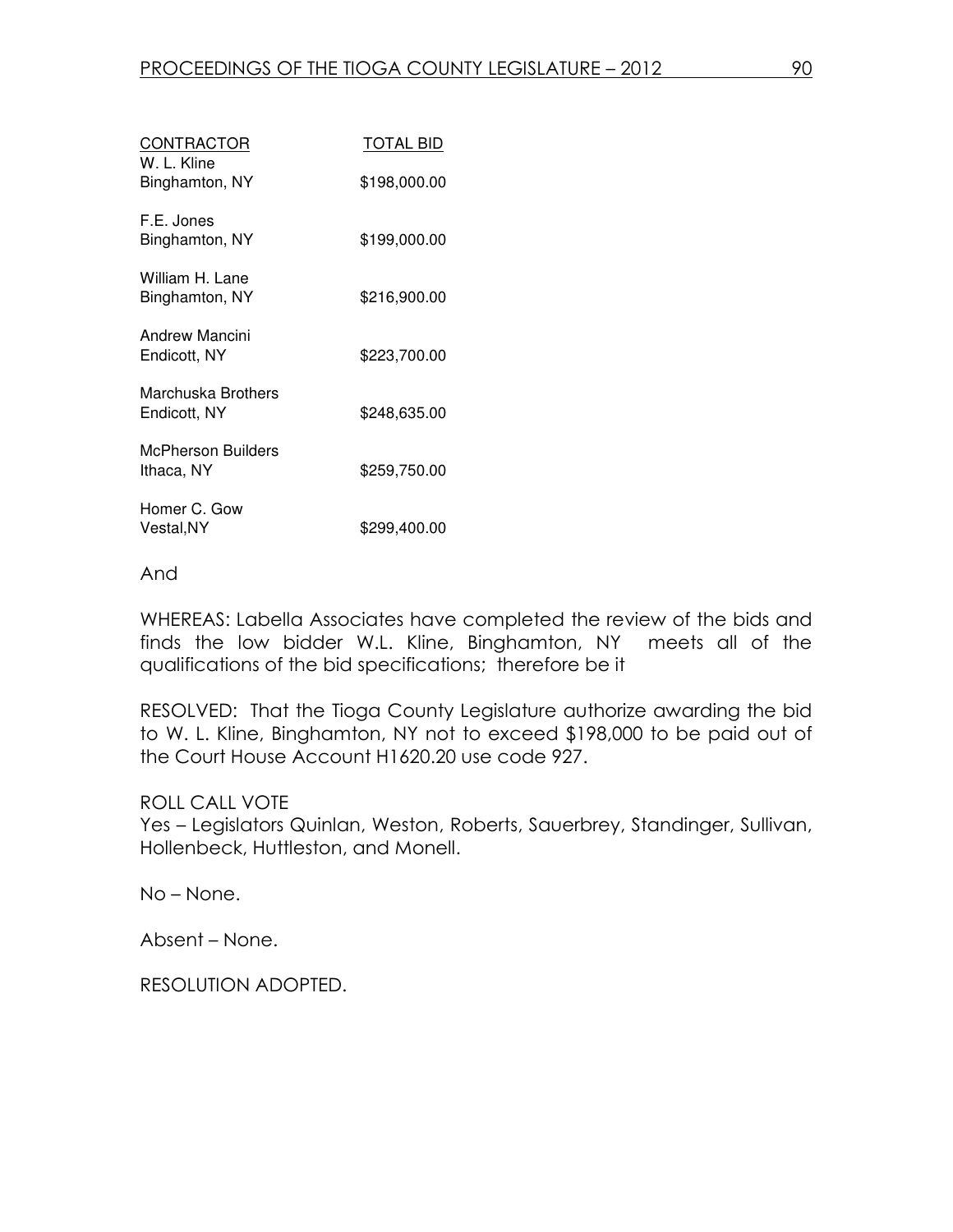Legislator Roberts moved for the adoption of the following resolution, seconded by Legislator Standinger.

| REFERRED TO:         | PUBLIC WORKS                                                                                                                                                                            |
|----------------------|-----------------------------------------------------------------------------------------------------------------------------------------------------------------------------------------|
| RESOLUTION NO. 68-12 | <b>AWARD PROFESSIONAL</b><br><b>ENGINEERING SERVICES FOR</b><br><b>TIOGA COUNTY PUBLIC SAFETY</b><br><b>BUILDING MECHANICAL EQUIPMENT</b><br>ROOM UPGRADES TO<br><b>DELTA ENGINEERS</b> |

WHEREAS: The Commissioner of Public Works received a proposal from Delta Engineers, Endwell, NY to provide Professional Engineering Services for the Tioga County Public Safety Building Mechanical Equipment room upgrades; and

WHEREAS: The Commissioner of Public Works budgeted for this work to be done in 2012; therefore be it

RESOLVED: That the Tioga County Legislature award Professional Services for this project to Delta Engineers, Endwell, NY not to exceed \$29,990 to be paid out of Boiler Account H1620.21 use code 929.

ROLL CALL VOTE Yes – Legislators Quinlan, Weston, Roberts, Sauerbrey, Standinger, Sullivan, Hollenbeck, Huttleston, and Monell.

No – None.

Absent – None.

RESOLUTION ADOPTED.

 Legislator Roberts moved for the adoption of the following resolution, seconded by Legislator Sauerbrey.

REFERRED TO: PUBLIC WORKS

RESOLUTION NO.69-12 AWARD COURT HOUSE

TRUSS PROJECT **CONSTRUCTION**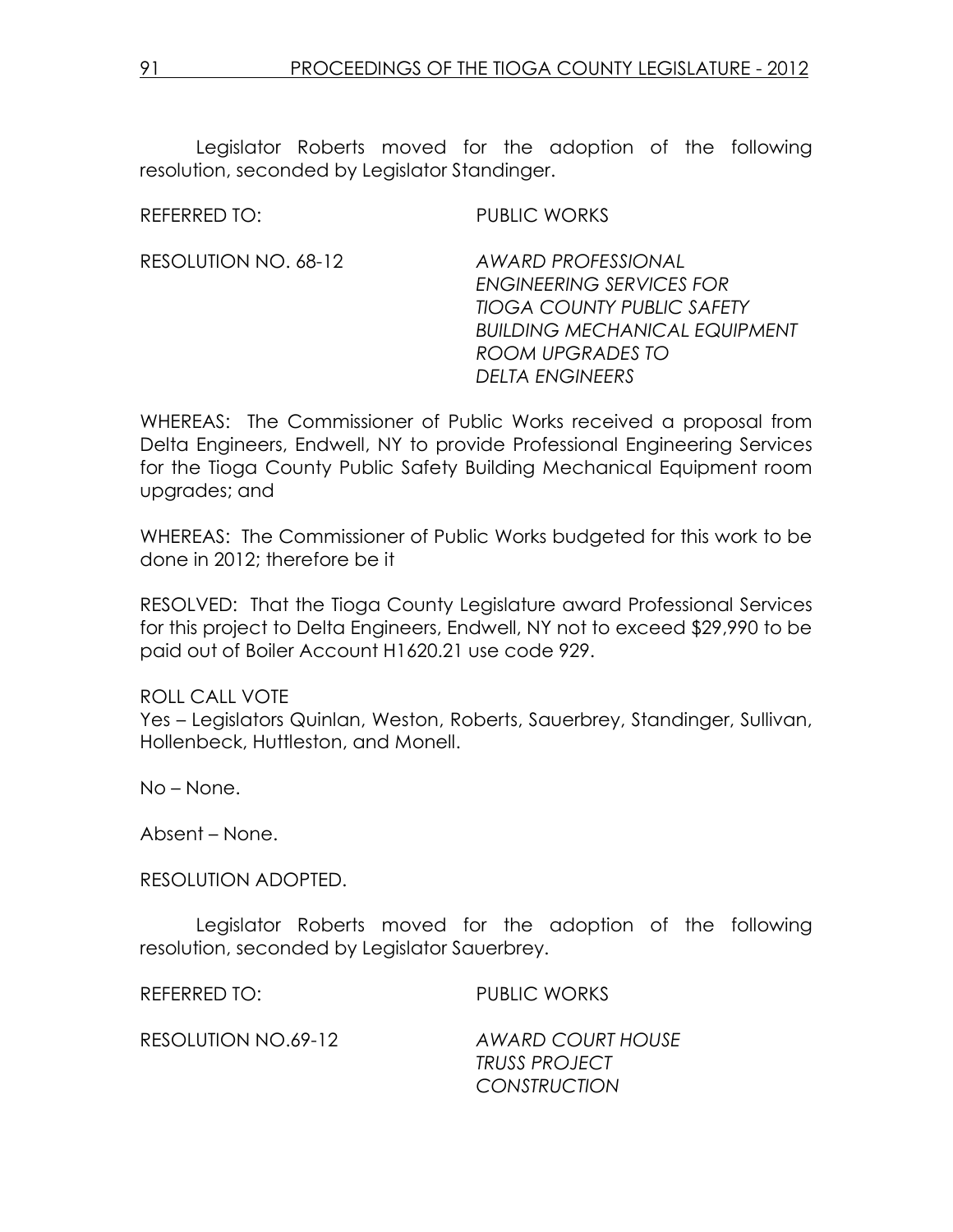WHEREAS: Damage to a timber truss was discovered at the Tioga County Court House in 2011 and a temporary repair was done; and

WHEREAS: The Tioga County Commissioner of Public Works received sealed bids on January 24, 2012 and the bids were as follows:

Craig Lee Construction Mansfield, PA  $$ 55,000$ 

W.L. Kline Cortland, NY \$ 79,000

Joe Orlando Binghamton, NY \$128,000

And

WHEREAS: Delta Engineers have completed the review of the bids and find the low bidder Craig Lee Construction, Mansfield, PA meets all of the qualifications of the bid specifications; therefore be it

RESOLVED: That the Tioga County Legislature authorize awarding the bid to Craig Lee Construction, Mansfield, PA not to exceed \$55,000 to be paid out of the Court House Account H1620.20 use code 927.

# ROLL CALL VOTE

Yes – Legislators Quinlan, Weston, Roberts, Sauerbrey, Standinger, Sullivan, Hollenbeck, Huttleston, and Monell.

No – None.

Absent – None.

RESOLUTION ADOPTED.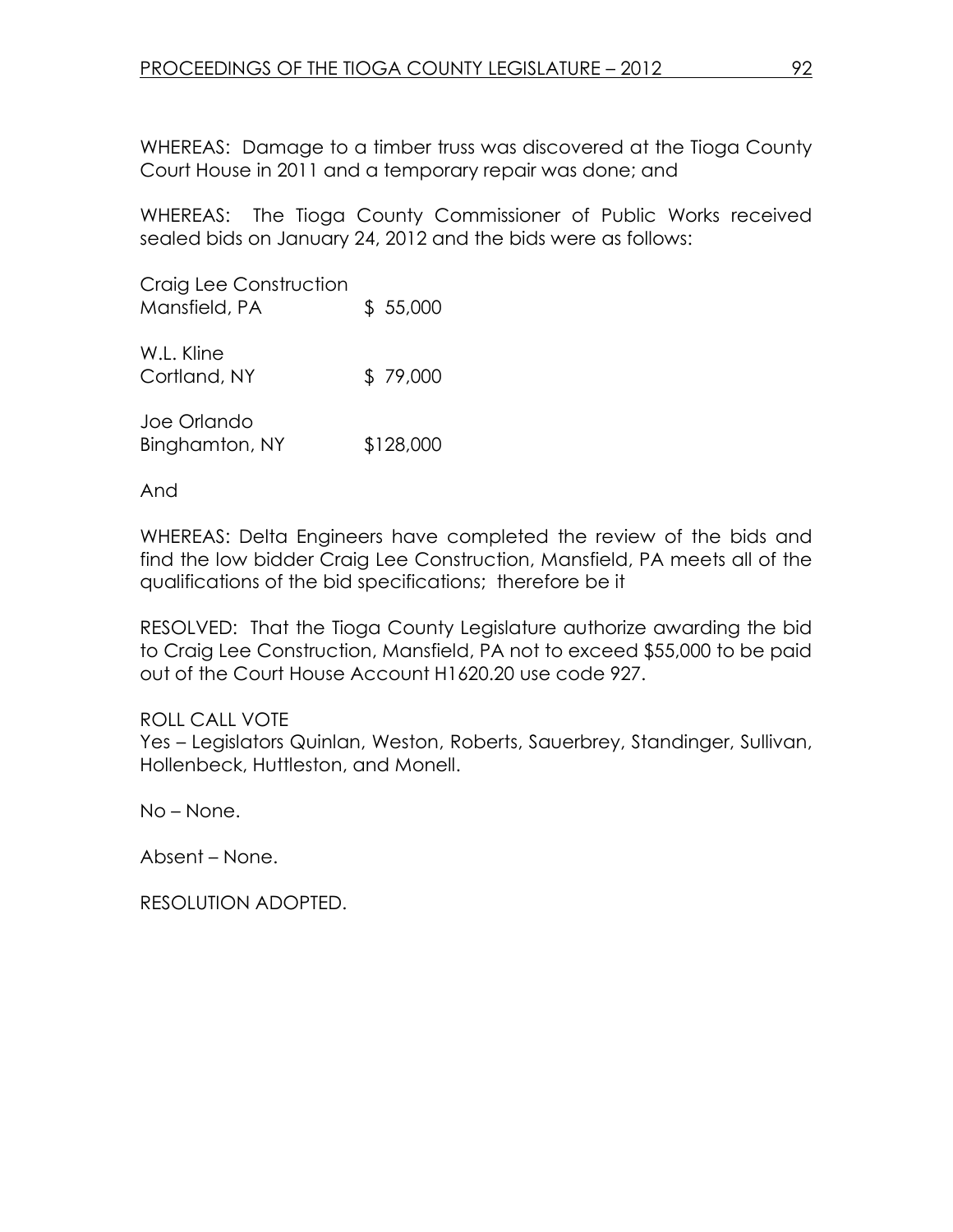Legislator Sullivan moved for the adoption of the following resolution, seconded by Legislator Sauerbrey.

| REFERRED TO:         | ED&P LEGISLATIVE COMMITTEE                                                                                               |
|----------------------|--------------------------------------------------------------------------------------------------------------------------|
| RESOLUTION NO. 70-12 | AUTHORIZE SIGNATURE OF THE<br>SUSQUEHANNA HERITAGE AREA<br><b>MANAGEMENT COMMISSION AGREEMENT</b><br>AND APPOINT MEMBERS |

WHEREAS: Per resolution 162-10, the Tioga County Legislature approved the Susquehanna Heritage Area Management Plan Amendment which expanded the designation boundaries to all of Broome and Tioga Counties; and

WHEREAS: Since that time all the required municipalities have made such approval and the Susquehanna Heritage Area (SHA) Commission has been working on amending their intermunicipal agreement under GML Article 5-G to reflect said changes; and

WHEREAS: This new agreement has just been finalized by the SHA Commission and is now ready to be authorized by each municipality; and

WHEREAS: This new agreement requires two appointments from each municipality to the Susquehanna Heritage Commission and Elaine Jardine, County Planning Director and Stella Reschke, Tioga County Tourism Office Director have been participating in the SHA Commission and are willing and able to serve in this capacity; and

WHEREAS: The County Attorney has aided in the development of this agreement by reviewing earlier versions and providing input and then reviewed and approved the final draft for signature, therefore be it

RESOLVED: That the Tioga County Legislature hereby authorizes the Legislative Chair to sign said agreement, and be it further

RESOLVED: That the Tioga County Legislature hereby appoints Elaine Jardine and Stella Reschke as Tioga County representatives on the Susquehanna Heritage Area Commission, both for Term of Office.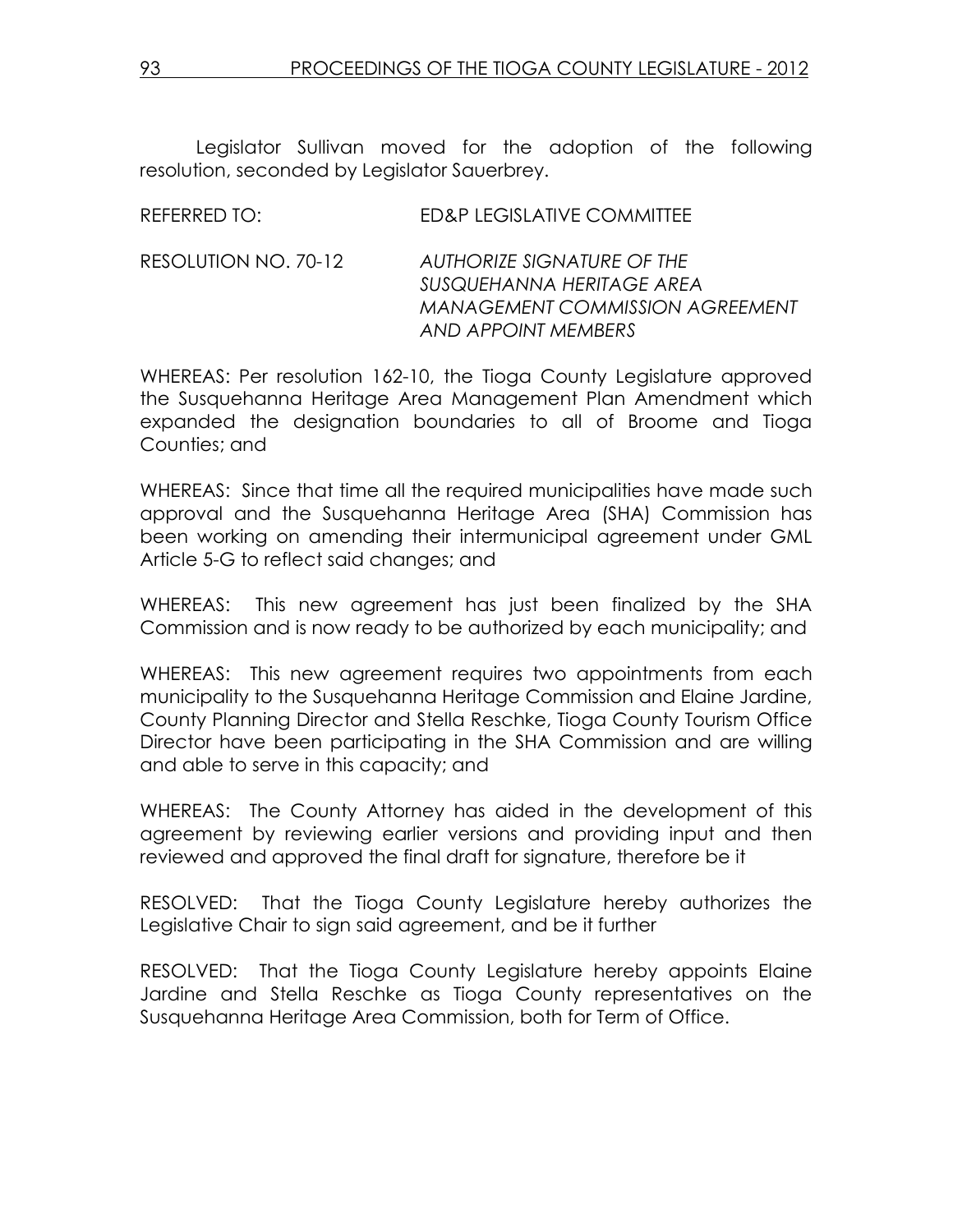Yes – Legislators Quinlan, Weston, Roberts, Sauerbrey, Standinger, Sullivan, Hollenbeck, Huttleston, and Monell.

No – None.

Absent – None.

RESOLUTION ADOPTED.

 Legislator Hollenbeck moved for the adoption of the following resolution, seconded by Legislator Sullivan.

| REFERRED TO:         | PERSONNEL COMMITTEE                                    |
|----------------------|--------------------------------------------------------|
| RESOLUTION NO. 71-12 | AUTHORIZE DEFERRED COMPENSATION<br>EXTENSION AGREEMENT |

WHEREAS: Tioga County currently uses the services of Nationwide Retirement Solutions to administer the deferred compensation program, 457 plan, available to all employees; and

WHEREAS: The contract with Nationwide Retirement Solutions expires on March 8, 2012; and

WHEREAS: The County has the option of renewing the contract for an additional one year period; and

WHEREAS: Tioga County recently amended the model plan to allow Roth contributions and a loan option through the Nationwide plan; and

WHEREAS: All terms and provisions of the original contract will remain in full force and effect; therefore be it

RESOLVED: That the Tioga County Legislature authorizes the Legislative Chair to execute the necessary documents, subject to review by the County Attorney, to extend the services of Nationwide Retirement Solutions as our deferred compensation administrator for the period of March 8, 2012 through March 8, 2013.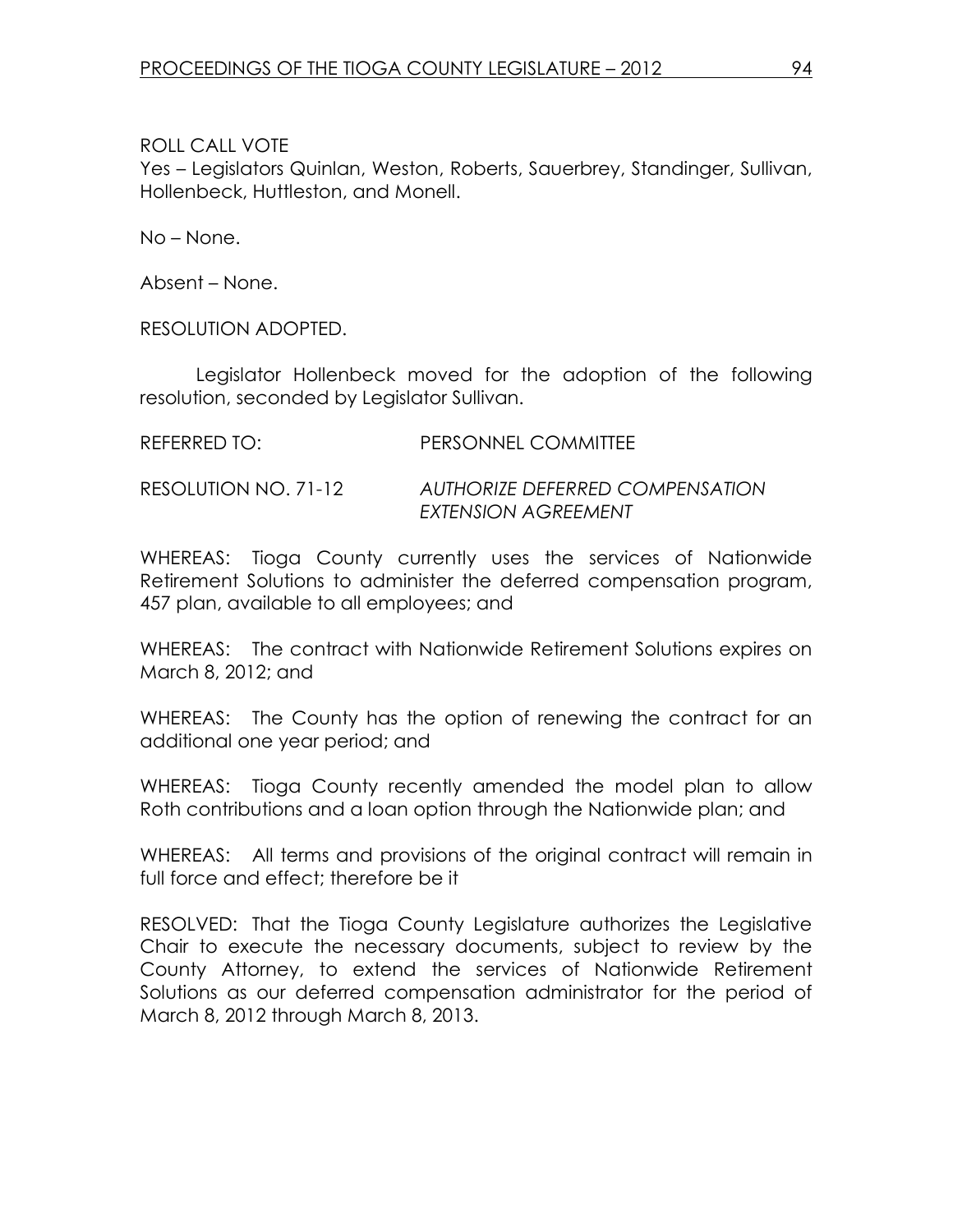Yes – Legislators Quinlan, Weston, Roberts, Sauerbrey, Standinger, Sullivan, Hollenbeck, Huttleston, and Monell.

No – None.

Absent – None.

RESOLUTION ADOPTED.

 Legislator Sullivan moved for the adoption of the following resolution, seconded by Legislator Hollenbeck.

REFERRED TO: LEGAL/FINANCE COMMITTEE PERSONNEL COMMITTEE

RESOLUTION NO. 72-12 AUTHORIZE RETAINER

AGREEMENT FOR PERSONNEL SERVICES

WHEREAS: The law firm of Roemer, Wallens, Gold & Mineaux LLP has proposed a retainer agreement to provide Tioga County with comprehensive personnel services; and

WHEREAS: Labor contracts for the Tioga County Law Enforcement Union and the Tioga County Corrections Association are due to expire at the end of 2012; and

WHEREAS: The hiring of outside counsel appears to be necessary and appropriate due to the increased workload to the Law Department as a result of the 2011 Flood and other pending issues; therefore be it

RESOLVED: That the Chair of the Legislature is authorized to execute a retainer agreement with the law firm of Roemer, Wallens, Gold & Mineaux LLP, retaining their services retroactive to February 1, 2012, which agreement shall be approved in advance by the Tioga County Attorney.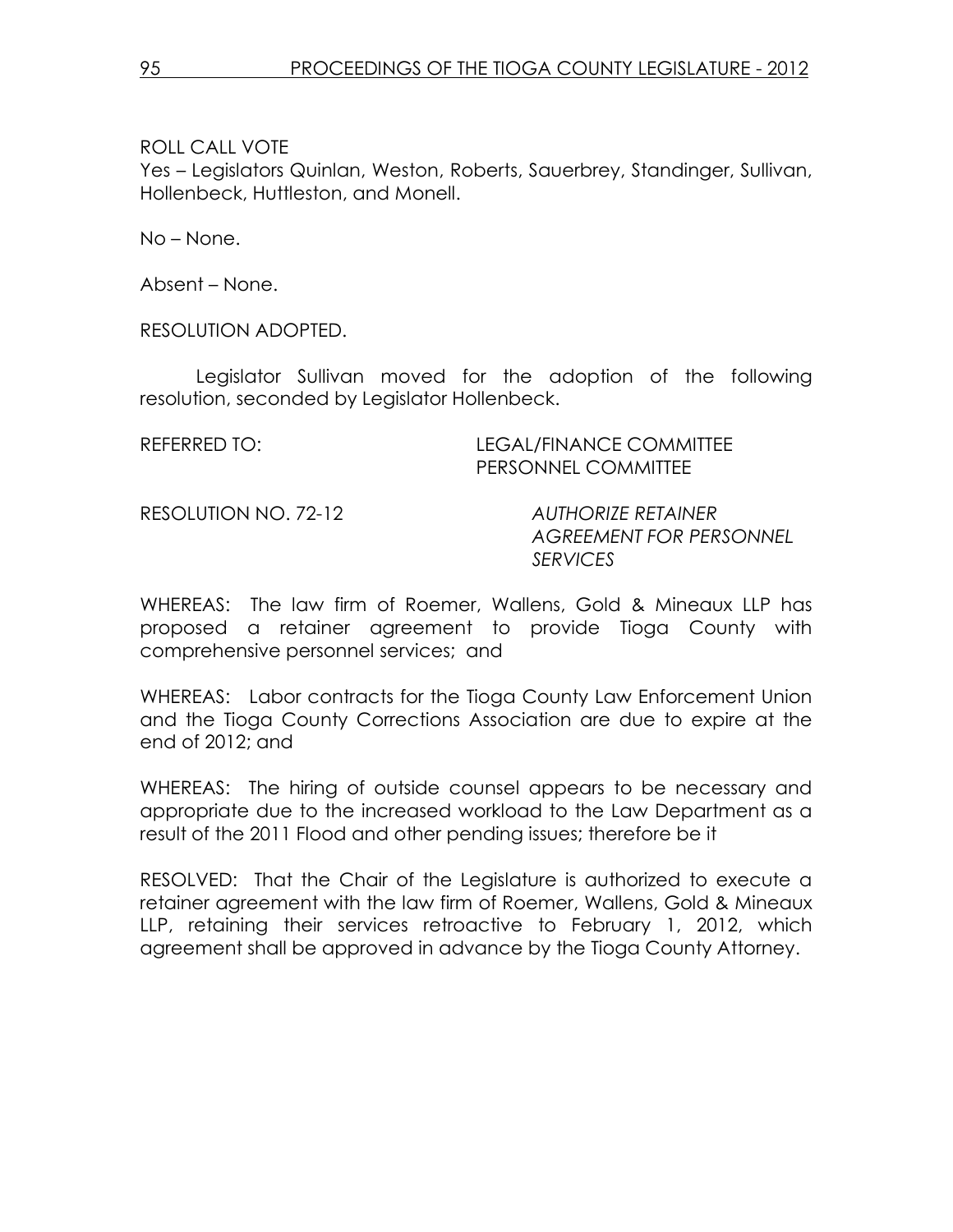Yes – Legislators Quinlan, Weston, Roberts, Sauerbrey, Standinger, Sullivan, Hollenbeck, and Monell.

No – Legislator Huttleston.

Absent – None.

RESOLUTION ADOPTED.

 Legislator Standinger moved for the adoption of the following resolution, seconded by Legislator Hollenbeck.

| REFERRED TO:         | ADMINISTRATIVE SERVICES COMMITTEE<br>PERSONNEL COMMITTEE                                                                            |
|----------------------|-------------------------------------------------------------------------------------------------------------------------------------|
| RESOLUTION NO. 73-12 | <b>REQUEST WAIVER OF 90-DAY HOLD;</b><br><b>AUTHORIZE BACKFILL VOTING MACHINE</b><br><b>TECHNICIAN</b><br><b>BOARD OF ELECTIONS</b> |

WHEREAS: Resolution 277-11 extended the 90-day hiring delay through December 31, 2012; and

WHEREAS: Effective January 20, 2012, Sharon Alamo resigned as the Republican Voting Machine Technician; and

WHEREAS: Said vacancy is occurring within a one month window of the creation of ballots for all voters as required by Federal Judge Gary Sharpe, under the Military and Overseas Voter Act, MOVE, to be sent to New York State Military and Overseas voters at a minimum of 45 days prior to the upcoming April 24, 2012 Presidential Primary Election; and

WHEREAS: The Republican Commissioner of Elections received authorization to begin recruiting for said vacancy at the February 9, 2012, Legislative work session; and

WHEREAS: The Board of Elections seeks to immediately fill the position to allow this person to be trained by the Dominion Voting company to be a certified Voting Machine Technician; therefore be it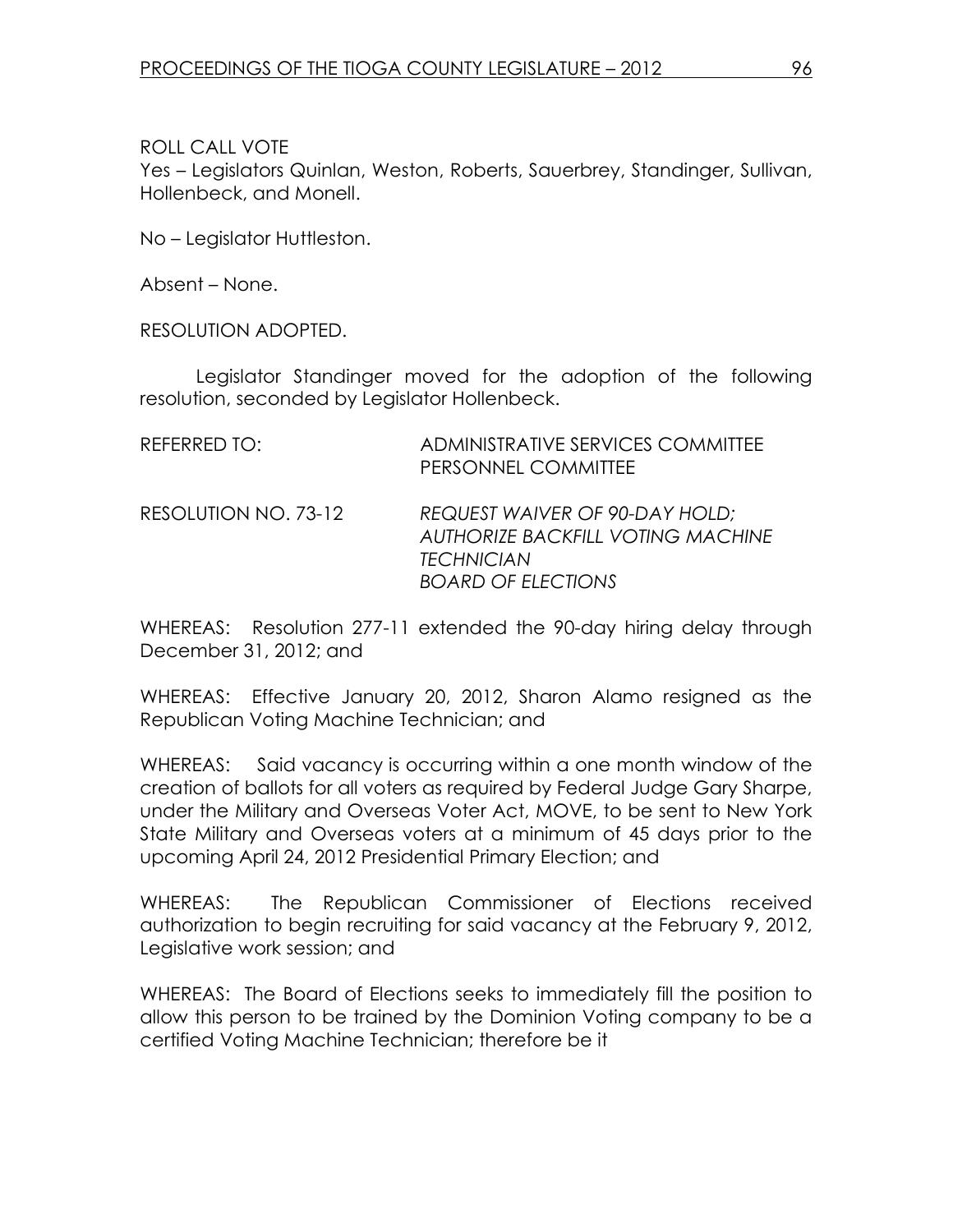RESOLVED: That the Republican Election Commissioner is hereby granted a waiver from the 90-day hiring delay and is authorized to fill the Voting Machine Technician position at an hourly salary of \$15.00, effective February 15, 2012.

ROLL CALL VOTE

Yes – Legislators Quinlan, Weston, Roberts, Sauerbrey, Standinger, Sullivan, Hollenbeck, Huttleston, and Monell.

No – None.

Absent – None.

RESOLUTION ADOPTED.

 Legislator Sullivan moved for the adoption of the following resolution, seconded by Legislator Hollenbeck.

| REFERRED TO:         | FINANCE/LEGAL COMMITTEE<br>PERSONNEL COMMITTEE                                                                                            |
|----------------------|-------------------------------------------------------------------------------------------------------------------------------------------|
| RESOLUTION NO. 74-12 | REQUEST WAIVER OF 90-DAY HOLD;<br><b>AUTHORIZE BACKFILL PART-TIME 2nd</b><br>ASSISTANT PUBLIC DEFENDER POSITION<br><b>PUBLIC DEFENDER</b> |

WHEREAS: Resolution 277-11 extended the 90-day hiring delay through December 31, 2012; and

WHEREAS: Robin Hutchison, 1st Assistant Public Defender, has announced his retirement, effective February 28, 2012; and

WHEREAS: The Public Defender intends to reassign the 2<sup>nd</sup> Public Defender, Todd Miller, to the duties of 1st Assistant Public Defender effective February 29, 2012, and by doing so cause a vacancy of the 2<sup>nd</sup> Assistant Public Defender position; and

WHEREAS: The Public Defender received authorization to begin recruiting for said part-time vacancy at the February 9, 2012, Legislative work session; and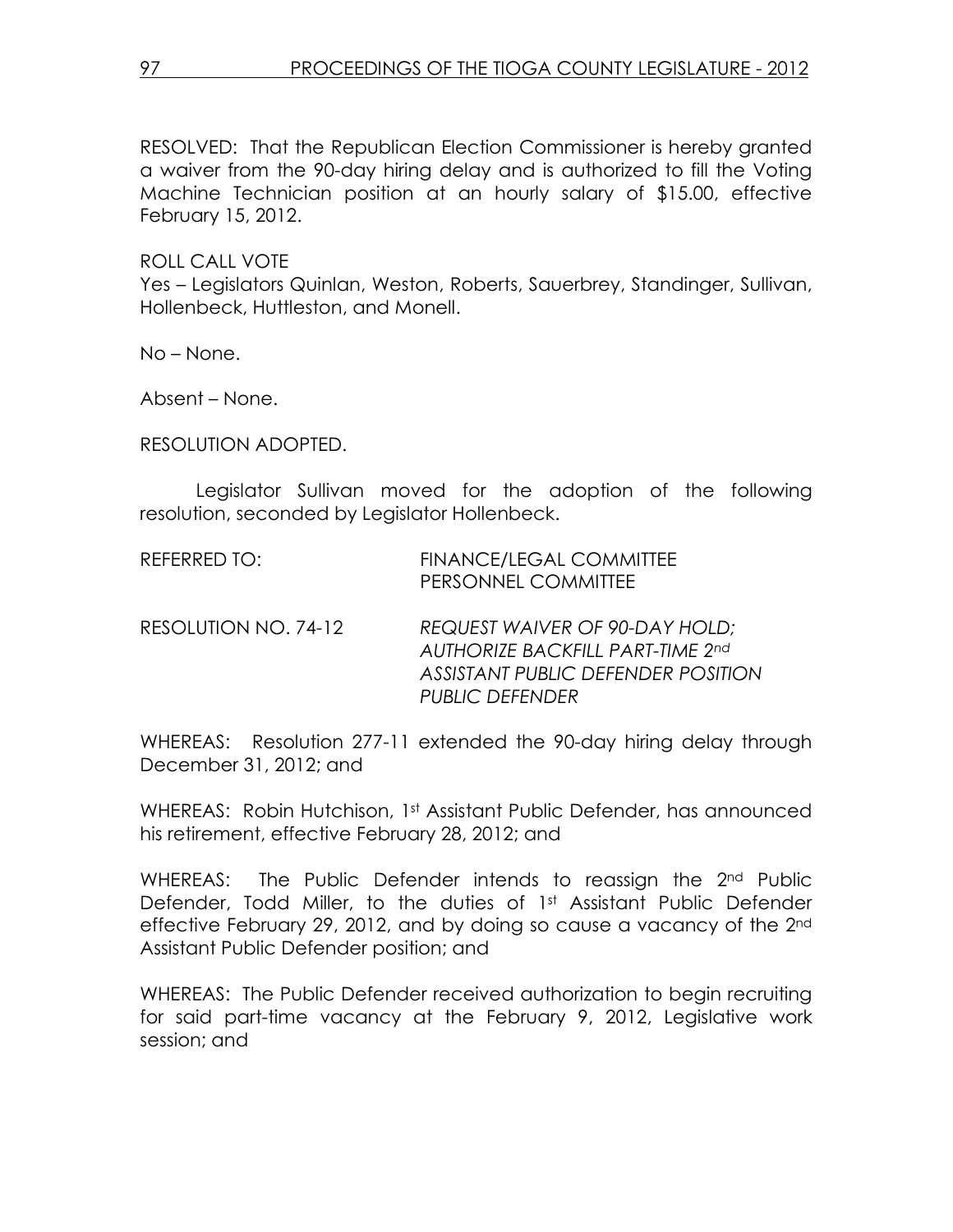WHEREAS: The Public Defender seeks to immediately fill the part-time position so that clients receive legal representation within the Tioga County court system without delay or interruption; therefore be it

RESOLVED: That the Tioga County Public Defender is hereby granted a waiver from the 90-day hiring delay and is authorized to fill the part-time 2<sup>nd</sup> Assistant Public Defender position at the non-union annual salary of \$30,500, effective February 29, 2012.

# ROLL CALL VOTE

Yes – Legislators Quinlan, Weston, Roberts, Sauerbrey, Standinger, Sullivan, Hollenbeck, Huttleston, and Monell.

No – None.

Absent – None.

RESOLUTION ADOPTED.

 Legislator Roberts moved for the adoption of the following resolution, seconded by Legislator Sullivan.

REFERRED TO: PUBLIC WORKS PERSONNEL

RESOLUTION NO. 75-12 CREATE AND FILL TEMPORARY SEASONAL HIGHWAY WORKER POSITION; AUTHORIZATION OF 90-DAY HIRING DELAY WAIVER PUBLIC WORKS

WHEREAS: There will be a need for the Highway Department to employ one seasonal Highway Worker for 2012; and

WHEREAS: The Commissioner of Public Works has budgeted money to cover expenditures of such employment; and

WHEREAS: A delay in filling the Seasonal Highway Worker position beyond March will hinder the Public Works Department's ability to complete various projects during the 2012 season; and